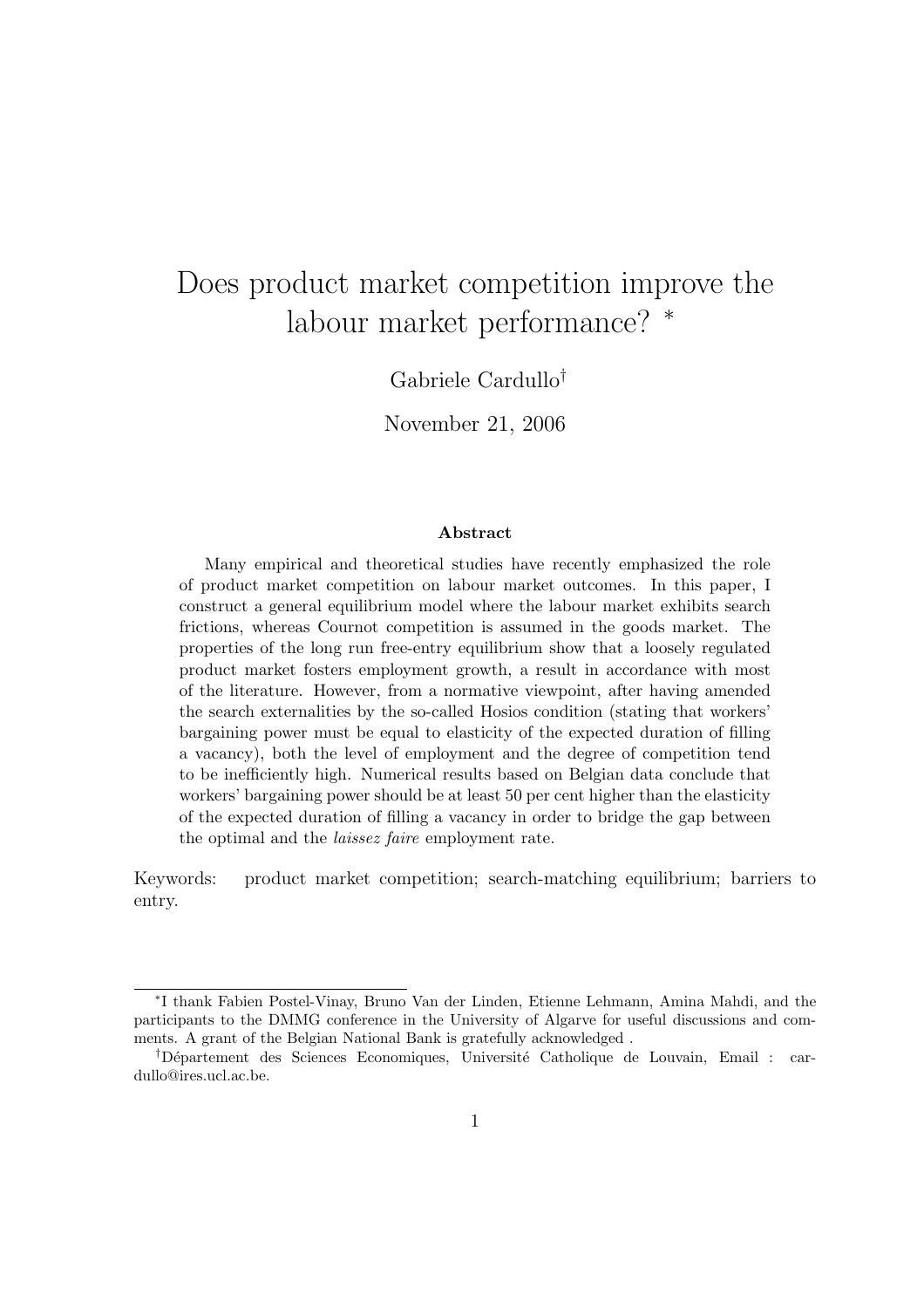# 1 Introduction

The interactions between product market (de)regulation and labour market performance have been the objective of many empirical and theoretical works in recent years. Does tougher competition in the goods market increase the level of employment in the labour market? According to most of the literature, the answer seems a qualified yes. At a theoretical level, more agents competing in the product market implies a lower mark-up that can be chosen by the single firm and a larger aggregate quantity produced in equilibrium. This in turn raises labour demand, for any given level of wages. Such theoretical prediction seems to be confirmed by recent empirical studies. For instance, according to the OECD Employment Outlook (2006), liberalization in goods market is one decisive factor that helps to explain why some countries (Ireland, Austria, Scandinavia and the Netherlands) experience high employment rates even if their labour markets remain very regulated.

Less attention, however, has been devoted to the welfare implications of product marked (de)regulation on the labour market. The objective of this paper is twofold. First, I want to verify what are the effects of tougher competition in the goods market on employment, wages and hours worked when the labour market present frictions and efficient bargaining is assumed between workers and firms. Second, turning to the normative analysis, I wonder what is the optimal level of competition and employment in such economy.

To perform this task, I construct a general equilibrium model with Cournot competition in the goods sector and matching frictions  $\dot{a}$  la Pissarides (2000) in the labour market. The choice of Cournot competition is due to two reasons. First, differently from other papers (for instance Blanchard and Giavazzi, 2003 and Ebell and Haefke, 2006), I am considering a framework in which the number of firms producing in a market is not constant but varies at the equilibrium, so that any firm' strategy depends not only on the actual level of competition, but also on the probability that new competitors will enter the market. The properties of the Cournot equilibrium as the number of players changes are well-known (see Frank, 1965), and it seems therefore an appropriate choice for this kind of analysis. Second, this paper focuses on the long run free-entry equilibrium, where Cournot models are not subject to the critiques sometimes moved to other settings (for instance, free-entry in a monopolistic competition set-up is simply modeled as a change in the elasticity of substitution in the utility function, a parameter that should remain fixed).

More in detail, I consider an economy with a finite and exogenous number I of intermediate sectors, each of them composed by  $L$  (employed and unemployed) workers, and only one final consumption good. In the final good sector perfect competition is assumed, whereas firms compete  $\dot{a}$  la Cournot in the intermediate sectors. To produce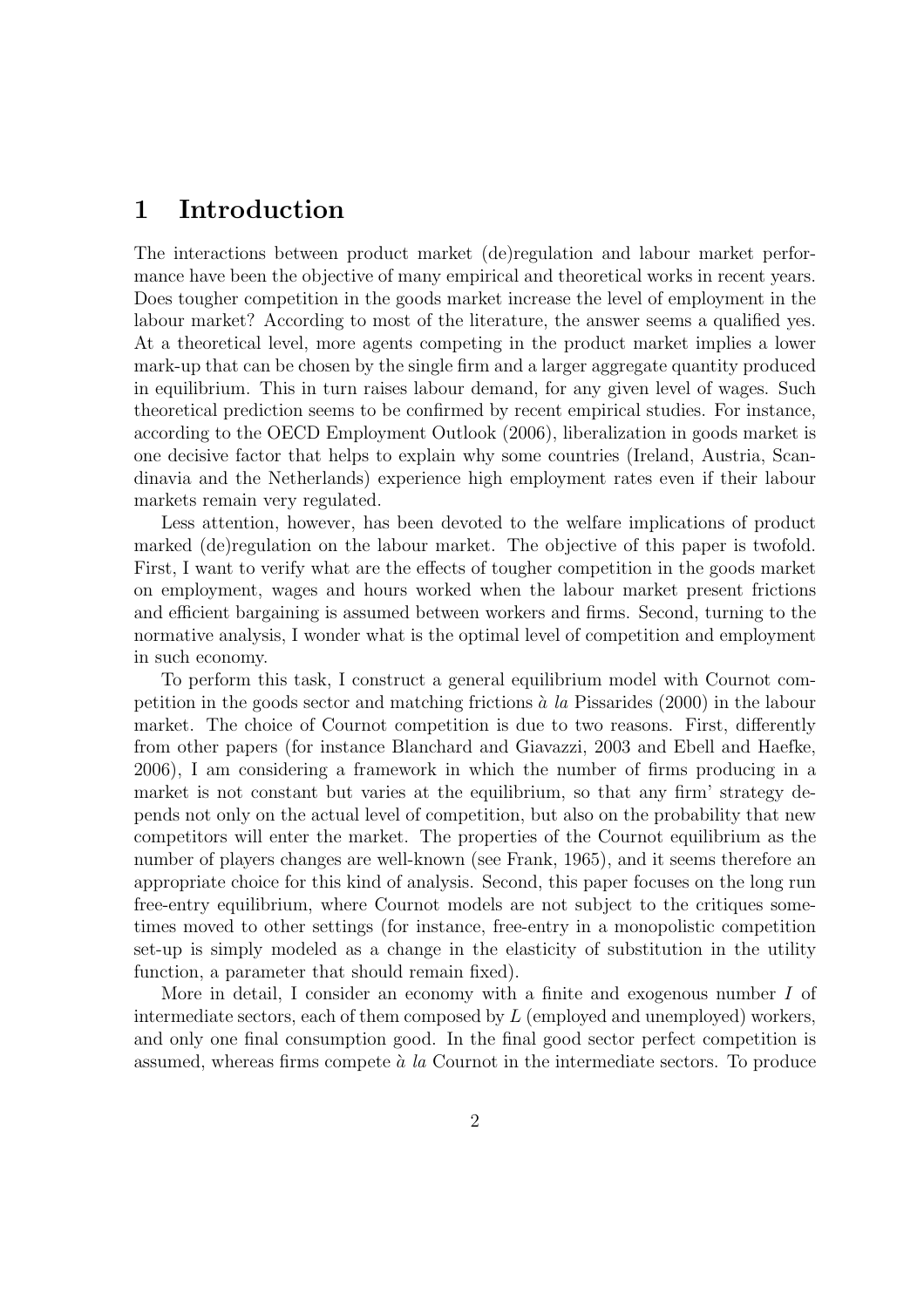in the intermediate market, any firm needs first to find a worker by posting a vacancy in the labour market. Keeping the assumption of one firm-one job present in standard Pissarides models, the level of employment, and consequently the degree of competition in the product market, can vary between a monopoly, when only one firm is active, and L, when the sector is in full employment. The only margin that matters for the production is the number of hours worked, that, together with the wage, is the result of a bargaining between firms and workers. In a free-entry equilibrium, firms post vacancies as long as they earn positive expected profits. The creation and the destruction of jobs in each market follow a continuous time Markov Chain with a discrete number of states. The probability that one more job is created in one sector is endogenous and depends on the level of unemployment and the number of vacancies posted in that sector. In addition, at a certain exogenous rate, a new intermediate product, replacing an existing one, is invented in the economy and all the jobs present in the "old" sector are destroyed.

The equilibrium properties of the model confirm the results obtained by most of the literature. Lower entry costs or a reduction in workers' bargaining power raises the level of labour market tightness (defined as the number of vacancies per unemployed worker) in each sector. On the other hand, from a normative viewpoint, the conclusion reached is that, in a free-entry equilibrium where the so-called Hosios  $(1990)$  condition<sup>1</sup> holds (so that the search externalities are amended), the number of job vacancies created is always inefficiently high. Such excessive number of vacancies tend to increase the level of employment in the aggregate economy and the degree of competition in each intermediate sector, as shown by the numerical results. In other terms, a social planner would select a lower number of firms competing in the goods market, and so a lower employment rate.

This result can appear striking. Actually, it depends on the two kinds of externalities present in the economy. Any firm deciding to enter the market lowers both the probability for other firms to fill their vacancy and, by making the market more competitive, their (expected) profits. These two effects are not taken into account by the single firm, so that entry is more desirable to the entrant than it is to society. In a standard matching model, where product market is assumed to be perfectly competitive, only the former externality is present and the Hosios condition is sufficient to restore the efficiency of the decentralized equilibrium. In this model, the presence of the imperfect competition inefficiency still makes entry too attractive for the entrants, even when the Hosios condition holds. Too much entry implies too many firms competing and the employment level tends therefore to be too high.

The model is finally calibrated on the basis of Belgian data during the period 1997-

<sup>&</sup>lt;sup>1</sup>It states that workers' bargaining power should be equal to the elasticity of the expected duration of filling a vacancy with respect to tightness.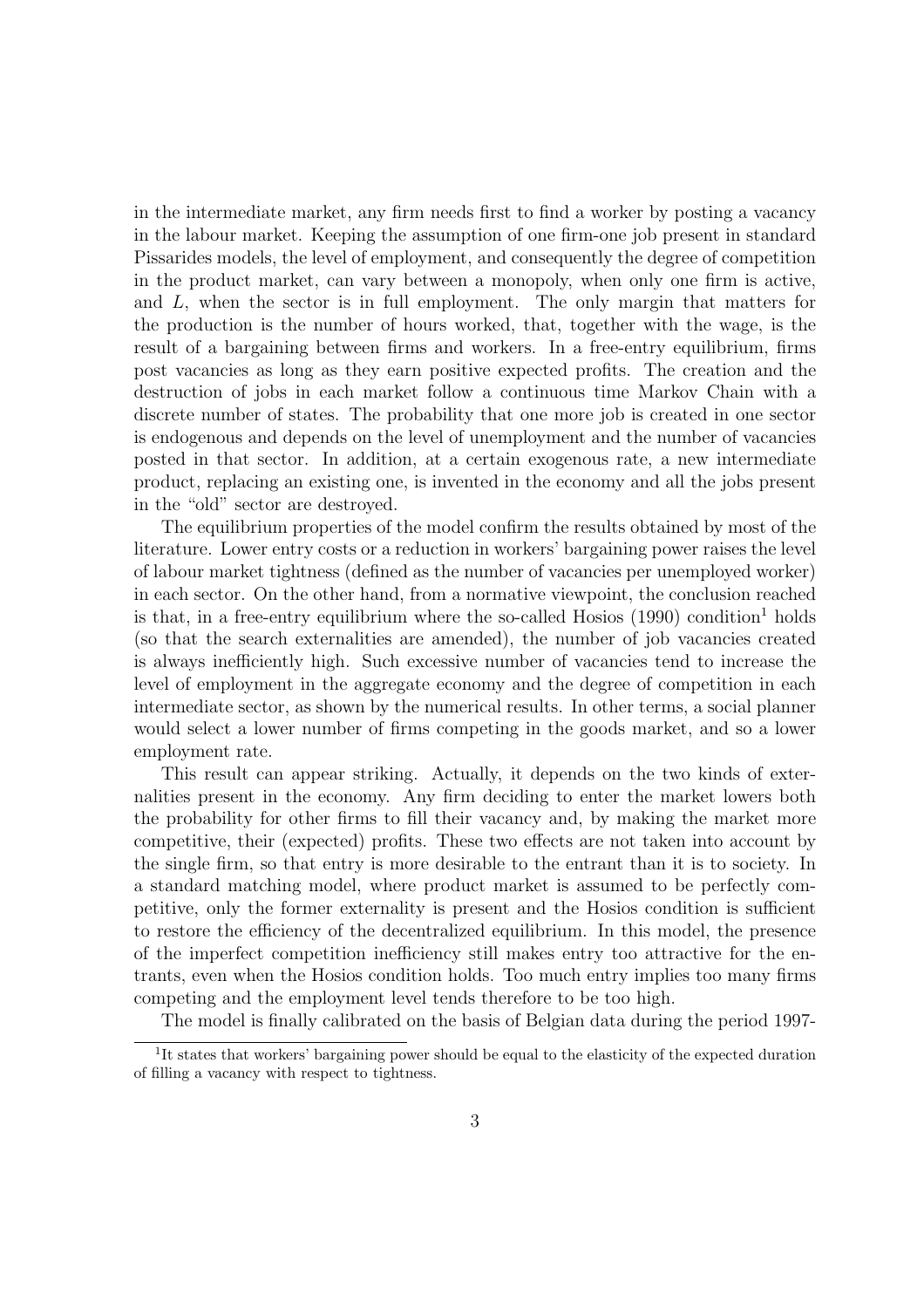1998. In the simulation part, I consider how to shorten the gap between the laissez faire and the optimal employment rate. A policy aimed at reducing the cost of entering the labour market (in the model represented by the cost of opening a job-vacancy) does not better the performance of the decentralized economy. On the contrary, an increase in workers' bargaining power, by squeezing firm's profits and making entry less desirable to the firms, results effective. Workers' bargaining power should be at least 50 per cent higher than the elasticity of the expected duration of filling a vacancy in order to bridge the gap between the optimal and the laissez faire employment rate.

# 2 Related Literature

The theoretical papers more closely related to this one are Blanchard and Giavazzi (2003), Amable and Gatti (2004), and Ebell and Haefke (2006). Blanchard and Giavazzi consider an economy with monopolistic competition in the goods market and efficient bargaining in the labour market. They conclude that a decrease in the entry costs, enhancing the number of competitors in the long run, raises not only employment but also the real wage, via a reduction in firms' mark-up and, consequently, in the consumption good price. On the other hand, a lower workers' bargaining power reduces the real wage in the short run, but, in the long run, by inducing more firms to enter, it decreases unemployment and restores the wage to the initial pre-deregulation level, because the short-run reduction in the bargaining power is totally offset by the decrease in firms' mark-up. The conclusions they reach are therefore similar to those obtained in this paper. The papers differ in that Blanchard and Giavazzi do not conduct any welfare analysis, ignoring the issue about the optimal degree of competition and the optimal level of employment, whereas I neglect the short-run equilibrium properties of the model.

A different approach is explored by Amable and Gatti. They again build up a general equilibrium model with monopolistic competition, but, in contrast with the other papers, an efficiency wage mechanism is adopted in the labour market. Real wage rigidities impose competing firms to adjust to shocks by varying employment and not prices. More turnover is therefore generated when shocks occur. When an efficiency wage criterion is assumed in the negotiation, the impact of turnover raises wage pressures and may eventually enhance unemployment.

Finally, Ebell and Haefke construct a general equilibrium model where labour market exhibits search frictions, while monopolistic competition is assumed in the goods market. Such a model of imperfect competition is static, in the sense that the level of competition is constant at the steady-state equilibrium. They show first that a decrease in the entry costs or a higher elasticity of substitution between goods has a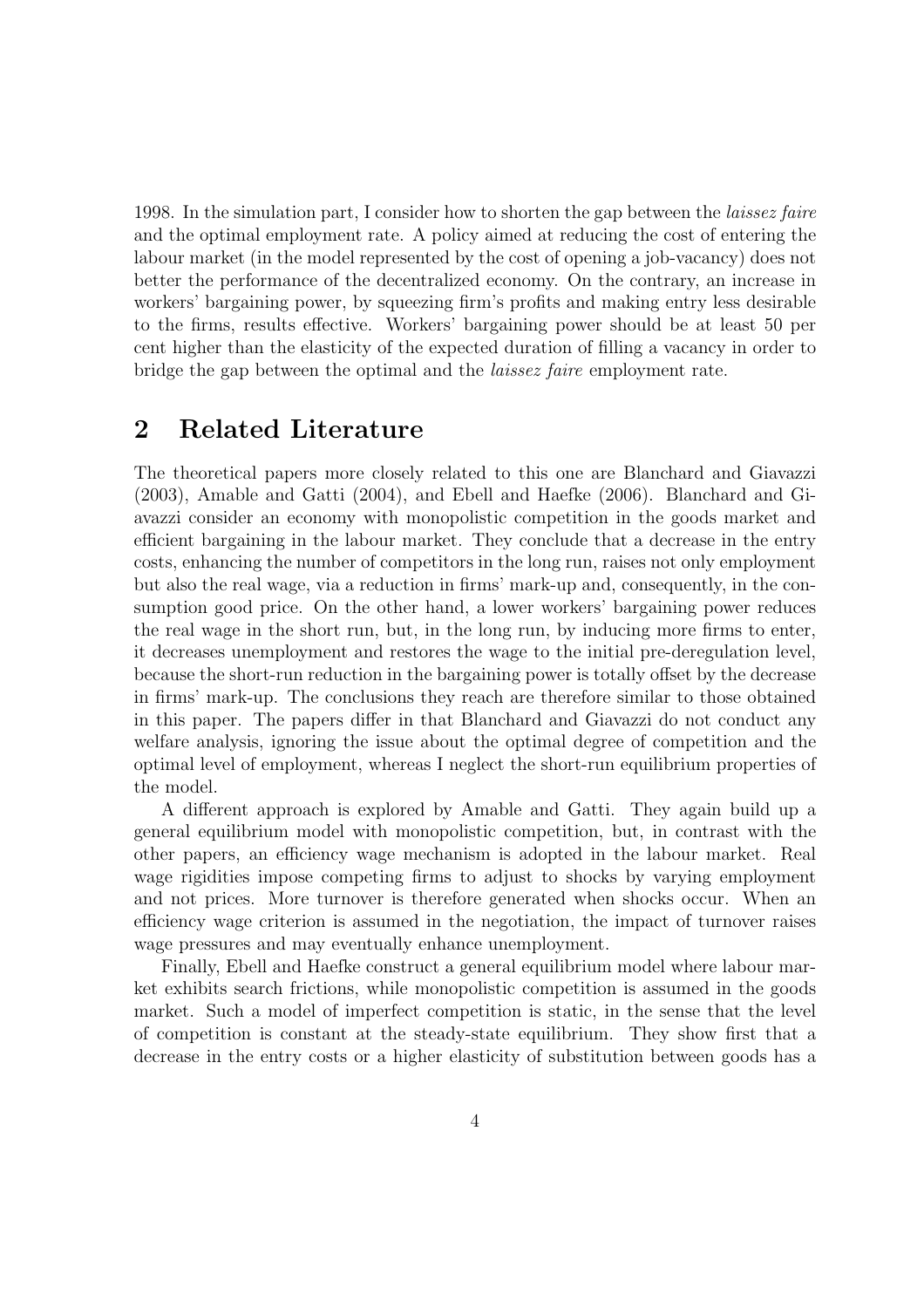positive effect on employment, confirming the theoretical predictions of Blanchard and Giavazzi. They calibrate and simulate the model in order to show how much of the performance in the the European and U.S. labour market can be explained in terms of product market deregulation. Finally they turn to the normative analysis, showing that, provided that the Hosios condition holds, the level of employment is inefficiently low, a result in contrast with that obtained in this paper. Such opposite result depend on the different way the social welfare function has been formulated in the two papers. Ebell and Haefke's social planner has to select the quantity produced by a single firm, but not the number of firms that can be active in the market. This choice is then compared with the short-run decentralized equilibrium, where free-entry is not allowed. In such a case, monopolistic competition induces each firm to produce less than the optimal level, in order to secure itself a higher mark-up. So, firms hire less workers than in a competitive optimal framework<sup>2</sup>. In this paper, on the contrary, the social planner problem consists on choosing not only the optimal quantity produced by a single firm, but also the optimal number of firms that must compete in each sector. Such results are then compared with the free-entry long run equilibrium. As in Ebell and Haefke's paper, each firm produce less than the optimum level (so the number of hours worked is inefficiently low), but, in addition, free-entry leads to an excessive number of competitors, so that the level of employment tends to be too high. Moreover, numerical results show that the aggregate volume of work (i.e the amount of hours worked multiplied by the level of employment) is also inefficiently high.

It must be stressed that such excess of entry result is in line with the conclusion exposed by Mankiw and Whinston (1986) and Suzumura and Kiyono (1987) about free entry and social inefficiency. Mankiw and Whinston prove that imperfect competition models with an homogeneous good and a fixed cost of entry deliver an inefficiently high level of competition, exactly because of the "business stealing" effect explained above.

Turning to the empirical evidence, several studies conducted by the OECD have emphasized the importance of product market policies in order to understand the relative poor labour market performance of some countries (i.e. Italy, France, Portugal and Greece) with respect to other ones (U.S., Britain and New Zealand). In this avenue, the most recent work is performed by Nicoletti and Scarpetta  $(2005)^3$ . They consider a

<sup>&</sup>lt;sup>2</sup>Actually, in Ebell and Haefke's framework, also a hiring externality - opposite in sign - emerges. Since the wage is proportional to the marginal revenues, that are decreasing in a monopolistic set-up, firms will be induced to hire more than the optimal level in order to reduce the wage paid to all the workers. Such strategic behaviour has been first studied by Stole and Zwiebel (1996) and extended to matching models by Cahuc and Wasmer (2001). In their model, Ebell and Haefke show that the first, monopolistic effect prevails and firms hire less than in a competitive framework, unless workers' bargaining power is extremely high.

<sup>&</sup>lt;sup>3</sup>A detailed survey about the cross-country evidence of the impact of product market regulation on employment, growth and innovation is in Schiantarelli (2005).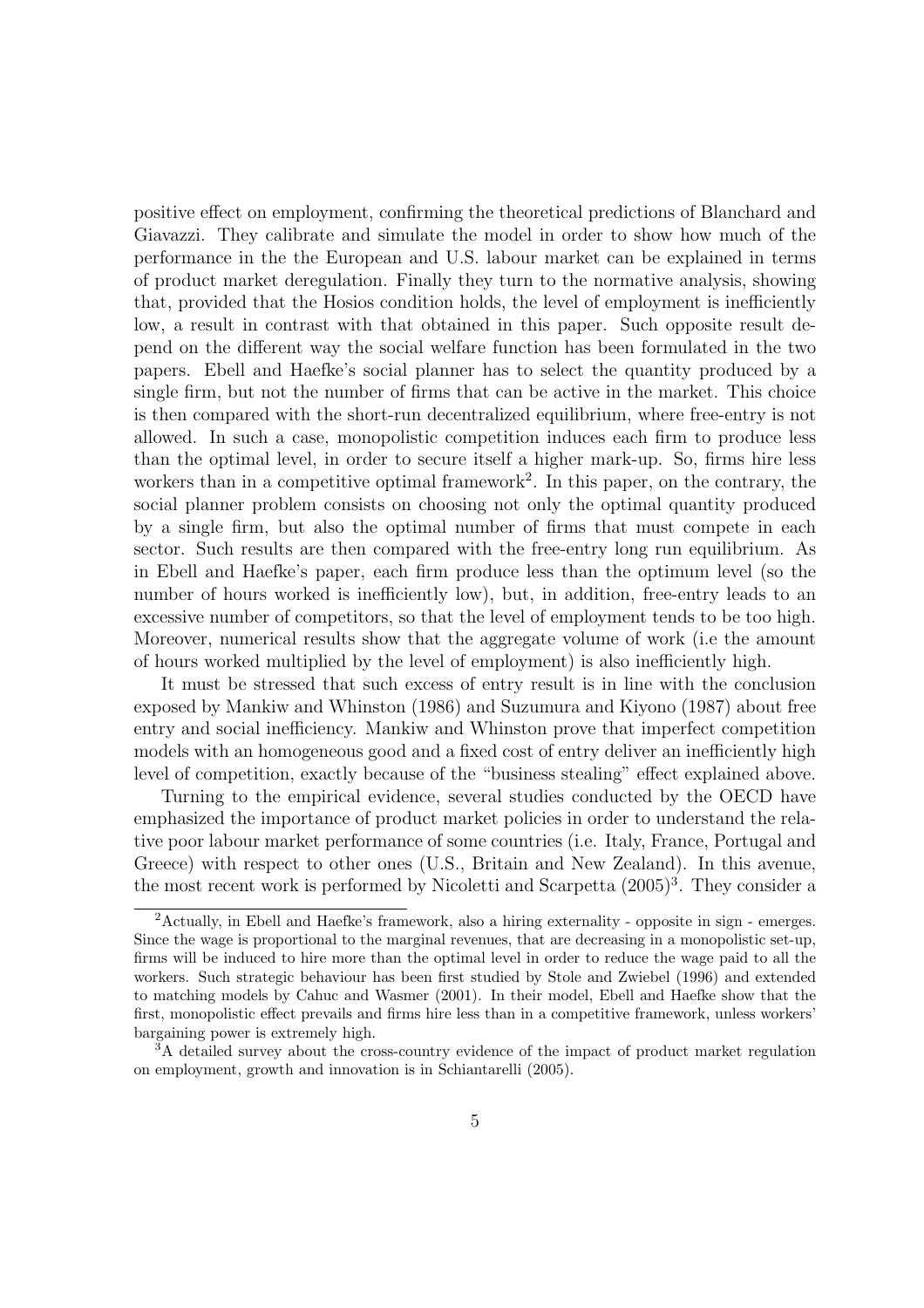panel of some OECD countries over the past two decades. The objective is not only to verify a positive causal relationship between product market reforms and the employment rate, but also to check if product and labour market policies are complementary, studying which are the effects of the interaction of such policies. In this kind of estimation, multicollinearity problems can arise, as many policy ans institution variables are often closely correlated. To address this issue, the authors construct three synthetic indicators summarizing the characteristics of the labour market in each country. They also control for the presence of unobservable country specific effects correlated with the explanatory variables, by running a fixed-effect estimation. The conclusion that the authors reach are the following. First, regulations that curb competition and entry have substantially reduced the employment rates in OECD countries over the past two decades. Second, the negative impact of such product market rigidities on employment is much costlier, the more regulated is the labour market. Therefore, product market reforms should induce larger gains in term of employment in countries whose labour market is more rigid.

The rest of the paper is organized as follows. Section 3 presents the model. Section 4 characterizes the decentralized equilibrium. Section 5 analyzes the welfare problem. Section 6 shows the quantitative results obtained. Finally, section 7 concludes.

### 3 The model

### 3.1 Preferences and technology

I consider an economy with one final consumption good (the numeraire) and I intermediate goods. The final good market is perfectly competitive, whereas Cournot competition is assumed within each intermediate sector. The final good production function is given by  $Y = \sum_{i=1}^{I} F(Q_i)$ , where  $Q_i$  is the amount of intermediate good i used by the production process of the final good. A linear final good production function is a simplifying hypothesis that allows to concentrate only on the strategic behaviour within the intermediate markets and not among the intermediate markets<sup>4</sup>. Let  $p_i$  be the real price of the intermediate good i. Profit maximization in the final good firm leads to  $p_i = F'(Q_i)$ . I assume that  $\frac{\partial^2 F}{\partial^2 Q}$  $\frac{\partial^2 F}{\partial^2 Q_i} < 0$  and that the Inada conditions hold.

Time is continuous. In each intermediate sector there are L infinitely-lived and riskneutral workers; they can be employed only in that industry, so there are I perfectly

<sup>&</sup>lt;sup>4</sup>Alternatively, one could construct a model with monopolistic competition among the intermediate markets but perfect competition within each market. Ebell and Haefke (2006) perform this task. Assuming imperfect competition both among the sectors and within would complicate the model without adding too much insight.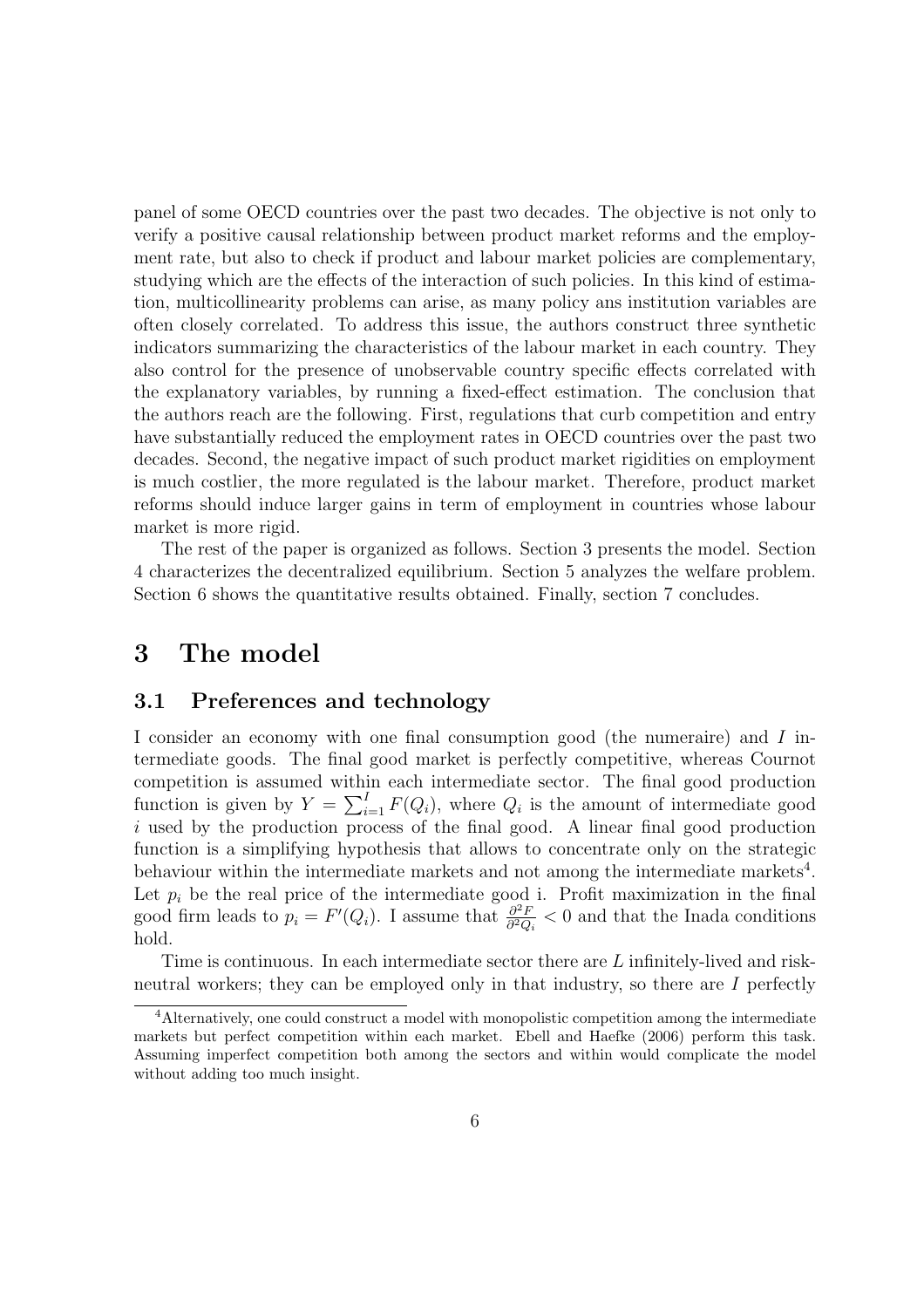segmented labour markets. Each firm is made of a (filled or vacant) job, as usual in matching models (see Pissarides, 2000). This means that any intermediate firm can hire only one worker and the only margin that matters for the production is the amount of hours worked. The I labour markets are not competitive but present some unexplained frictions that make the trading process between firms and workers not instantaneous. Therefore, to produce and compete in one sector, a firm has to post a job vacancy, meet a worker and bargain with him about the wage and the number of hours worked. The intermediate firm production function is identical in each sector and is given by  $f(l)$ , where l is the amount of hours worked supplied by the employee. Function  $f(l)$  is assumed to be increasing and concave. The total amount produced of good i at time t is equal to  $Q_{i,t} = \sum_j f(l_{i,j}(t))$ , the subscript j denoting a generic firm operating in sector  $i$  at time  $t$ .

On the other side of the market, workers' instantaneous utility is denoted by  $\phi(1$ l) + vl, with  $\phi(1-l)$  being the utility of leisure ( $\phi(1-l)' > 0$  and  $\phi''(1-l) < 0$ ) and  $v$  the hourly wage. When unemployed, the worker enjoys an instantaneous utility  $\phi(1) - d$ , the value of devoting all your time to leisure net to the (constant) cost d of searching for a job.

### 3.2 The Stochastic Environment

The creation and destruction of jobs in each intermediate market i follows a continuous time Markov chain  $X \equiv \{X(t), t \geq 0\}$  that takes values in the set  $L = \{0, 1, 2, ... L\}$ . The q-matrix  $Q \equiv (q_{x,y}, x, y \in L)$  of the chain is given by:

$$
q_{x,x+1} = M_x, \quad q_{x,0} = \delta, \quad q_{x,x} = -(M_x + \delta), \quad \text{for} \quad x > 0
$$
  
\n
$$
q_{x,y} = 0, \quad y - x > 1, \quad \text{and} \quad q_{0,1} = M_1, \quad q_{0,0} = -M_1.
$$
\n(1)

Following Karlin and Tavaré (1982) and Van Doorn and Zeifman (2005), I refer to a process of this type as a birth process with killing, with  $M_x$  and  $\delta$  respectively being the birth (i.e. the creation of one more job) and the killing (i.e. the destruction of all the jobs in the sector) rate. The birth rate is endogenous. More precisely,  $M_x = m(V_{x_i}, L - x_i)$  denotes the rate at which one match is created in sector i when x firms are already active in that market and during a small interval of time  $dt$ .  $V_{x_i}$  is the number of job-vacancies and  $L - x_i$  the number of unemployed workers in sector i. The function  $m(.,.)$  is assumed to be identical in every sector, homogeneous of degree one, and increasing in both arguments. As usual in equilibrium matching models,  $M_x$ is a sort of black box, capturing the presence of frictions in the labour market.

Note that in a text-book Pissarides model, it is assumed an unique labour market and the measure  $M = m(V, U)$  represents the measure of matches produced at each moment in the aggregate economy. The law of motion of employment in such a framework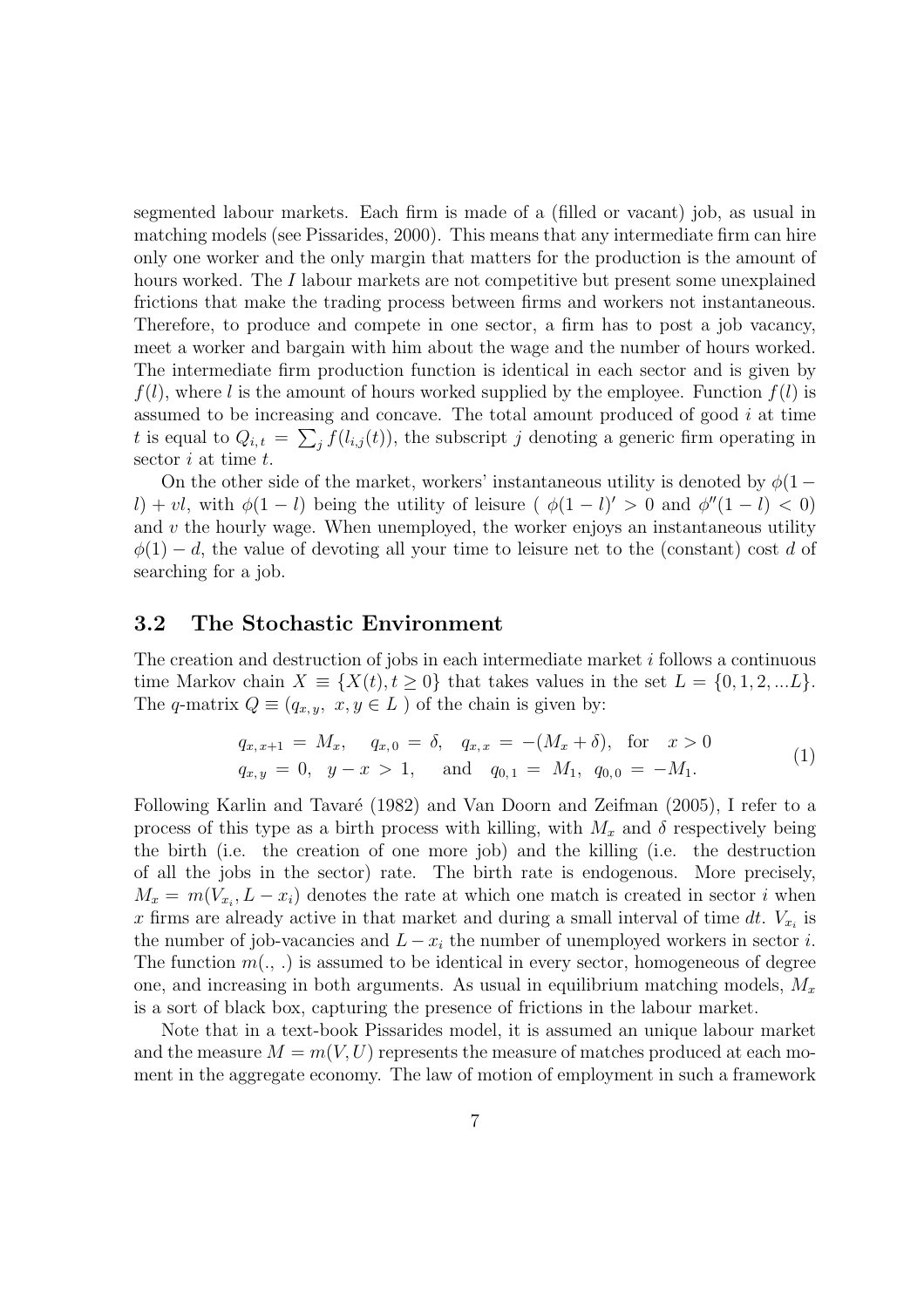is therefore given by  $dE/dt = M_t - E_t \delta$ . In this paper, on the contrary, I consider a large number of small and distinct labour markets and  $M_{x_i} = m(V_{x_i}, L-x_i)$  represents the rate at which a new match is created in a generic labour market  $i$ . This approach is preferred to the standard one since this paper studies the dynamic behaviour of firms subject to Cournot competition. Any firm computing its optimal strategy has to consider both the number of competitors present in the market and the rate at which new players will enter. Such stochastic process, where the number of possible entrants in each intermediate market cannot be greater than one in a small interval of time dt allows to model firms' dynamic behaviour, while keeping the model as tractable as possible.

Let define the level of tightness in the labor market as  $\theta_{x_i} \equiv \frac{V_{x_i}}{L-x_i}$  $\frac{v_{x_i}}{L-x_i}$ . So, knowing that  $M_{x_i} = (L - x_i)\theta_{x_i}q(\theta_{x_i})$ , the rate at which a single worker finds a job when x firms are already active in market *i* is given by  $M_{x_i}/(L-x_i) = \theta_{x_i}q(\theta_{x_i})$  and the rate at which a single firm fills its vacancy is equal to  $M_{x_i}/V_{x_i} = q(\theta_{x_i})$ . I also define  $\eta \equiv \frac{d(1/q(\theta))}{d\theta} \cdot \theta q(\theta)$ , the elasticity of the expected duration of filling a vacancy with respect to tightness.

The killing rate  $\delta$  is assumed exogenous for simplicity. More in detail, I consider that at a Poisson exogenous arrival rate  $\delta$  a new product is invented in the economy. Such product replaces an existing one, so that the number of sectors  $I$  in the economy remains constant over time. All the the jobs in the "old" intermediate good sector are destroyed and massive layoffs occur. To keep the model as simple as possible, I also assume that all the L workers of the sector destroyed start searching for a job in the new one. Such hypothesis about a sector-specific destruction rate wants to be an (admittedly simplified) approximation of a product life-cycle. The economy is subject to a "creative destruction" force that allows the creation of new products but makes the existing ones obsolete. Indeed, as stressed in many marketing studies, the final stage of a product life-cycle does not not necessarily take the form of a slow decline in time<sup>5</sup> . Sometimes, the rise of new goods (often but not always technologically more advanced) makes the decline more steady or even transform it in a "collapse" <sup>6</sup>.

Intermediate sectors are identical  $ex\text{-}ante$ , having the same number of workers  $L$ , and the same matching and production technology. So I can remove the subscript  $i$ . Let

<sup>&</sup>lt;sup>5</sup>Consider for instance the analysis about "disruptive innovation" pioneered by Christensen (1997).

<sup>&</sup>lt;sup>6</sup>In a standard Pissarides model, the destruction rate is job-specific, meaning that every match faces a probability of being destroyed. I do not consider this hypothesis for simplicity. A job-specific separation rate would make the asset price equations even more difficult to manage with, since every firm would have to consider both the probability that the sector evolves by one unit and the probability that it decreases by one unit. However, this paper is about the two-ways relationship between imperfect competition in the goods market and search rigidities in the labour market: different assumptions about the destruction rate do not affect the outcomes of such relationship, especially if tractability imposes to consider such rate as exogenous.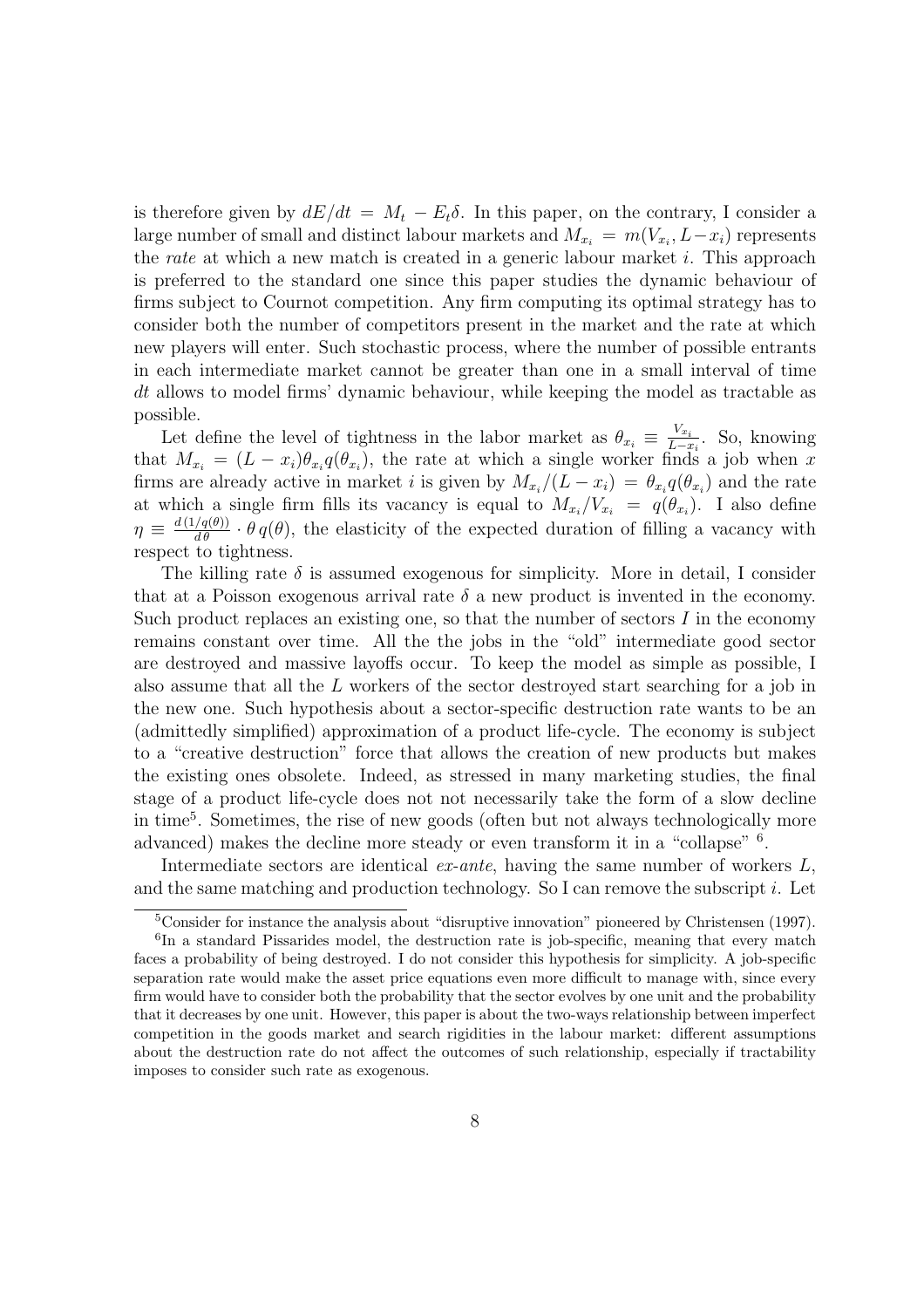$\pi_{x,t}$  be the probability that a time t there are x active firms in a generic intermediate market. Then:

$$
\pi_{x,t+dt} = [1 - \delta dt - M_x dt] \cdot \pi_{x,t} + M_{x-1} dt \cdot \pi_{x-1,t} \quad \forall x \in [1, 2, ..., L],
$$
  

$$
\pi_{0,t+dt} = [1 - M_0 dt] \cdot \pi_{0,t} + \delta dt \cdot \sum_{x=1}^{L} \pi_{x,t}.
$$
 (2)

One can look for a steady-state probability distribution, where  $\pi_{x, t+dt} = \pi_{x,t}$ ,  $\forall t$ . Expressing  $\pi_x$  in terms of  $\pi_{x-1}$  and knowing that  $\sum_{x=1}^{L} \pi_x = 1 - \pi_0$  yields:

$$
\pi_x = \frac{M_{x-1}}{M_x + \delta} \cdot \pi_{x-1} \quad \text{with } x \in [1, 2, \dots, L],
$$
  

$$
\pi_0 = \frac{\delta}{\delta + M_0}.
$$
 (3)

Finally, solving backward, one obtains:

$$
\pi_x = \prod_{n=0}^{x-1} \frac{M_n}{M_{n+1} + \delta} \cdot \pi_0 = \frac{\delta}{M_x + \delta} \cdot \prod_{n=0}^{x-1} \frac{M_n}{M_n + \delta} \tag{4}
$$

The probability  $\pi_x$  that in one intermediate sector x firms compete in the market depends on L,  $\delta$  and the endogenous probabilities  $\theta_n q(\theta_n)$   $\forall n \in [0, 1, 2, ... x]$ .

If  $I$  is sufficiently large, I can apply the law of large numbers and define the aggregate level of employment as:

$$
E = \sum_{x=0}^{L} x \cdot \pi_x \cdot I. \tag{5}
$$

Of course, the level of unemployment is given by:  $U = \sum_{x=0}^{L} (L-x) \cdot \pi_x \cdot I$ .

Before turning to the Bellman equations of the model, a last remark must be highlighted. Assuming matching frictions in labour markets composed by a relatively small number of workers L may appear odd; usually, equilibrium matching models are adopted to mimic the behaviour of aggregate labour markets. However, this does not mean in principle that search frictions should be negligible if the number of potential traders in the market is small. Indeed, the assumption of constant returns to scale for matching functions implies that the magnitude of frictions (trade costs, asymmetry of information, geographical distances) in the economy does not depend on the number of people searching for a job or firms opening a vacancy.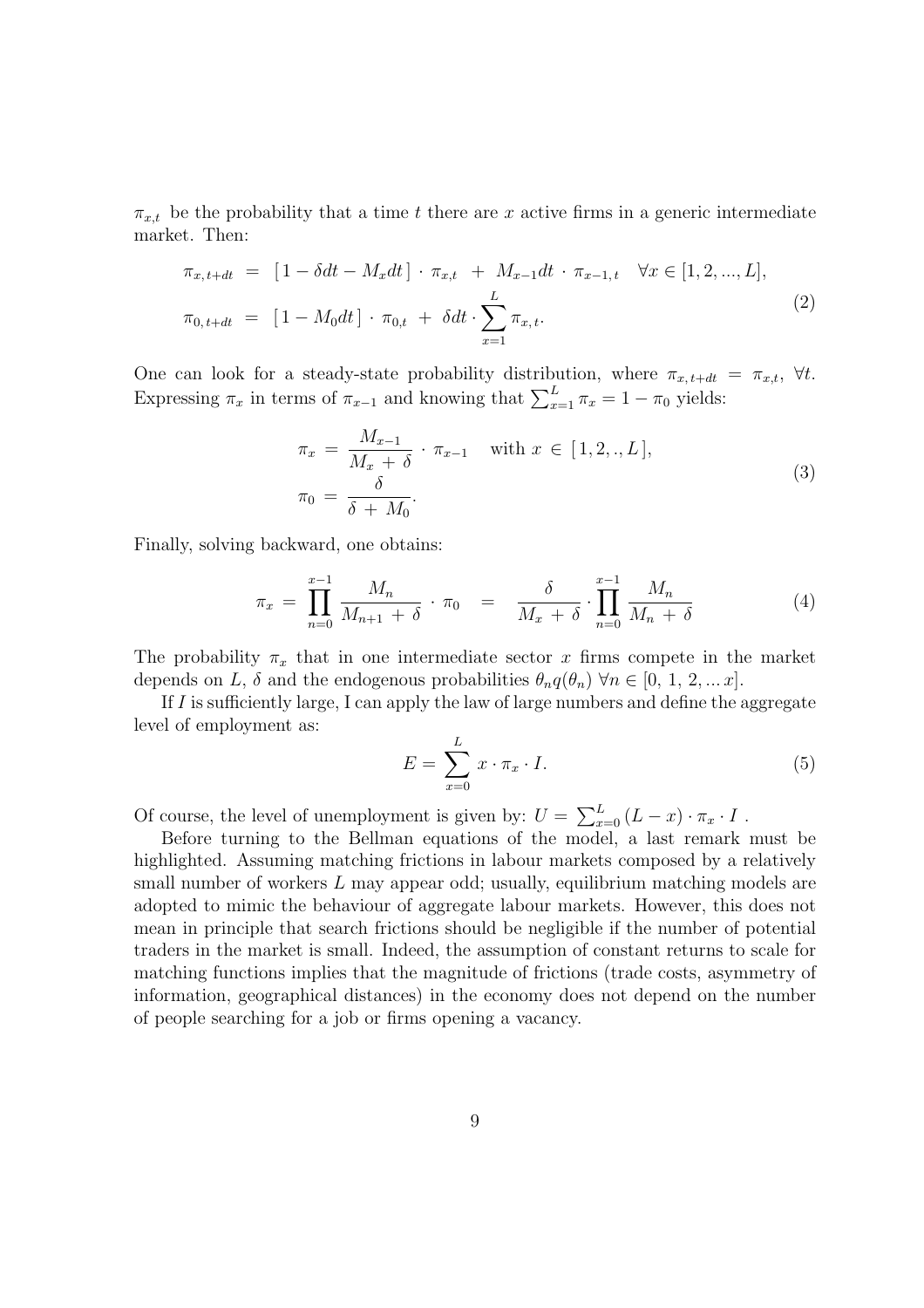### 3.3 Asset price equations

At each moment, the timing of decisions is by assumption the following:

- 1. Intermediate firms enter the market by posting vacancies. This costs a fixed amount h per unit of time. Jobless workers search for a job.
- 2. At a certain endogenous rate, a firm meets a worker and both the wage and the number of hours worked are bargained.
- 3. If an agreement is reached, production occurs in the intermediate-goods sector. Intermediate firms compete  $\alpha$  la Cournot to sell their goods to the final sector. Total surplus is shared between the worker and the firm.
- 4. An exogenous fraction  $\delta$  of new sectors emerge in the economy and, consequently,  $\delta I$  existing ones become unproductive. All the jobs in these "old" sectors are destroyed. A worker employed in a sector destroyed enter unemployment and start searching for a job in the new one. As it will soon be clear, workers have no incentive to quit.

Individuals have no access to capital markets. Let r be the discount rate common to all agents. The expected lifetime income for an unemployed worker in a sector with  $x$ competitors,  $W_U(x)$  solves the following equation:

$$
rW_U(x) = \phi(1) - d + \theta_x q(\theta_x) [W_E^*(x+1) - W_U(x)] ++ (L - x - 1) \theta_x q(\theta_x) [W_U(x+1) - W_U(x)] + \delta [W_U(0) - W_U(x)],
$$
\n(6)

with  $x \in [0, 1, L-1]$ . Being unemployed when the level of employment is equal to x is like holding an asset that pays you a dividend of  $\phi(1)-d$  and at a rate  $\theta_x q(\theta_x)$  it can be transformed into employment (hence,  $x + 1$  jobs are active in that market). The superscript <sup>\*</sup> indicates that  $W_E^*(x+1)$  is the result of a optimal negotiation between workers and firms. In addition, the value of the asset can also change because at a rate  $(L - x - 1) \theta_x q(\theta_x)$  some other unemployed worker can find a job. In that case, the value of being unemployed shifts from  $W_U(x)$  to  $W_U(x + 1)$ . Finally, at a rate  $\delta$ that sector can become obsolete in the economy. All the workers employed there lose their job and start their unemployment spell in the new sector. The capital gain will be equal to  $W_U(0) - W_U(x)$ .

Consider the probability that another worker but you is hired and so employment increases by one unit. This event is taken into account by every agent, for one more firm in the market changes the quantity produced (and so the price) in the Nash equilibrium of the Cournot game. In a standard matching model, on the contrary,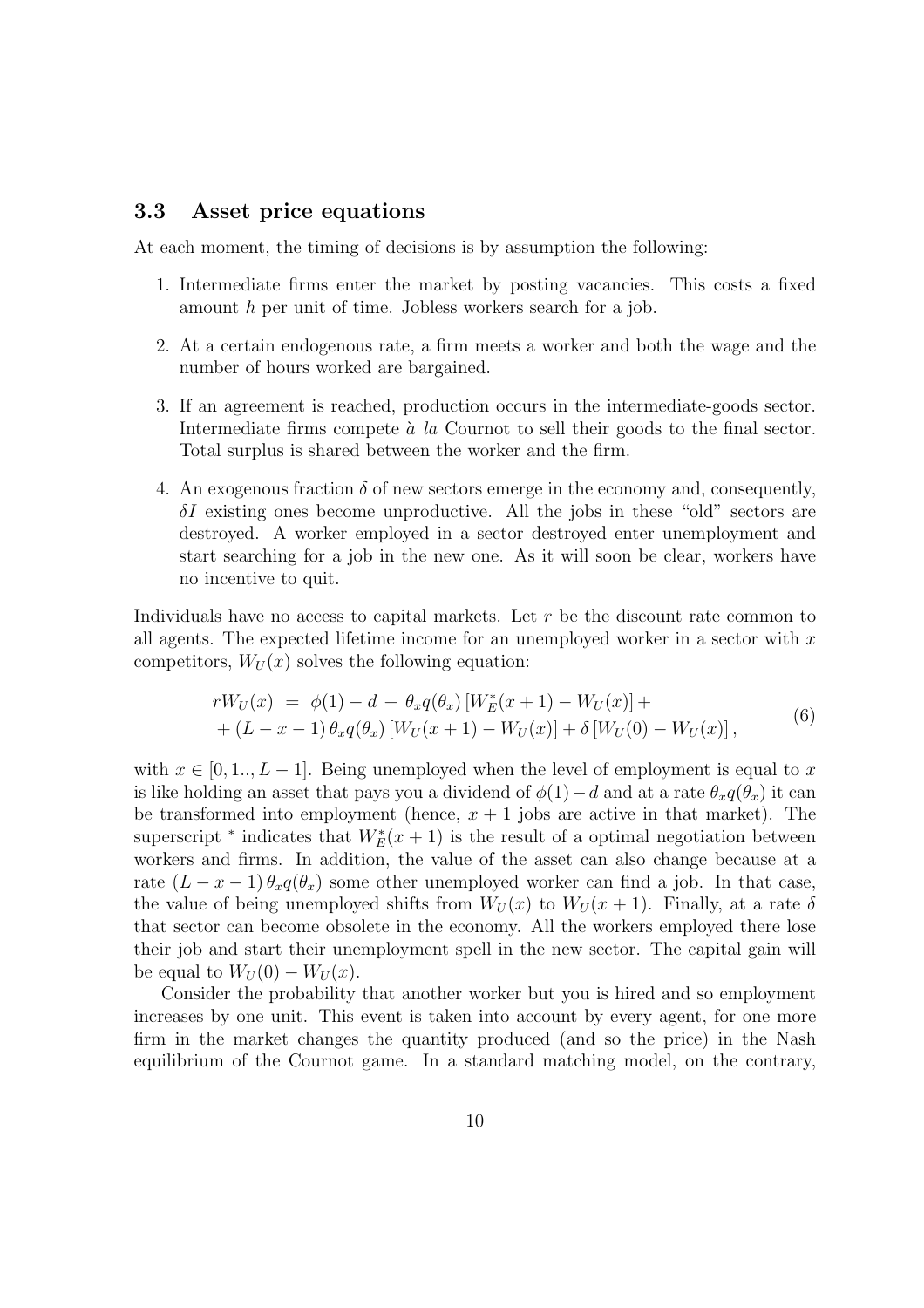firms and workers are price takers in the product market and such price variation is ignored by the single agent computing his expected lifetime income.

Similarly, the asset price equation for a worker employed in a sector with  $x$  competitors is equal to:

$$
rW_E^*(x) = v_x^* l_x^* + \phi(1 - l_x^*) + \delta[W_U(0) - W_E^*(x)] + (L - x)\theta_x q(\theta_x) [W_E^*(x + 1) - W_E^*(x)],
$$
\n
$$
(7)
$$

with  $x \in [1, 2, ...L]$ .

On the other side of the market, the value of an active firm with  $x - 1$  competitors takes the following form:

$$
rJ_{E}^{*}(x) = p(Q_{x}^{*}) f(l_{x}^{*}) - v_{x}^{*} l_{x}^{*} - \delta [J_{E}^{*}(x) + J_{V}(0)] + (L - x) \theta_{x} q(\theta_{x}) [J_{E}^{*}(x+1) - J_{E}^{*}(x)],
$$
\n(8)

with  $x \in [1, 2, ...L]$ . The term  $p(Q_x^*)$  denotes the equilibrium price when x firms are competing in the market, while  $J_V(0)$  is the value of a vacancy when the sector is destroyed. More precisely,  $p(Q_x^*) = F'(Q_x^*)$ . Moreover, I define  $p'(Q_x) \equiv \partial p(Q_x)/\partial f(l_x)$ .

### 4 Equilibrium

### 4.1 Bargaining and Cournot-Nash equilibrium

Firms and workers bargain over wages and hours worked. I assume continuous renegotiation, meaning that every employer-employee pair renegotiates the level of the wage and the numbers of hours worked every time a change in the demand occurs because a new competitor enters the market<sup>7</sup>. An axiomatic Nash solution is considered. I impose that the threats points for workers and firms in the Nash program are not their options outside the match (respectively,  $W_U$  and  $J_V$ ), but their utilities of remaining together and producing nothing, until the level of competition changes. I make this choice for two reasons. The first one is tractability. Assuming, as in a standard Pissarides model, that the threats points are the outside options does not rule out the existence of an equilibrium, but makes the model less tractable (details are available on request).

<sup>7</sup>Assuming continuous renegotiation seems more "rational" than imposing that the wage and the hours worked remain constant whatever the conditions in the goods market. If this were the case, then, for instance, a worker would receive a really high wage even when the product market is very competitive only because he was hired when there was an monopoly. In other terms, wages and hours worked should instantaneously adjust to changes in firms' profits.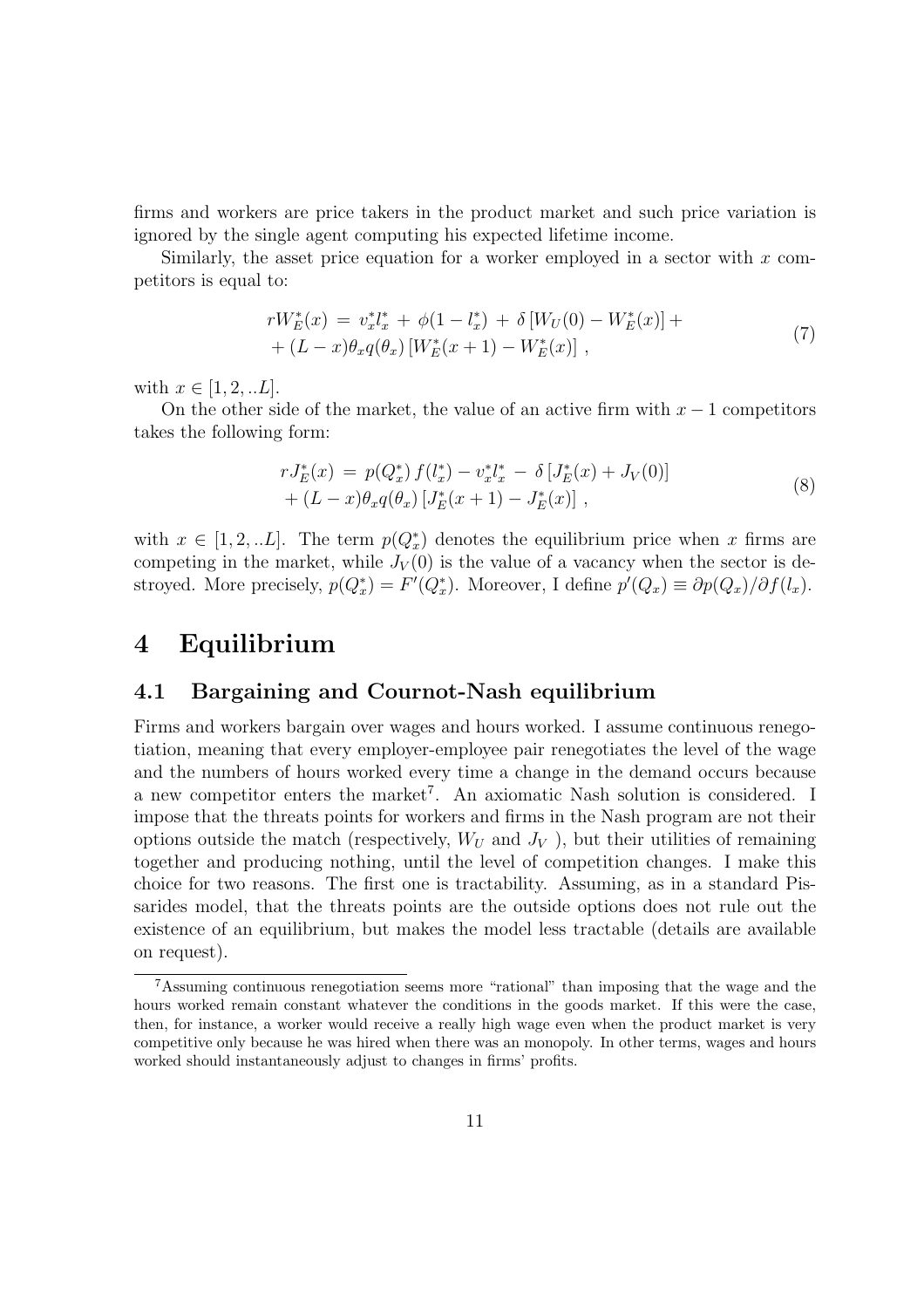Second, in this framework with imperfect competition in the goods market, adopting the values of remaining together without producing as threat points seem a more convenient and realistic choice. Rosen (1997) and Hall and Milgrom (2006) pursued a bargaining game very similar to this one. The arguments they put forward are convincing: in reality, workers (or unions) and firms negotiate without seriously considering either permanent resignations or discharging employees as an option. A disagreement over wages and hours worked usually implies a delay in the production, strikes, not massive lay-offs or quits. Moreover, besides the points advanced by Hall and Milgrom, another argument can be raised with respect to this model. Instantaneous renegotiation implies that each firm-worker pair bargains wages and hours worked every time a new job is formed in that market. In other words, wages and hours worked are bargained not only by workers (respectively, firms) that have justed ended their unemployment (resp. vacancy) spell, but also by existing pairs that have to change their strategy in the Cournot game. It seems more appropriate, especially for such workers and firms, to assume that in the case of failure of an agreement they decide not to leave. One can think for instance that workers are on strike and nothing is produced. Only a change in the demand conditions, induces firms and workers to come back to the negotiation.

I assume therefore that the threats points for an employee and an employer when the negotiation fails and are respectively given by:

$$
r\bar{W_E}(x) = \phi(1) + \delta \left[ W_U(0) - \bar{W_E}(x) \right] + (L-x)\theta_x q(\theta_x) \left[ W_E^*(x+1) - \bar{W_E}(x) \right].
$$
 (9)

$$
r\bar{J}_E(x) = -\delta \left[ \bar{J}_E(x) - J_V(0) \right] + (L - x)\theta_x q(\theta_x) \left[ J_E^*(x+1) - \bar{J}_E(x) \right]. \tag{10}
$$

If an agreement is not concluded, the worker remains employed, he does not receive any wage and enjoys an instantaneous utility of  $\phi(1)$ . Still, at a rate  $\delta$  that sector becomes unproductive. If the number of competitors in that market changes, a new bargaining process starts. Similarly, the firm that has not reached an agreement does not produce, does not pay the wage and it is subject to the same probability events of the worker.

I define  $w \equiv v \cdot l$  and solve the Nash maximization problem with respect to  $\{w, l\}$ instead of  $\{v, l\}$ :

$$
w_x^*, l_x^* = \underset{S.t.}{\text{argmax}} \left[ W_E(x) - \bar{W}_E(x) \right]^{\beta} \left[ J_E(x) - \bar{J}_E(x) \right]^{1-\beta}
$$
  
s.t. 
$$
W_E(x) > W_U(x-1)
$$

$$
J_E(x) > J_V(x-1) \quad \text{with } x \in [1, 2, ...L].
$$
 (11)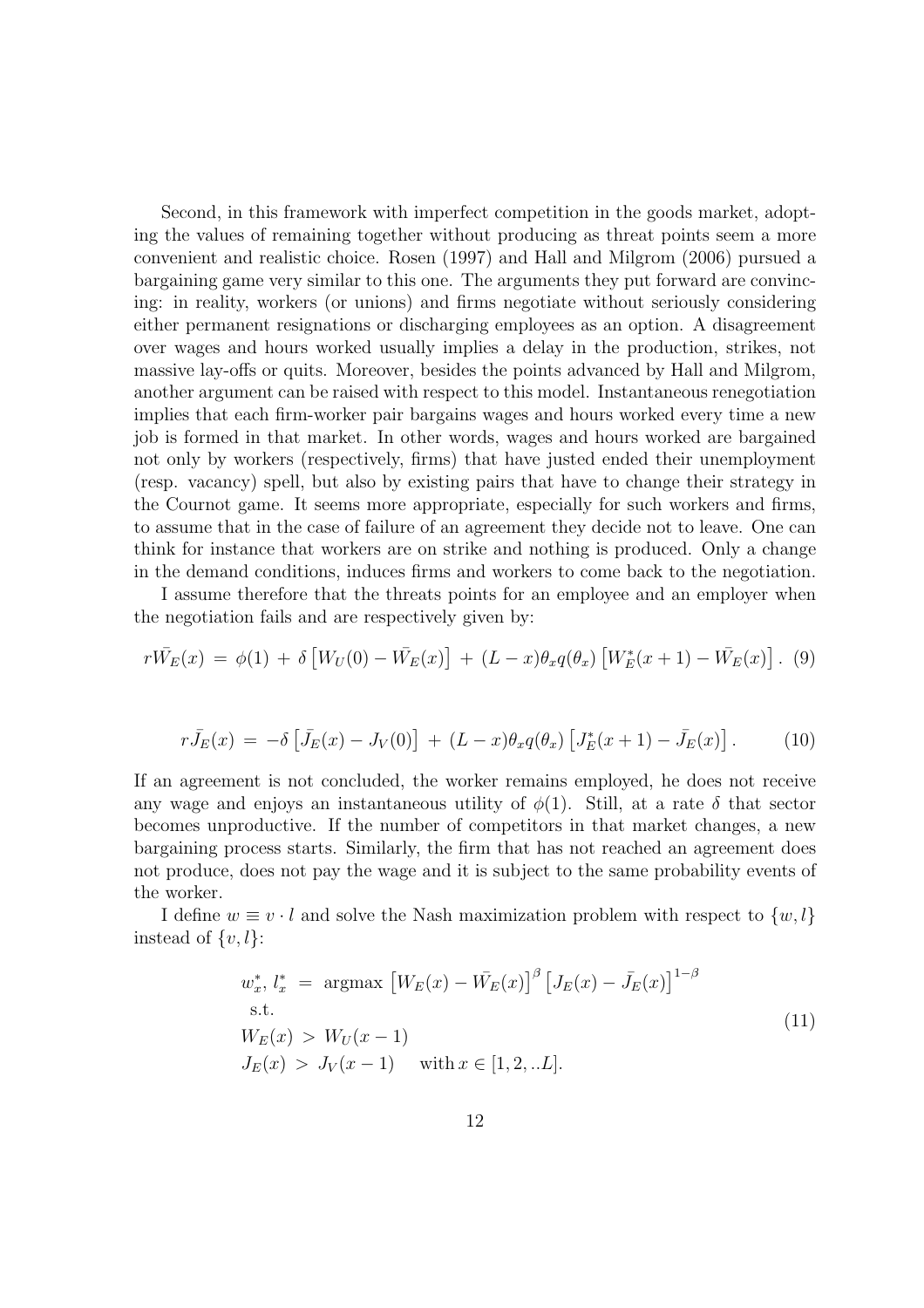$J_V(x-1)$  represents the expected discounted value of a vacancy when  $x-1$  firms compete in the market. In Appendix 1, I show that the solution of (11) coincides with the equilibrium of an extensive form game with workers and firms alternating each other in making offers in the limit case in which parties have only one instant to make their bargain. The constraints imposed in the maximization imply that the worker (the firm) always has the possibility to abandon the negotiation and become unemployed (an idle vacancy) if this choice makes him (it) better off. I assume, as Rosen (1997) and Hall and Milgrom (2006) do, that such constraints are not binding: no player has an incentive to quit the negotiation and this holds  $\forall x \in [1, 2, ...L]$ .

Computing the F.O.C.s yields :

$$
\beta \left[ J_E^*(x) - \bar{J}_E(x) \right] = (1 - \beta) \left[ W_E^*(x) - \bar{W}_E(x) \right].
$$
  

$$
\beta \frac{\phi'(1 - l_x^*)}{W_E^*(x) - \bar{W}_E(x)} = (1 - \beta) \frac{f'(l_x^*) \left[ p'(Q_x^*) f(l_x^*) + p(Q_x^*) \right]}{J_E^*(x) - \bar{J}_E(x)},
$$

 $\forall x \in [1, 2, ...L]$ . By using equations  $(8), (7), (10)$  and  $(9),$  I get the following equilibrium equations of wages and hours worked :

$$
w_x^* = \beta p(Q_x^*) f(l_x^*) + (1 - \beta) [\phi(1) - \phi(1 - l_x^*)]
$$
\n(12)

$$
f'(l_x^*) \left[ p'(Q_x^*) f(l_x^*) + p(Q_x^*) \right] = \phi'(1 - l_x^*). \tag{13}
$$

 $\forall x \in [1, 2, ...L]$ . For every x, equations (12) and (13) define the equilibrium values of  $l_x$  and  $w_x$ . Equation (12) has a straightforward interpretation. The wage is a weighted average of the total revenues obtained in the intermediate sector  $(p_x f(l_x))$  and the opportunity cost of employment in terms of hours worked  $(\phi(1) - \phi(1 - l_x))$ . The weights are given by the bargaining power of workers and firms,  $\beta$  and  $1 - \beta$ . If the worker has no bargaining power, he receives an instantaneous utility from being employed exactly equal to  $\phi(1)$  and so his expected lifetime income is equal to  $r\bar{W_E}(x)$ , the threat point in the Nash program. On the other hand, when  $\beta = 1$ , the firm has no bargaining power and all the profits earned in the market accrue to the employee. Its expected discounted value is then equivalent to  $r\bar{J}_E(x)$ .

Equation (13) looks very similar to a standard solution of a x−players Cournot game. I restrict the attention only on symmetric equilibria, where all firm-worker pairs in the market produce exactly the same quantity  $f(l_x^*)$ . Each worker-firm pair maximizes its profit, given the optimal strategy of the other players. In equilibrium, the marginal revenue for a firm must be equal to the marginal utility of leisure for a worker<sup>8</sup>.

$$
f''(l_x) [p'(Q_x) f(l_x) + p(Q_x)] + f'(l_x)^2 [p''(Q_x) f(l_x) + 2p'(Q_x)] + \phi''(1 - l_x).
$$

<sup>&</sup>lt;sup>8</sup>Differentiating equation (13) with respect to  $l_x$ , I obtain: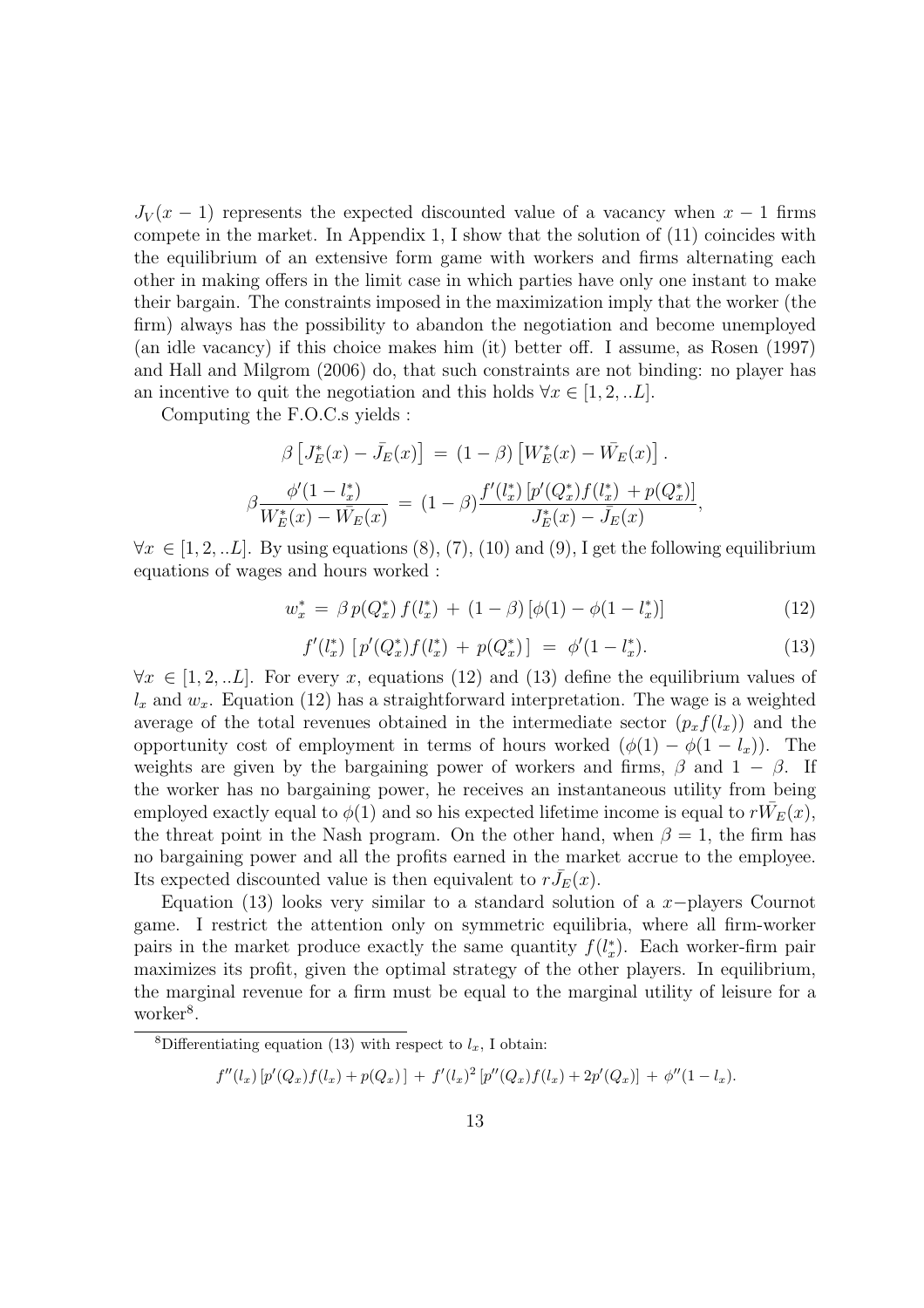#### 4.1.1 Equilibrium wages and hours worked

I henceforth drop the superscript  $*$  to simplify the notation. Computing the derivative of w with respect to  $l$ , I get:

$$
\frac{dw_x}{dl_x} = \beta f'(l_x) \left[ p'(Q_x) f(l_x) + p(Q_x) \right] + (1 - \beta) \phi'(1 - l_x) = \phi'(1 - l_x) > 0.
$$

In  $l_x/w_x$  space, equation (13) is a vertical line, whereas (12) is a monotonically increasing function (see Figure 1). Moreover, some standard properties of Cournot models are fulfilled: As the number of competitors  $x$  increases, the quantity produced by a single firm,  $f(l_x)$ , decreases, whereas the aggregate quantity  $Q_x$  increases<sup>9</sup>. So the total wage decreases as  $x$  increases:

$$
w_{x+1} - w_x = \beta [p(Q_{x+1}) f(l_{x+1}) - p(Q_x) f(l_x)] + (1 - \beta) [\phi(1 - l_x) - \phi(1 - l_{x+1})] < 0,
$$

Of course, since  $f(.)$  in an increasing function, also hours worked  $l_x$  at single firm level go down when competition gets tougher. Therefore, people employed in more competitive sectors get lower wages but more leisure time. The former effect outweighs the latter: Using  $(12)$  and ignoring for a moment that x is an integer, the instantaneous utility of an employed worker,  $w + \phi(1 - l)$ , is decreasing in x:

$$
\frac{d\left[w_x + \phi(1 - l_x)\right]}{dx} = \beta \left\{ \frac{dp(Q_x)}{dQ_x} \frac{dQ_x}{dx} f(l_x) + \frac{dl_x}{dx} \left[ p(Q_x) f'(l_x) - \phi'(1 - l_x) \right] \right\} < 0.
$$

The first term inside the graph is negative because  $Q_x$  is increasing in x; the second term is also negative since  $l_x$  decreases in  $x$ , while the expression inside the square brackets is positive by (13). Figure 2 provides a graphical explanation of these results.

#### 4.2 Free-entry in vacancy creation

To close the model and find the equilibrium values of  $\theta_x$ , a free-entry condition in vacancy creation is introduced. Firms enter one intermediate market as long as the expected return of posting a vacancy is non negative. This means that:

$$
rJ_V(x) = 0 \quad \forall x \in [0, 1, ...L - 1]
$$
\n(14)

As usual in this kind of models (see Tirole, 1988), a sufficient condition for this equation to be negative is  $p''(Q_x) < 0$ .

<sup>9</sup>The necessary assumptions to prove such properties are satisfied (demand twice differentiable and tending to 0 for  $Q_x$  sufficiently large, cost function increasing and twice differentiable, profit function strictly concave). For the complete proof, I refer to Frank (1965).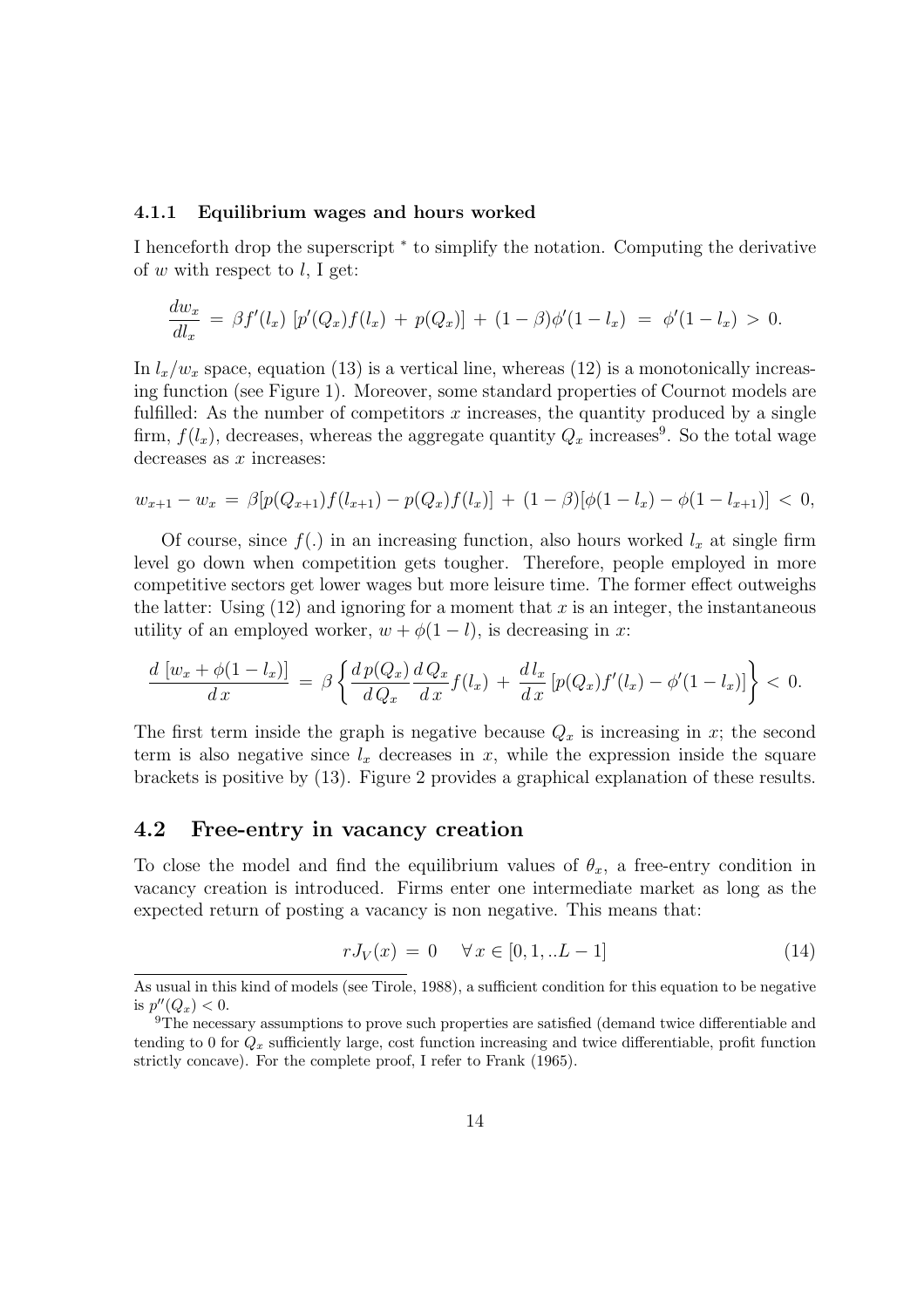The expected discounted value of a job when  $x + 1$  agents are active in a market must be equal to the expected cost of filling a vacancy:

$$
J_E(x+1) = \frac{h}{q(\theta_x)} \quad \forall x \in [0, 1, 2, \dots L-1]
$$
 (15)

Finally, using  $(8)$ ,  $(14)$ , and  $(15)$  one gets:

$$
\frac{h}{q(\theta_{x-1})} = \frac{p(Q_x)f(l_x) - w_x + (L-x)\theta_x h}{r + \delta + (L-x)\theta_x q(\theta_x)} \qquad \forall x \in [1, 2, ...L].
$$
 (16)

The RHS represents the expected duration of filling a vacancy when  $x - 1$  firms are already active in the market. At the LHS, the expected profits are composed of two terms: profits attained at state x (that is  $p(Q_x)f(l_x) - w_x$ ) and all the profits that can be earned with more than x competitors weighted by the rate  $M_x$  (since  $(L-x)\theta_x h =$  $M_x \frac{h}{q(\theta_x)} = M_x \cdot J_E(x+1)$ .

The L equations in (16) represent the equilibrium system of the model, with a vector  $[\theta_0, \theta_1, ..., \theta_{L-1}]$  of unknown variables. Knowing the values of  $\theta_x \,\forall x$ , one can derive the steady-state probability distribution of states,  $[\pi_0, \pi_1, ..., \pi_L]$ , and the aggregate level of employment through equations (4) and (5).

Note that for  $x = L$  we have:

$$
\frac{h}{q(\theta_{L-1})} = \frac{p(Q_L)f(l_L) - w_L}{r + \delta} \tag{17}
$$

Labour market tightness  $\theta_{L-1}$  does not depend on other values of  $\theta$ . The endogenous variables  $l_L$  and  $w_L$  are uniquely defined by the F.O.C.s (12) and (13) evaluated at  $x = L$ . I can therefore solve the system in (16) "backward", starting from  $\theta_{L-1}$  and going back to  $\theta_{L-2}, \theta_{L-3}, ..., \theta_0$ . The system in (16) has therefore a unique equilibrium in tightness levels,  $[\theta_0, \theta_1, ..., \theta_{L-1}].$ 

#### 4.2.1 Properties of labour market tightness

I am interested to know how the equilibrium value of tightness  $\theta_x$  changes with x. The following lemma summarizes the results:

Lemma 1  $\theta_x < \theta_{x-1}$ ,  $\forall x \in [1, 2, ... L-1]$ . Hence,  $M_x < M_{x-1} \forall x \in [1, 2, ... L-1]$ . .

*Proof.* First, let denote for simplicity  $P_x \equiv p(Q_x)f(l_x) - w_x \ \forall x \in [1, 2, ...L]$  and recall that  $P_x$  is decreasing in x (firms' revenues decrease with competition). Knowing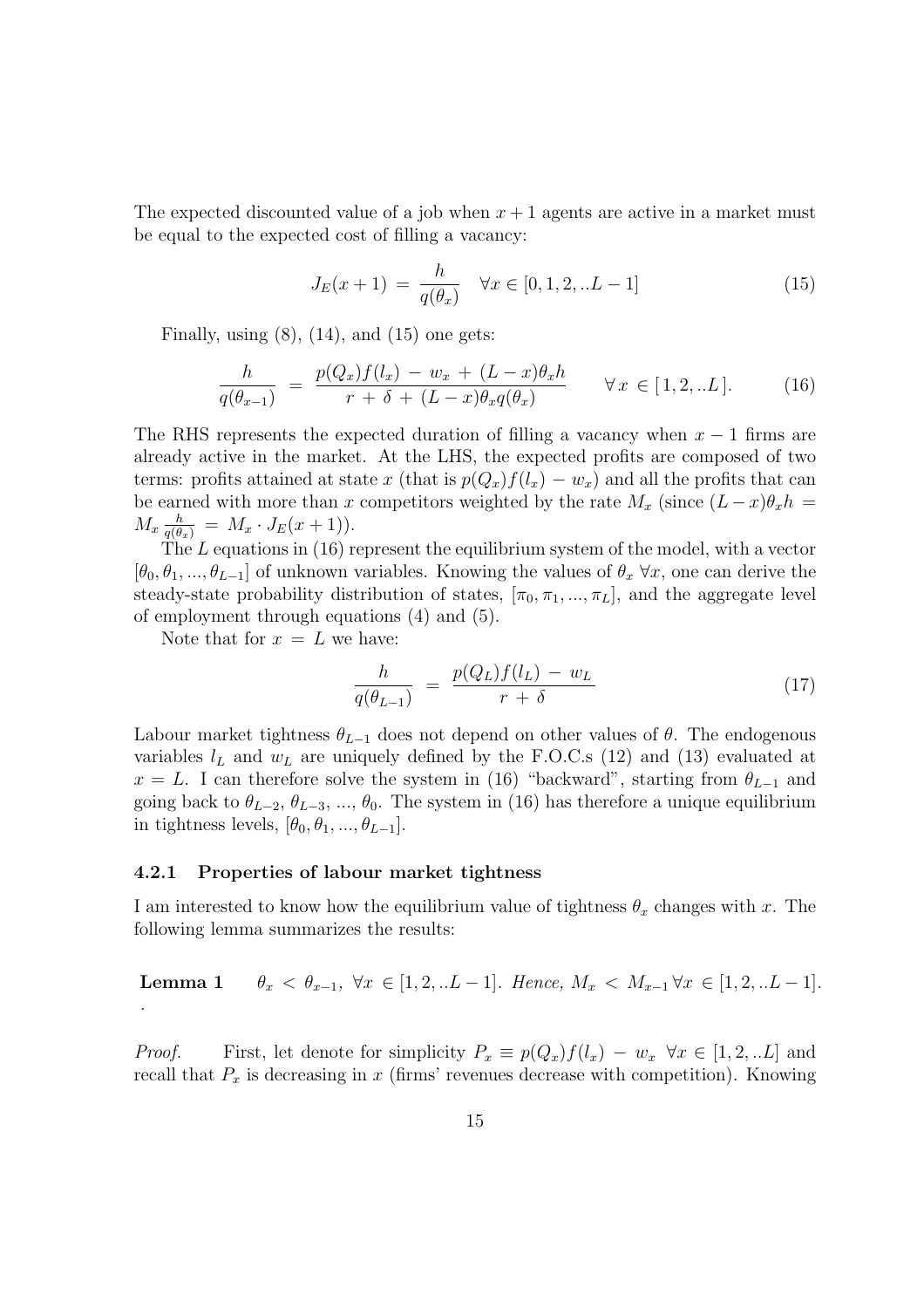by (17) that  $r + \delta = \frac{P_L q(\theta_{L-1})}{h}$  $\frac{\theta_{L-1}}{h}$ , equation (16) can be written as:

$$
\frac{1}{q(\theta_{x-1})} = \frac{P_x + h(L-x)\theta_x}{P_L q(\theta_{L-1}) + h(L-x)\theta_x q(\theta_x)}.
$$

Multiplying both sides by  $q(\theta_x)$ , one gets:

$$
\frac{q(\theta_x)}{q(\theta_{x-1})} = \frac{P_x q(\theta_x) + h(L-x) \theta_x q(\theta_x)}{P_L q(\theta_{L-1}) + h(L-x) \theta_x q(\theta_x)} \quad \forall x \in [1,..L].
$$
\n(18)

Consider the case  $x = L - 1$ . Equation (18) evaluated at  $x = L - 1$  implies that  $q(\theta_{L-1}) > q(\theta_{L-2})$  if and only if  $P_{L-1} > P_L$ . This is always the case, since firms' revenues  $P_x$  decrease with competition.

Now consider the case  $x = L - 2$ . Again, equation (18) evaluated at  $x = L - 2$  implies that  $q(\theta_{L-2}) > q(\theta_{L-3})$  if and only if  $P_{L-2} q(\theta_{L-2}) > P_L q(\theta_{L-1}) = h(r+\delta)$ . This yields:

$$
\frac{P_{L-2}}{r+\delta} > \frac{h}{q(\theta_{L-2})} = \frac{P_{L-1} + h\theta_{L-1}}{r+\delta + \theta_{L-1}q(\theta_{L-1})} \iff
$$
\n
$$
(r+\delta)P_{L-1} + h(r+\delta)\theta_{L-1} < (r+\delta)P_{L-2} + P_{L-2}\theta_{L-1}q(\theta_{L-1})
$$

Since  $P_{L-2} > P_{L-1}$ , a sufficient condition for the last inequality to hold is:

$$
h(r+\delta) < P_{L-2} q(\theta_{L-1}) \iff
$$
\n
$$
\frac{h}{q(\theta_{L-1})} < \frac{P_{L-2}}{r+\delta} \iff
$$
\n
$$
\frac{P_L}{r+\delta} < \frac{P_{L-2}}{r+\delta}
$$

The last inequality is always verified since  $P_x$  is decreasing in x. So  $q(\theta_{L-2}) > q(\theta_{L-3})$ holds.

With  $x = L - 3$ , by (18), one gets that  $q(\theta_{L-3}) > q(\theta_{L-4})$  if and only if  $P_{L-3} q(\theta_{L-3}) >$  $P_L q(\theta_{L-1}) = h(r + \delta)$ . Following the same steps, one gets:

$$
\frac{P_{L-3}}{r+\delta} > \frac{h}{q(\theta_{L-3})} = \frac{P_{L-2} + 2h\theta_{L-2}}{r+\delta + 2\theta_{L-2}q(\theta_{L-2})} \iff
$$
\n
$$
(r+\delta) P_{L-2} + 2h(r+\delta) \theta_{L-2} < (r+\delta) P_{L-3} + P_{L-3} 2\theta_{L-2}q(\theta_{L-2})
$$

A sufficient condition for the last inequality to hold is:

$$
h(r+\delta) < P_{L-3} q(\theta_{L-2}) \iff
$$
\n
$$
\frac{h}{q(\theta_{L-2})} < \frac{P_{L-3}}{r+\delta}
$$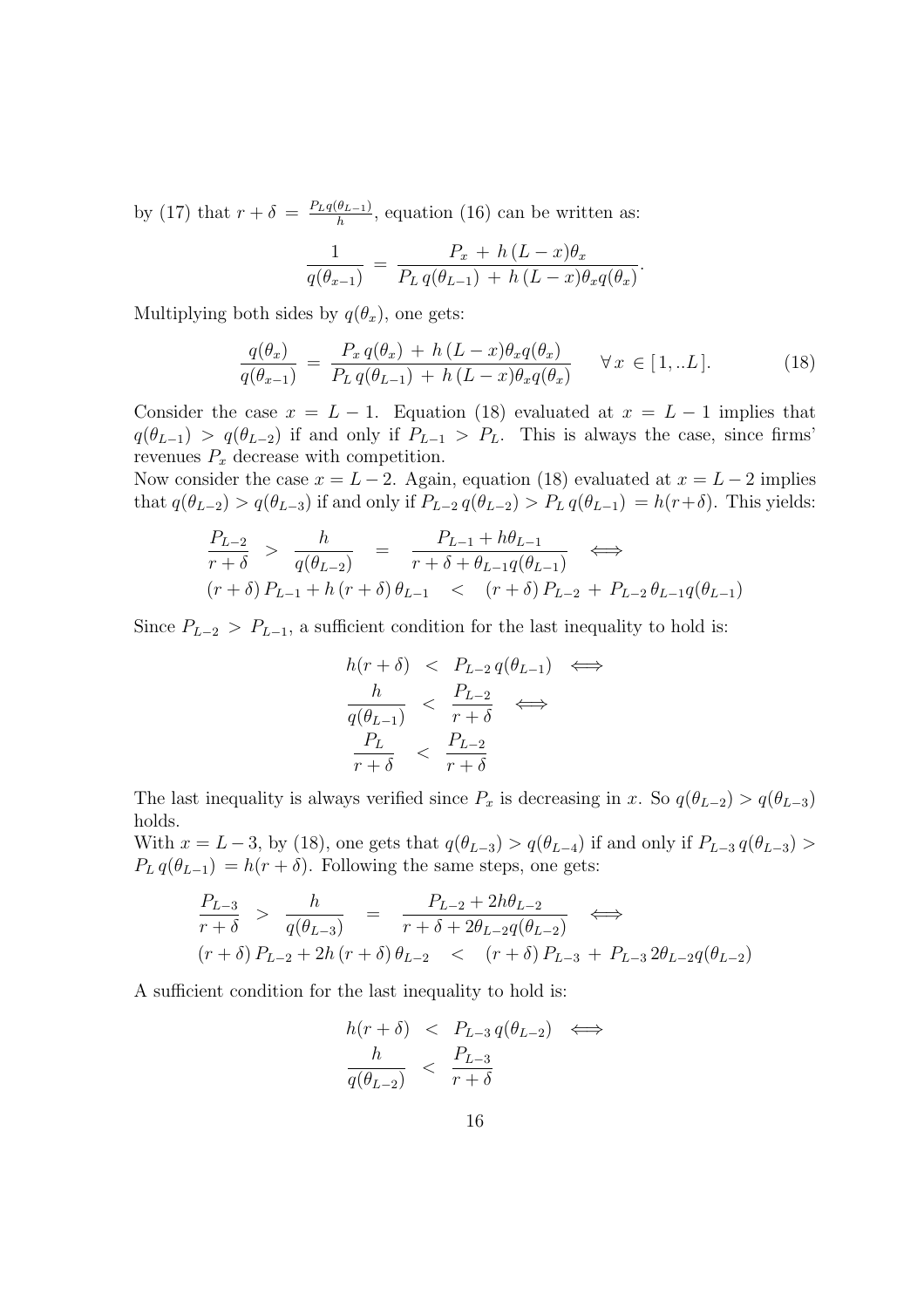The last inequality always holds, since we have just shown that  $\frac{h}{q(\theta_{L-2})} < \frac{P_{L-2}}{r+\delta}$  $\frac{r_{L-2}}{r+\delta}$  and  $P_{L-3} > P_{L-2}$ . Therefore  $q(\theta_{L-3}) > q(\theta_{L-4})$ .

The same steps can be undertaken for any other value of x. So,  $\theta_x < \theta_{x-1}$ ,  $\forall x \in [1, ...L]$ . See figure 3.

What Lemma 1 simply states is that the number of vacancies posted decrease as competition gets tougher. This makes sense, since a more competitive product market squeezes firms' profits, dampening the incentives in vacancy creation. Such negative effect on the supply side of the labour market outweighs the reduction in the number of unemployed workers as x goes up, so that  $\theta_x \equiv V_x/(L-x)$  is decreasing in x. Equation (17) implies that expected discounted profits are equal to zero for any given level of competition in the goods market. A trade-off arises: in less competitive markets firms can attain higher revenues but stand in a longer queue to fill their vacancies.

### 4.3 The Effects of the Deregulation in Products and Labour Markets

To simplify the analysis, I assume henceforth a Cobb-Douglas matching function,  $M_x$  =  $a (L-x)^{n} \cdot V_x^{1-\eta}$ , in line with the results of Pissarides and Petrongolo (2001). The results are summarized in the following Proposition:

**Proposition 1** If  $\frac{\theta_{x+1}}{\theta_x} > (1-\eta)^{\frac{1}{\eta}} \quad \forall x \in [0,1,...L-1]$ , then a decrease in workers' bargaining power  $\beta$  or the cost of opening a vacancy h raises  $\theta_x \ \forall x \in [0,1,...L]$ .

*Proof.* Consider the case of a decrease in  $\beta$  (the proof for h is identical). By equation (12), one gets  $\frac{dw_x}{d\beta} > 0 \,\forall x$ .<sup>10</sup> Then, looking at (17),  $\frac{d\theta_{L-1}}{d\beta} < 0$ . In the case  $x \neq L$ , one gets:

$$
\frac{d\theta_{x-1}}{d\beta} = \frac{\partial \theta_{x-1}}{\partial \beta} + \frac{\partial \theta_{x-1}}{\partial \theta_x} \frac{\partial \theta_x}{\partial \beta} + \frac{\partial \theta_{x-1}}{\partial \theta_x} \frac{\partial \theta_x}{\partial \theta_{x+1}} \frac{\partial \theta_{x-1}}{\partial \beta} + \dots + \frac{\partial \theta_{x-1}}{\partial \theta_x} \frac{\partial \theta_x}{\partial \theta_{x+1}} \cdot \dots \cdot \frac{\partial \theta_{L-1}}{\partial \beta} =
$$
\n
$$
= \frac{\partial \theta_{x-1}}{\partial \beta} + \frac{\partial \theta_{x-1}}{\partial \theta_x} \cdot \frac{d\theta_x}{d\beta}
$$

<sup>10</sup>Differentiating (12) with respect to  $w<sub>x</sub>$ , we have:

$$
\frac{dw_x}{d\beta} = p(Q_x)f(l_x) + \phi(1 - l_x) - \phi(1) > 0.
$$

Of course, this term is assumed to be positive  $\forall x$ . Otherwise, firms' profits and workers' utility would be negative and production would never occur.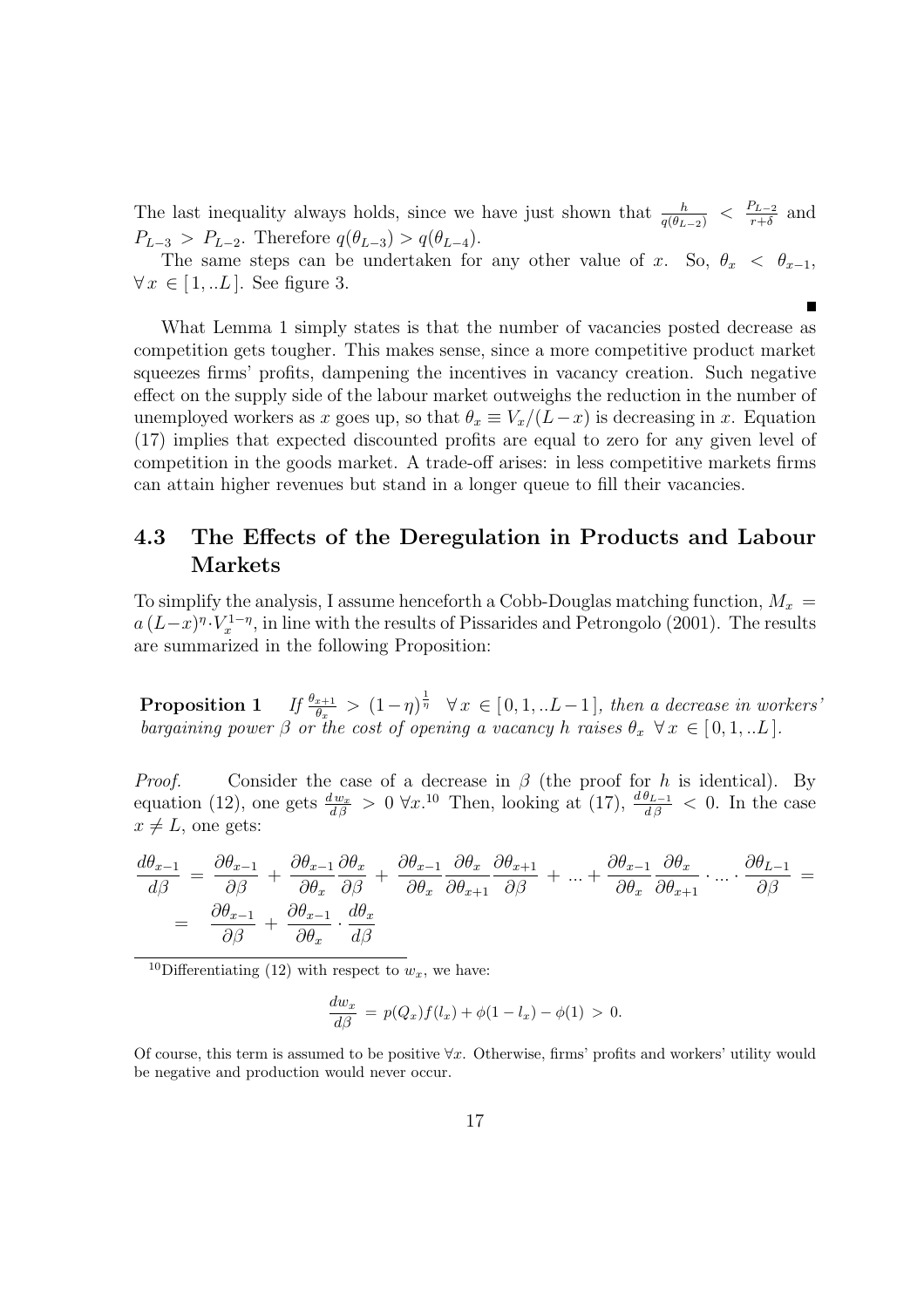From (16), it it straightforward to see that the partial derivative  $\frac{\partial \theta_{x-1}}{\partial \beta}$ , capturing the direct effect of  $\beta$  on  $\theta_{x-1}$ , is negative  $\forall x$ , via the positive impact of  $\beta$  on  $w_x$ . Moreover (computations are presented in Appendix 2):

$$
\frac{d\,\theta_{x-1}}{d\,\theta_x} = \frac{(L-x)\left[ (1-\eta)q(\theta_x) - q(\theta_{x-1}) \right] q(\theta_{x-1})}{\left[ r + \delta + (L-x)\theta_x q(\theta_x) \right] q'(\theta_{x-1})}.
$$

Such derivative is positive if the term inside the square brackets is negative. This implies:

$$
\frac{d\,\theta_{x-1}}{d\,\theta_x} > 0 \quad \text{if } \frac{q(\theta_x)}{q(\theta_{x-1})} < \frac{1}{1-\eta}.
$$

Finally, with a Cobb-Douglas matching technology, such inequality becomes  $\frac{\theta_x}{\theta_{x-1}}$  >  $(1-\eta)^{\frac{1}{\eta}}$ .

Therefore, if  $\frac{\theta_{L-1}}{\theta_{L-2}} > (1-\eta)^{\frac{1}{\eta}}$ , then  $\frac{d\theta_{L-2}}{d\beta} < 0$ . Reasoning backward, one gets  $\frac{d\theta_x}{d\beta}$  < 0  $\forall x \in [0, 1, ...L-1]$ . A lower bargaining power or a reduction in the cost of opening a vacancy raises labour market tightness.

A lower bargaining power for workers reduces the wage and raises firms' expected profits. So, more competitors will enter the labour market by posting a vacancy. A similar effect occurs by lowering the cost of opening a vacancy h. If we consider  $\eta = 0.5$ , the value mostly adopted in the literature (see again Pissarides and Petrongolo), the inequality  $\frac{\theta_x}{\theta_{x-1}} > (1-\eta)^{\frac{1}{\eta}}$  implies that  $\theta_x$  must not be four times larger than  $\theta_{x+1}$ . It does not seem a restrictive condition: intuitively, the decrease in firms' profits caused by one more entrant in the market must not be so large to induce a great reduction in vacancy creation.

The effects of a change in  $\theta_x$  on the probability distribution  $[\pi_0, \pi_1, \pi_2, ..., \pi_L]$  are not obvious. The reason is that  $\pi_x$  is a decreasing function of  $\theta_x$  and an increasing function of  $\theta_m$ ,  $m \in [0, 1, 2, L - 1]$ ,  $m \neq x$ . In Appendix 3, I study the properties of the distribution when  $\delta$  is close to 0. Even in this simplified case, the only two probabilities whose derivatives can be easily computed are  $\pi_L$  and  $\pi_{L-1}$ . A lower  $\theta_x$   $\forall x$  reduces  $\pi_L$  and raises  $\pi_{L-1}$ . When more vacancies are posted the probability of reaching full employment goes up. In order to have a clearcut conclusion about the effects of larger  $\theta_x$  on the probability distribution and aggregate employment, a numerical simulation is performed and exposed in Section 6. The results predict that a lower  $\beta$  or h unambiguously raises aggregate employment.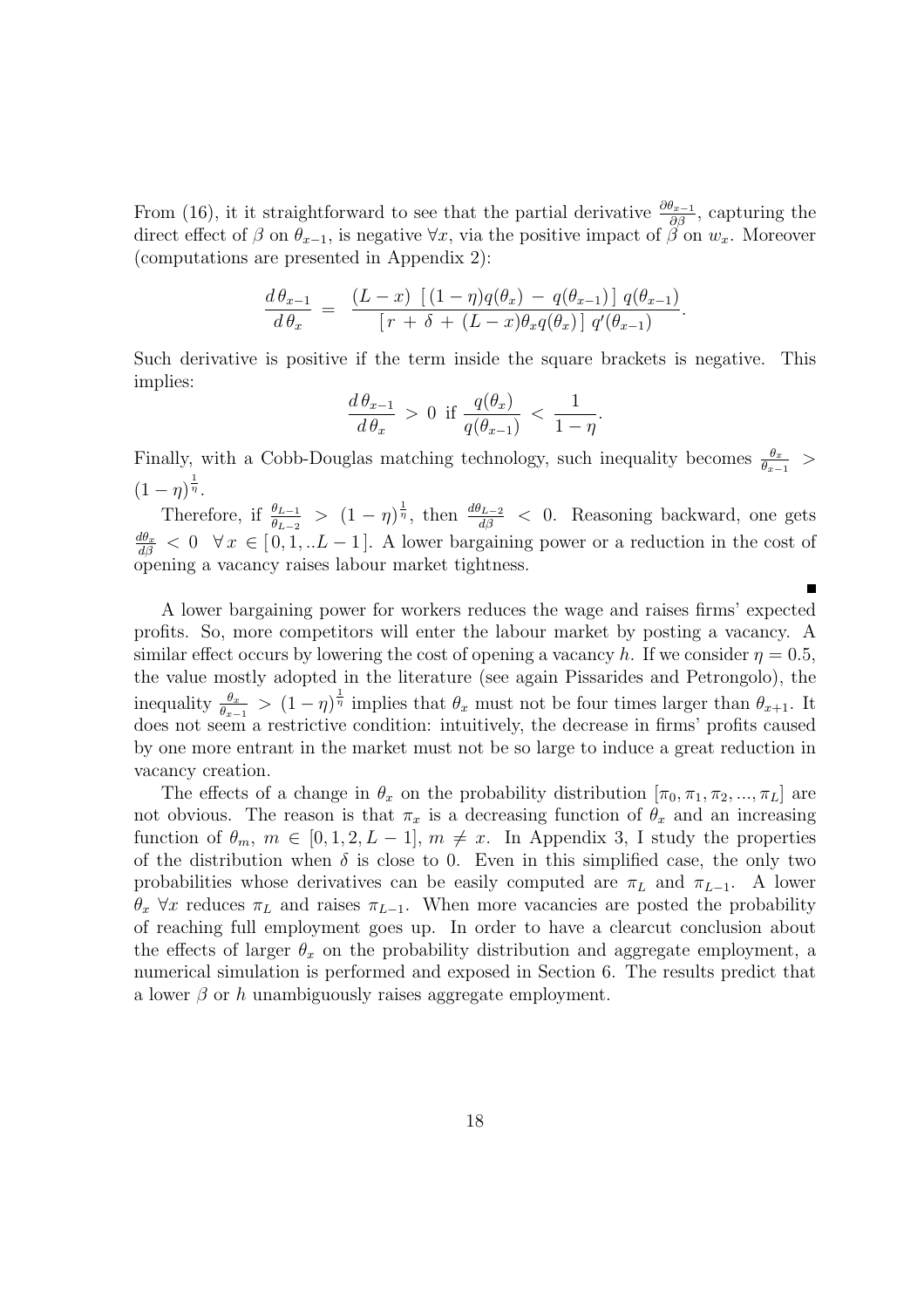# 5 Optimality

In this section, I wonder what is the optimal level of product market competition and labour market tightness in this economy. Consider a centralized economy where a social planner has to choose the optimal number of vacancies and hours worked in any sector and for any given level of employment. Following Shimer (2004), the social welfare function for a representative sector takes the following recursive form:

$$
rS_x = \max_{\theta_x, l_x} F(Q_x) + x\phi(1 - l_x) + (L - x)\phi(1) - h(L - x)\theta_x + (L - x)a\theta_x^{1 - \eta} [S_{x+1} - S_x] + \delta [S_0 - S_x]
$$
\n(19)

s.t. 
$$
Q_x = x \cdot f(l_x)
$$
.  $\forall x \in [0, 1, 2, ...L]$ 

The social surplus at x level of employment is given by the total amount of the intermediate good produced and the utility of leisure of the (employed and unemployed) workers, net to the cost of opening a vacancy. Moreover, at a rate  $M_x = (L-x) a \theta_x^{1-\eta}$ the level of employment increases by one unit, causing a change of the surplus from  $S_x$  to  $S_{x+1}$ , and at a rate  $\delta$  the sector is destroyed and another one is instantaneously created. The constraint in (19) reminds that, differently from the laissez faire economy, the social planner considers ex ante a symmetric solution, where every firm uses the same amount of hours worked.

The solutions  $(\theta^{\circ}, l^{\circ})$ s to problem (19) verify the following F.O.Cs:

$$
(1 - \eta) a(\theta_x^{\circ})^{-\eta} \cdot [S_{x+1} - S_x] = h \tag{20}
$$

$$
F'(xf(l_x^c)) \cdot f'(l_x^c) = \phi'(1 - l_x^c) \tag{21}
$$

The intuition of the above equations is the following. At the social optimum, the cost of marginal increase in  $\theta_x$ , h, must be equal to the marginal gain, given by  $(d\theta_x q(\theta_x)/d\theta_x)[S_{x+1} - S_x] = (1-\eta) a(\theta_x) [S_{x+1} - S_x]$ . Moreover, the optimal level of hours worked  $l_x^{\circ}$  is such that the increase in production must be equal to the opportunity cost in terms of leisure.

Comparing (13) with (21) one obtains  $l_x^{\circ} > l_x^* \forall x$ . This inequality holds since  $\phi'(1-l)/f'(l)$  is increasing in l and  $F'(xf(l_x))$  is always greater than  $p(Q_x^*)+p'(Q_x^*)f(l_x^*)$ . So the level of hours worked in equilibrium is always inefficiently low. Notice also that equation (21) would coincide with the outcome of a worker-firm negotiation, were the good market perfectly competitive (since  $p(Q_x) = F'(Q_x)^{11}$ .

<sup>11</sup>Such result hinges on the assumption of workers' additive utility function. In this case, it is like the two parties use their bargaining power only for one component of the negotiation (the wage) and behave in an utilitarian way for the second one (the hours worked). That is also the reason for which  $\beta$  is absent in (13).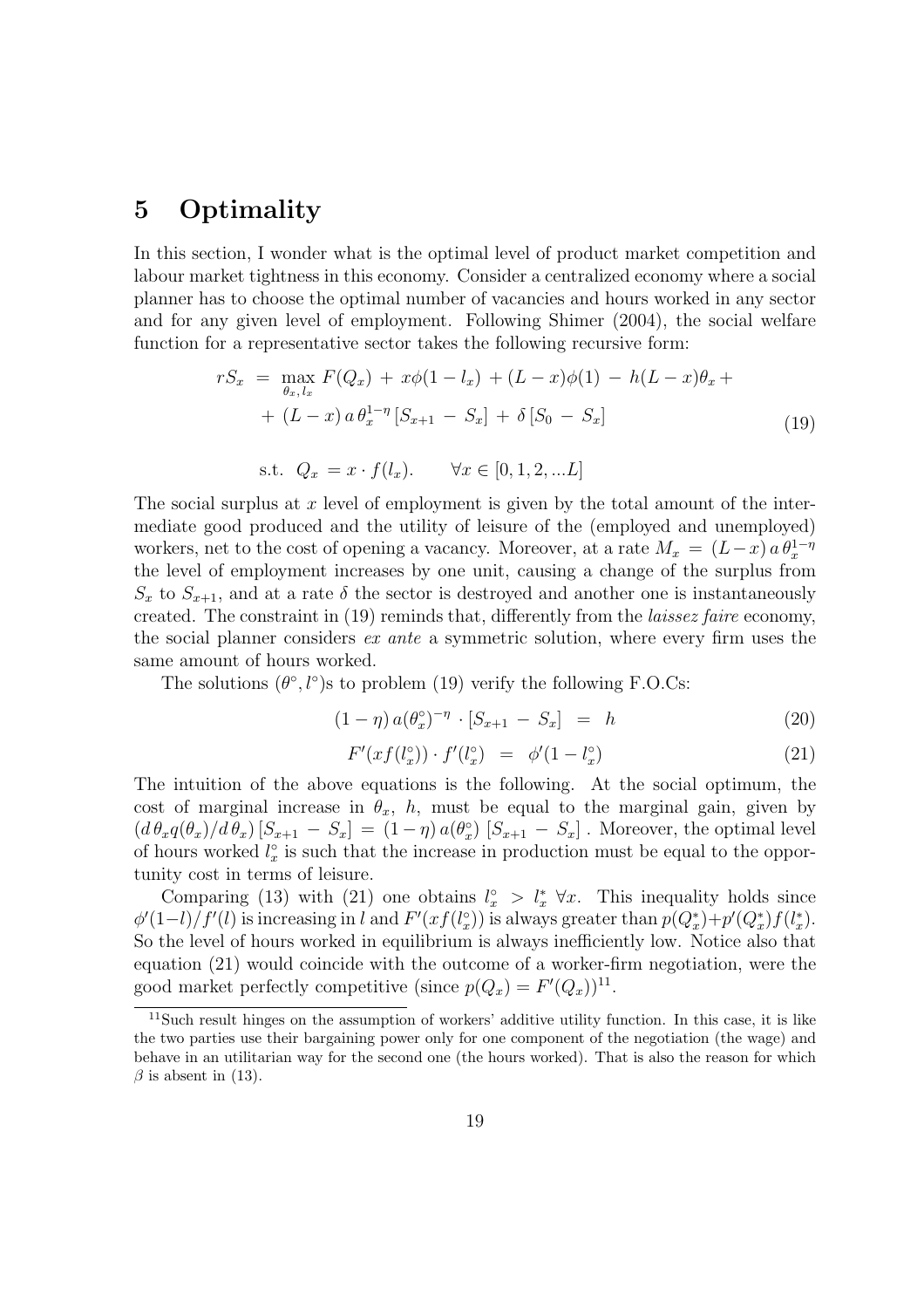Using (20) and (21) and subtracting the optimal solution  $S_x$  from  $S_{x+1}$  yields:

$$
\frac{(r+\delta)h}{a(1-\eta)}(\theta_x^{\circ})^{\eta} = F(Q_{x+1}^{\circ}) + (x+1)\phi(1-l_{x+1}^{\circ}) - F(Q_x^{\circ}) - x\phi(1-l_x^{\circ}) - \phi(1) + \frac{\eta}{1-\eta}h\left[(L-x-1)\theta_{x+1}^{\circ} - (L-x)\theta_x^{\circ}\right].
$$

and, finally, defining

 $\Delta F(Q_{x+1}^{\circ}) + \Delta(x+1)\phi(1-l_{x+1}^{\circ}) \equiv F(Q_{x+1}^{\circ}) + (x+1)\phi(1-l_{x+1}^{\circ}) - F(Q_{x+1}^{\circ})$ <sup>o</sup><sub>x</sub></sub> $-x\phi(1-l_x^{\circ})$  $_{x}^{\circ}$ ),

one gets:

$$
\frac{r+\delta}{a}(\theta_x^{\circ})^{\eta} + \eta(L-x) \ \theta_x^{\circ} =
$$
\n
$$
= \frac{1-\eta}{h} \left[ \Delta F(Q_{x+1}^{\circ}) + \Delta(x+1)\phi(1-l_{x+1}^{\circ}) - \phi(1) \right] + \eta(L-x-1) \ \theta_{x+1}^{\circ},
$$
\n(22)

A comparison of (22) with the free-entry equilibrium condition (16) delivers the following result:

**Proposition 2** Suppose that the Hosios condition  $\beta = \eta$  holds. If the demand function is not too concave, then in the decentralized equilibrium the level of tightness  $\theta_x$  is inefficiently high  $\forall x$ .

*Proof.* Using the wage equation (12) and the Hosios condition  $\eta = \beta$ , the decentralized equilibrium condition (16) can be written as:

$$
\frac{r+\delta}{a}(\theta_x^*)^{\eta} + (L - x - 1)(\theta_{x+1}^*)^{1-\eta}(\theta_x^*)^{\eta} - (1 - \eta)(L - x - 1)\theta_{x+1}^* =
$$
\n
$$
= \frac{1-\eta}{h} \left[ p(Q_{x+1}^*) f(l_{x+1}^*) + \phi(1 - l_{x+1}^*) - \phi(1) \right] + \eta(L - x - 1) \theta_{x+1}^*.
$$
\n(23)

I proceed now in three steps. First, I show that, for all  $x$ , the term inside the square brackets in (23) is always larger than the terms inside the square brackets in (22), provided that the demand for the intermediate goods is not too concave. Then I show that  $\theta_{L-1}^* > \theta_{L-1}^{\circ}$ . Finally, I prove that  $\theta_x^* > \theta_x^{\circ}$ ,  $\forall x$ .

$$
STEP 1 : p(Q_{x+1}^*) f(l_{x+1}^*) + \phi(1 - l_{x+1}^*) > \Delta F(Q_{x+1}^{\circ}) + \Delta(x+1)\phi(1 - l_{x+1}^{\circ})
$$
  
For the proof, see Appendix 4.

STEP 2 :  $\theta_{L-1}^* > \theta_{L-1}^{\circ}$ .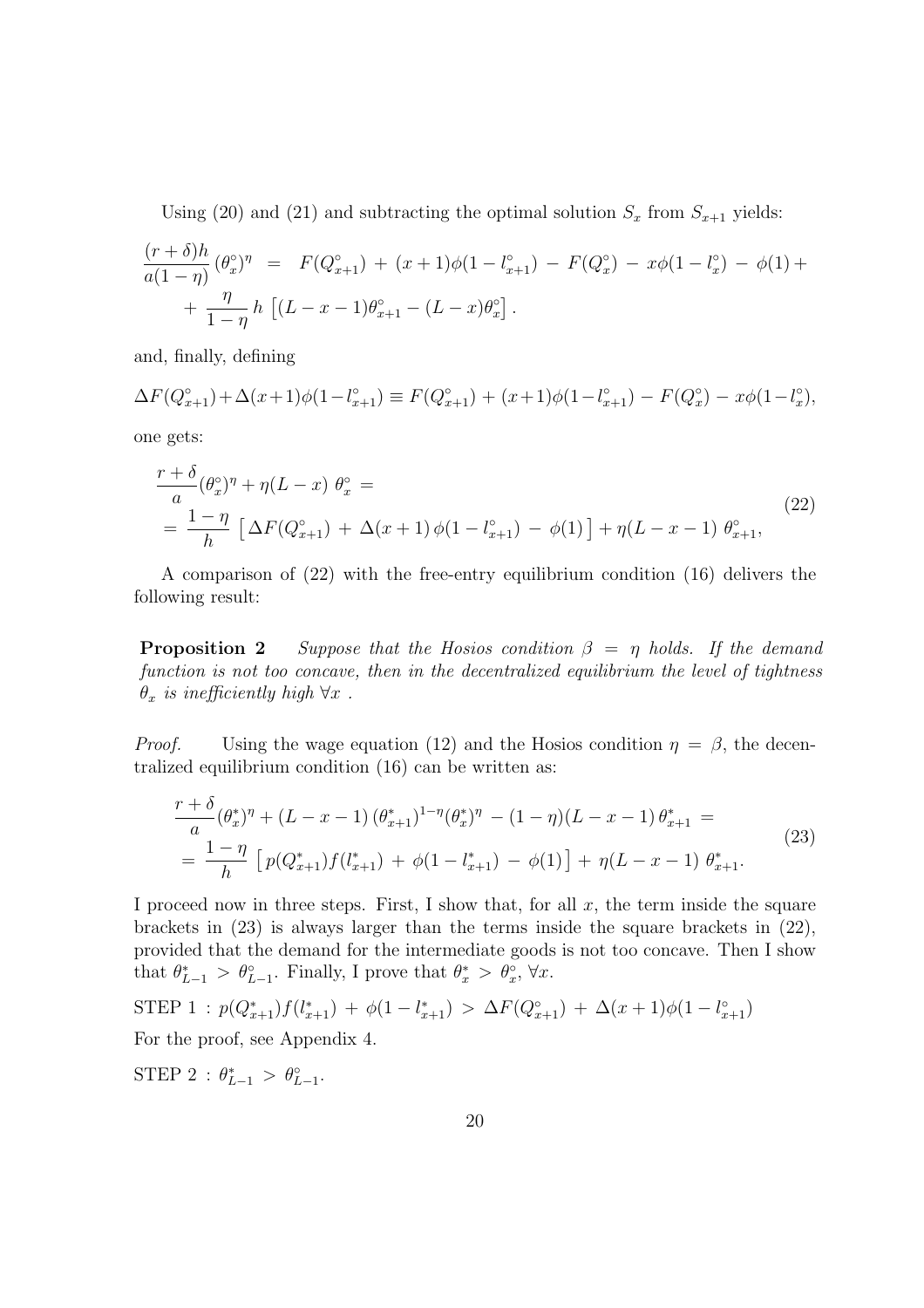When  $x = L - 1$ , equations (22) and (23) respectively become:

$$
\frac{r+\delta}{a}(\theta_{L-1}^{\circ})^{\eta} + \eta \ \theta_{L-1}^{\circ} = \frac{1-\eta}{h} \left[ \Delta F(Q_L^{\circ}) + \Delta \phi (1 - l_L^{\circ}) - \phi (1) \right]
$$
  

$$
\frac{r+\delta}{a}(\theta_{L-1}^{\ast})^{\eta} = \frac{1-\eta}{h} \left[ p(Q_L^{\ast}) f(l_L^{\ast}) + \phi (1 - l_L^{\ast}) - \phi (1) \right].
$$

From Step 1, the RHS in the decentralized equilibrium equation is larger than the RHS in the welfare equation. Then, looking at the LHS,  $\theta_{L-1}^* > \theta_{L-1}^{\circ}$ .

STEP 3 :  $\theta_x^* > \theta_x^{\circ} \ \forall x \in [0, 1, 2, ....L - 2].$ 

Having shown that  $\theta_{L-1}^* > \theta_{L-1}^{\circ}$  I can proceed backward and consider the case  $x =$  $L - 2$ . It is then clear that the RHS in (23) is larger than the RHS in (22), since the inequality between the terms in the square brackets has been proved in Step 1 and  $\eta(L-x-1)\,\theta^*_{L-1} > \eta(L-x-1)\,\theta^{\circ}_{L-1}$  in Step 2. So, the LHS in (23) is larger than the LHS in (22). Consider now the LHS in (23). If:

$$
\eta(L-x)\theta_x^* \ge (L-x-1)(\theta_{x+1}^*)^{1-\eta}(\theta_x^*)^{\eta} - (1-\eta)(L-x-1)\theta_{x+1}^* \qquad \forall x \tag{24}
$$

then,

$$
\frac{r+\delta}{a}(\theta_x^*)^{\eta} + \eta (L-x)\,\theta_x^* > \frac{r+\delta}{a}(\theta_x^{\circ})^{\eta} + \eta (L-x)\,\theta_x^{\circ}, \qquad \forall x \tag{25}
$$

since the LHS in (25) is larger than the RHS in (23), that in turn is larger than the RHS in (25). But (24) implies:

$$
\left(\frac{\theta_x^*}{\theta_{x+1}^*}\right)^\eta\,-\,\eta\,\frac{L-x}{L-x-1}\cdot\frac{\theta_x^*}{\theta_{x+1}^*}-1+\eta\quad\leq\quad 0.
$$

Such inequality is always verified, provided that  $\theta_x^* > \theta_{x+1}^*$ <sup>12</sup>. Then, with (25) being always true,  $\theta_x^* > \theta_x^{\circ} \quad \forall x \in [0, 1, 2, ....L - 1].$ 

In the decentralized economy, there are two departures from the competitive framework, namely frictions in the labour market and imperfect competition in the goods market. First of all, Cournot competition leads to an inefficiently low level of hours worked: Each firm, for any given number of competitors  $x$ , tends to produce a quantity  $f(l<sub>x</sub>)$  smaller than the optimal one in order to keep the market price higher.

In addition, the presence of frictions in the labour market makes search externalities emerge, as any firm deciding to post a vacancy fails to consider the decrease in other

<sup>&</sup>lt;sup>12</sup>When  $\theta_x = \theta_{x+1}$ , the LHS is negative. Moreover, the function is decreasing in  $\theta_x/\theta_{x+1}$  when  $\theta_x^* > \theta_{x+1}^*$ ,  $\forall 0 < \eta \leq 1$ .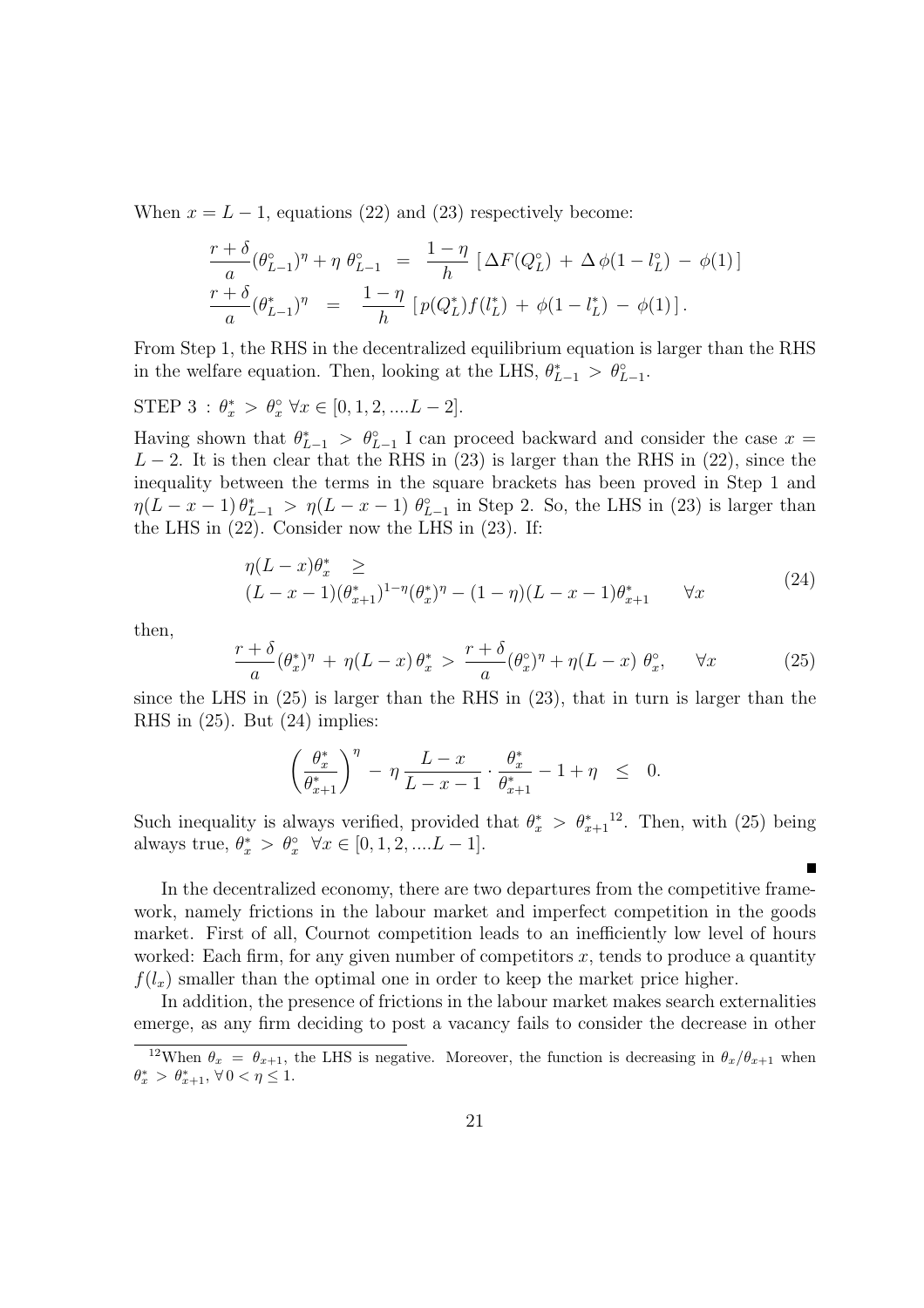firm's probability of finding a worker. Such externalities can be amended by the wellknown Hosios condition, stating that workers' bargaining power must be equal to the elasticity  $\eta$ . In this economy, however, firm's decision to post or not a vacancy creates another source of inefficiency, absent in standard matching models. Namely, any firm deciding to enter or not the market also fails to consider the reduction in other firms' profits caused by the increase in competition. For this reason the Hosios condition does not guarantee the efficiency of the decentralized equilibrium: it eliminates only the distorsions in entry behaviour caused by search externalities, not those caused by the imperfect competition in the goods market $13$ . So, labour market tightness is lower in the social optimum than in a decentralized economy with  $\eta = \beta$  because, in posting a vacancy, a social planner also considers the reduction of profits of the incumbent firms. For it, he prefers to have a lower level of competition. In the numerical simulation, it is shown that such excessive number of vacancies posted unambiguously produces an inefficiently high level of employment and competition.

This excess of entry result is in line with the findings of Mankiw and Whinston (1986) and Suzumura and Kiyono (1987). Both papers prove that imperfect competition models where firms can enter the market paying a fixed cost deliver an inefficiently high level of competition. Indeed, this paper can be framed in the same environment: It assumes an imperfectly competitive good market where firms can enter only by involving in a costly search in the labour market. What for Mankiw and Whinston is a fixed cost, in this paper corresponds to the expected cost of filling a job vacancy,  $h/q(\theta_x)$ . Were the labour market perfectly competitive, an infinite number of firms would enter and produce, ensuring perfect competition even in the goods market. The social optimum would then coincide with the decentralized outcome. Simulation results (presented in the next sections) try to quantify the order of magnitude in terms of employment of such excess of entry inefficiency.

# 6 Quantitative Results

### 6.1 Calibration

I take the month as unit of time. Data refer to the 1997-1998 period where the stocks were fairly stable in Belgium. To calibrate the model, I make use of various surveys, the quantitative results obtained in Cardulllo and Van der Linden (2006), other statistics collected for the purpose of this study, and results found in the literature. As in

 $13$ In other words, following Cooper (1999), it can be said that two kinds of strategic substitutabilities emerge in this economy. The entry decision of a single agent negatively affects other agents' decisions because both the probability of filling a vacancy and the profits that can be attained in the goods market go down.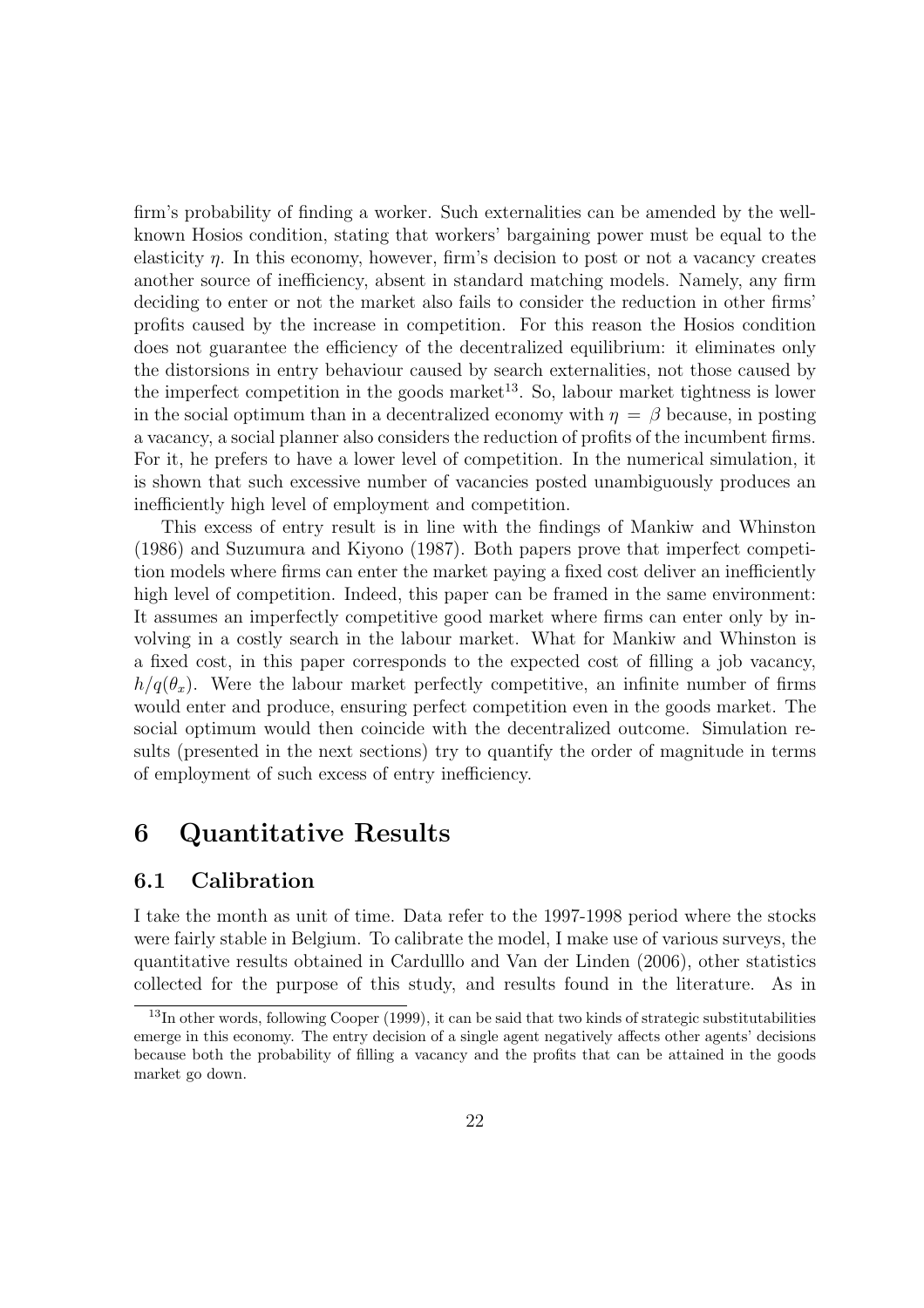the previous sections, I assume the following Cobb-Douglas matching function  $M_x \equiv$  $a(L-x)^{\eta}V_x^{\eta}$ . The elasticity  $\eta$  is imposed equal to 0.5, the value mostly adopted in the literature (see Petrongolo and Pissarides, 2001). In Cardullo and Van der Linden, the calibrated value for workers' bargaining power  $\beta$  is 0.5 for the high-skilled sector and 0.56 for the low-skilled one. I set it equal to 0.5, so that the Hosios condition holds. Making use of the zero profit condition in vacancy creation, I calibrate the cost of opening a vacancy  $h$  so that the expected duration of unemployment is in line with the findings of Dejemeppe  $(2005)^{14}$  Parameter a is a scaling factor for h and it is set equal to 0.125, so that the expected duration of filling a vacancy is around 3 months, a value slightly larger than that estimated by Dejemeppe. The discount rate is fixed at 0.004 (5% on an annual basis). The number of workers in each intermediate sector is assumed equal to 20. Of course it is an arbitrary value, chosen in order to have a sufficiently large degrees of product competition. The single firm production function is assumed equal to  $f(l) = l^{\epsilon}$ , with  $0 < \epsilon < 1$ . Moreover, the final good production function is given by  $Y = \sum_i p_0 Q_i + Q_i^{\lambda}$ , so that the demand in each sector i is  $p_0 + \lambda Q_i^{\lambda-1}$ . Parameters  $\lambda$  and  $\epsilon$  are respectively set to 0.9 and 0.5, in order to have a ratio  $\phi'(1-l)/f'(l)$ , increasing and concave in the Cournot F.O.C for hours worked. I assume that hours worked l are in an interval between 0 and 2. Workers' utility of leisure is given by  $2^{\gamma} - l^{\gamma}$ . The parameter  $\gamma$  is calibrated in order to have to have an average wage in the economy of 1348 (a value in accordance with the results obtained in Cardullo and Van der Linden). In absence of precise estimations about the sector specific destruction rate  $\delta$ , a value of 0.005 is taken.

### 6.2 Simulation Results

Figures 5 and 6 show that labour market tightness  $\theta_x$  is decreasing in x while the steady-state distribution  $\pi_x$  is an increasing function both in the *laissez faire* economy and in the centralized one.

The simulation results are summarized in Table 2 and Table 3. I first evaluate the impact of a decrease on the cost of opening a vacancy h on the average values of the following variables: the wage, the rate of employment  $(e = E/L)$ , the number of hours worked<sup>15</sup>, and the volume of work (defined as the total number of hours worked in the economy over their total potential amount,  $\sum_{x=0}^{L} l_x \pi_x / L \cdot 2$ ). In the the first column of Table 2 it is shown the main result: the employment rate in the free-entry

 $14$ From her analysis of unemployment dynamics in Belgium, the average unemployment duration in 1992 was equal to 2 years in the South of Belgium and to 1.5 years in the North. On the other side of the market, the expected duration of filling a vacancy was estimated to 2.5 months.

<sup>&</sup>lt;sup>15</sup>The average wage and the average number of hours worked are defined respectively as:  $(1/E)$ .  $\sum_{x=1}^{L} w_x x \pi_x$  and  $(1/E) \cdot \sum_{x=1}^{L} l_x x \pi_x$ .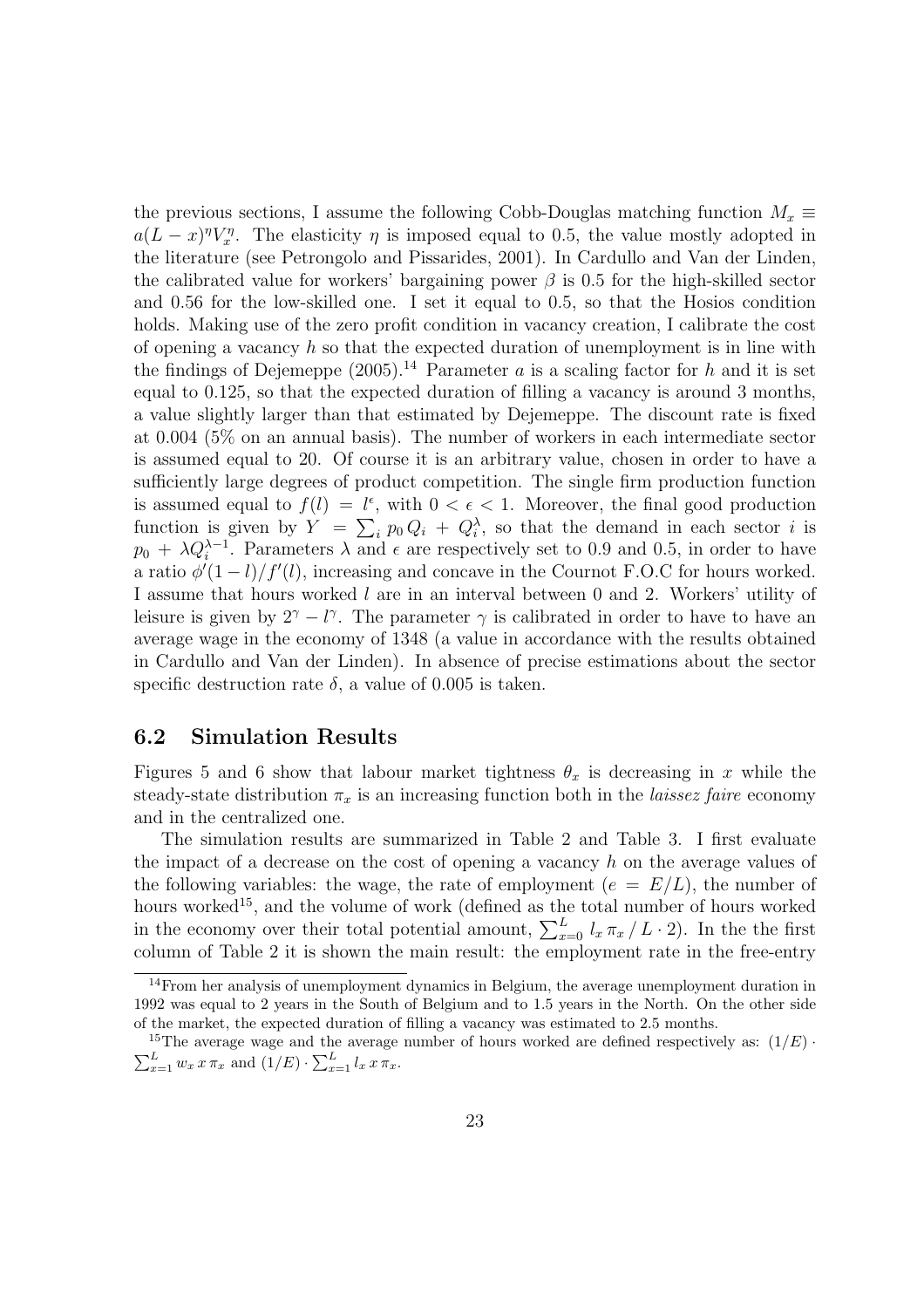equilibrium is higher than the optimal one, the difference being around 9 per cent. In terms of volume of work such discrepancy is around 4 per cent. In the other columns of Table 2, there are listed the effects of a decrease in the cost of opening a vacancy  $h$ . Such reduction almost has no impact both on the wage and on the share of time spent working, whereas it slightly raises the employment rate and the volume of work. The discrepancy between the optimal and the decentralized employment level remains fairly stable. A reduction by one and half of the vacancy cost (from 14.500 to 7250 euros) is needed in order to shorten such employment gap by 1.15 per cent. The reason is the following. A lower h decreases the inefficiency cost of one more vacancy created, but at the same time induces more firms to post vacancies. In other terms, the negative externality a single firm creates when entering the market has a lower cost for the society, but more firms generate such externality. The first effect tends to shorten the gap between the optimal and the laissez faire outcomes, the second tends to widen it. Bringing down vacancy costs does not better the performance of the decentralized economy.

In table 3, I consider the effects of a change in workers' bargaining power. Keeping the assumption of a matching function elasticity  $\eta = 0.5$ , I wonder for which value of  $\beta$  the welfare inefficiency can be close to 0. Differently from h, the parameter  $\beta$ does not appear in the welfare function, since the social planner cares only on the total surplus and not on how it is shared between workers and firms. So, a higher  $\beta$ , by squeezing firms' profits and making entry less attractive, could (partially) offset the excess of entry inefficiency. Indeed, with  $\beta = 0.75$ , the difference between optimal and decentralized employment rate is around 1 per cent and the volume of work gap is almost nil. So, as far as the value of 0.5 can be considered a good proxy of the elasticity in the matching technology,  $\beta$  should be at least 50 per cent larger of  $\eta$  to set to zero the inefficiency gap. In the sensitivity analysis section, I evaluate the performance of the model for different values of  $\eta$ .

### 6.3 Sensitivity analysis

A sensitivity analysis has been conducted on some parameters of the model. The results are listed in Table 4 and 5. In Table 4, I consider a change in the production function parameters in the intermediate sector  $\epsilon$  and in the final sector  $\lambda$ , as well as in the workers' utility parameter  $\gamma$ . Such variations do not change the main conclusion of the original model, that is a difference around 9 per cent between the optimal and the decentralized employment rate.

In Table 5, I consider different values for the matching elasticity  $\eta$ . The level of wages and the amount of hours worked barely change, since these variables are chosen via the bargaining process and  $\beta$  is kept equal to 0.5. Employment increases with  $\eta$ . By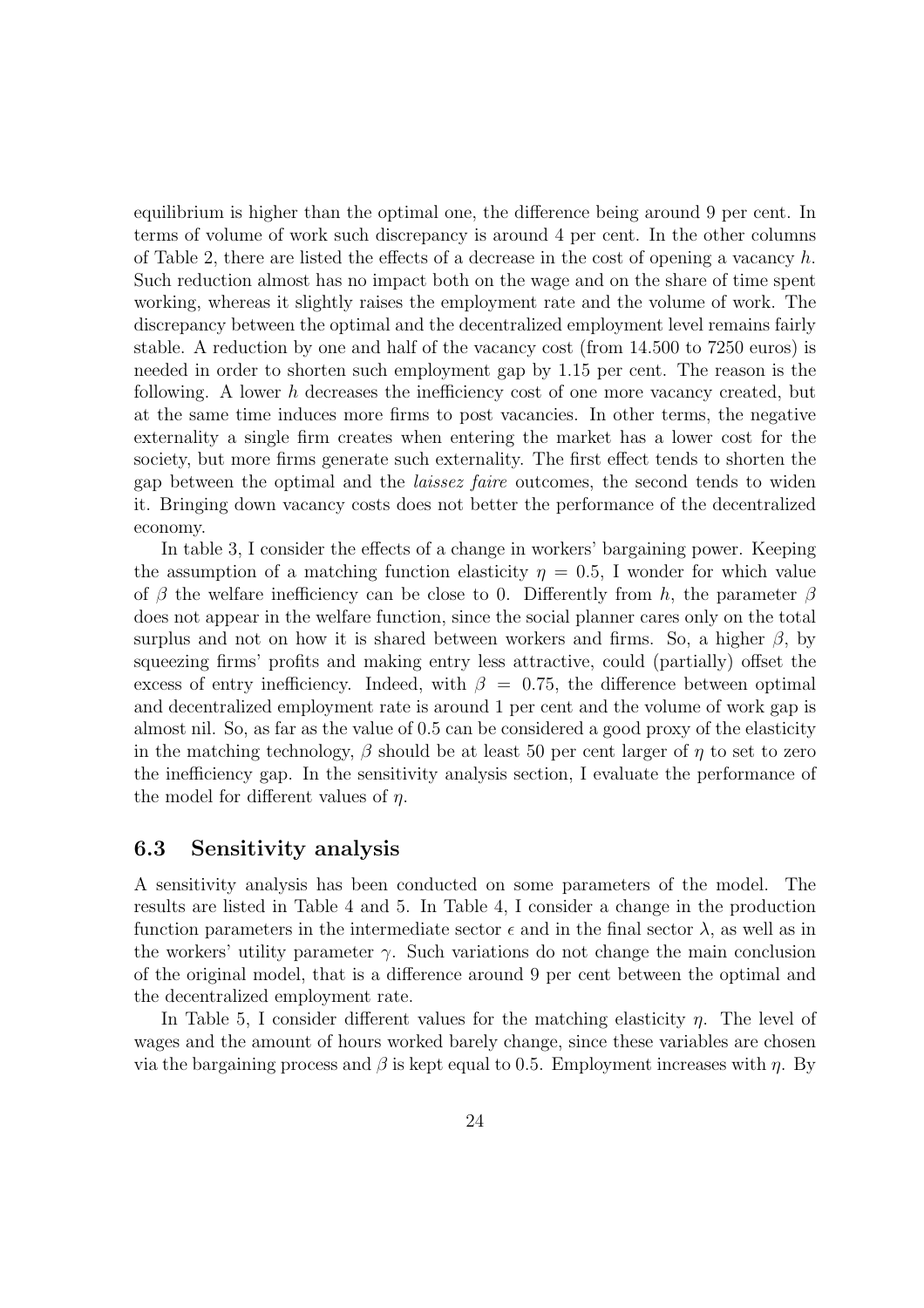equation (16), the higher  $\eta$  the larger the expected cost of filling a vacancy  $(1/q(\theta_x))$  $a^{-1} \theta_x^{\eta}$  and the lower the discounting factor of future profits  $(\theta_x q(\theta_x) = a \theta_x^{1-\eta})$ . The second effect is stronger: more vacancies are created, raising the employment rate. Keeping workers' bargaining power equal to 0.5, the employment inefficiency gap decreases with  $\eta$ . This is because even the social planner, when  $\eta$  goes up, selects more vacancies for any given level of  $L - x$ . Such increase is slightly more stronger than in the *laissez faire* equilibrium. In the last row of Table 5 I compute for any  $\eta$  the value of  $\beta$  such that the difference between the decentralized and the optimal employment rate is less than 1 %. Since the inefficency gap decreases with  $\eta$ , a lower  $\beta/\eta$  ratio is needed to be close to the optimum. With  $\eta = 0$ ,  $\beta$  must be equal to 0.75, 50% larger; with  $\eta = 0.7$ ,  $\beta$  must be set to 0.9, around 30% more.

# 7 Conclusions

In this paper, the two-way relationship between product market competition and labour market performance has been studied both from a positive and from a normative viewpoint. As far the positive analysis is concerned, it is shown that a lower cost in vacancy creation or a reduction in workers' bargaining power raise aggregate employment, by making entry more attractive for the firms. Such result is in accordance with most of the theoretical and empirical literature on the subject. Turning to the welfare analysis, however, the conclusion reached is that, if the search externalities are corrected, in the decentralized economy, too many vacancies are created and employment is inefficiently high. A "business stealing" effect is at work in such framework: Any single firm deciding to enter the market fails to consider the reduction both in other firms' expected profits and in their probability of finding a worker. Simulation results predicts that, in order be close to the optimal level of employment, workers' bargaining power must be larger than the elasticity  $\eta$  in the matching function. If the latter is imposed to be 0.5, then  $\beta$  must be around 0.75.

Some caveats must be advanced about the model specification. Imposing perfectly segmented labour markets is undoubtedly a major restriction. Workers are locked in their sector unless a new product is invented; then, they shift to such new one. Allowing for cross-sectors search by workers would be a more realistic extensions. Moreover, a job-specific destruction rate, and not only a sector-specific one, should be considered. Finally, it would be also interesting to study the dynamic evolution of the model and not focusing only on the steady state distribution. All these extensions are left for future research.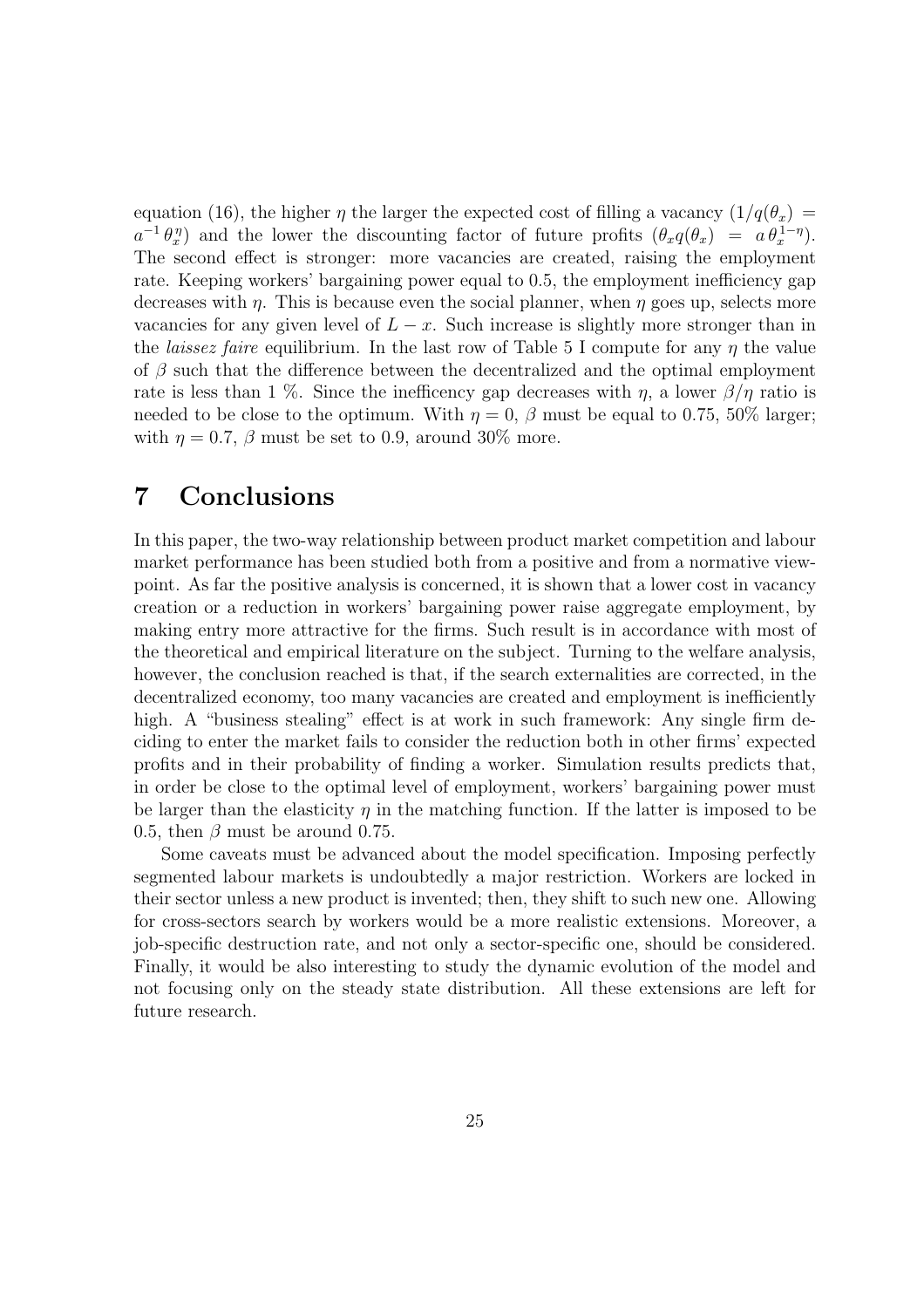# References

Amable, B. and D. Gatti (2004), "Product market Competition, Job Security, and Aggregate Employment", Oxford Economic Papers, 56, 667-686.

Binmore, K., A. Rubinstein and A.Wolinsky (1986), "The Nash Bargaining Solution in Economic Modeling", RAND Journal of Economics, 17, 176-188.

Blanchard, O. and F. Giavazzi (2003), "Macroeconomic Effects of Regulation and Deregulation in Goods and Labour Markets", Quarterly Journal of Economics, 118, 879-907.

Cahuc, P. and E. Wasmer (2001), "Does Intrafirm Bargaining Matter in the Large Firms Matching Model?", Macroeconomic Dynamics, 5, 178-189.

Cardullo, G. and B. Van der Linden (2006), "Employment subsidies and substitutable skills: an equilibrium matching approach", IZA Discussion Paper, No. 2073.

Christensen, C.M. (1997), The Innovator's Dilemma: When New Technologies Cause Great Firms to Fail. Boston, Mass: Harvard Business School Press.

Cooper, R.W. (1999), Macroeconomic Complementarities. Cambridge: Cambridge University Press.

Dejemeppe, M. (2005), "A complete decomposition of unemployment dynamics using longitudinal grouped duration data", Oxford Bulletin of Economics and Statistics, 67, 4570.

Ebell, M. and C. Haefke (2006), "Product market Deregulation and the U.S. Employment Miracle", IZA Discussion Paper, No. 1946.

Frank, JR. (1965), "Entry in a Cournot Market", Review of Economic Studies, 32, 245-250.

Griffith, Harrison and Macartney (2006),"Product Market Reforms, Labour Market Institutions and Unemployment", CEPR Discussion Paper, No. 5599.

Hall R.H. and P.R. Milgrom (2006), "The Limited Influence of Unemployment on the Wage Bargain", NBER Discussion Paper, No. 11245.

Hosios, A.J. (1990), "On the Efficiency of Matching and Related Models of Search and Unemployment", Review of Economic Studies, 57, 279-298.

Karlin, S. and S. Tavaré (1982), "Linear Birth and Death Processes with Killing",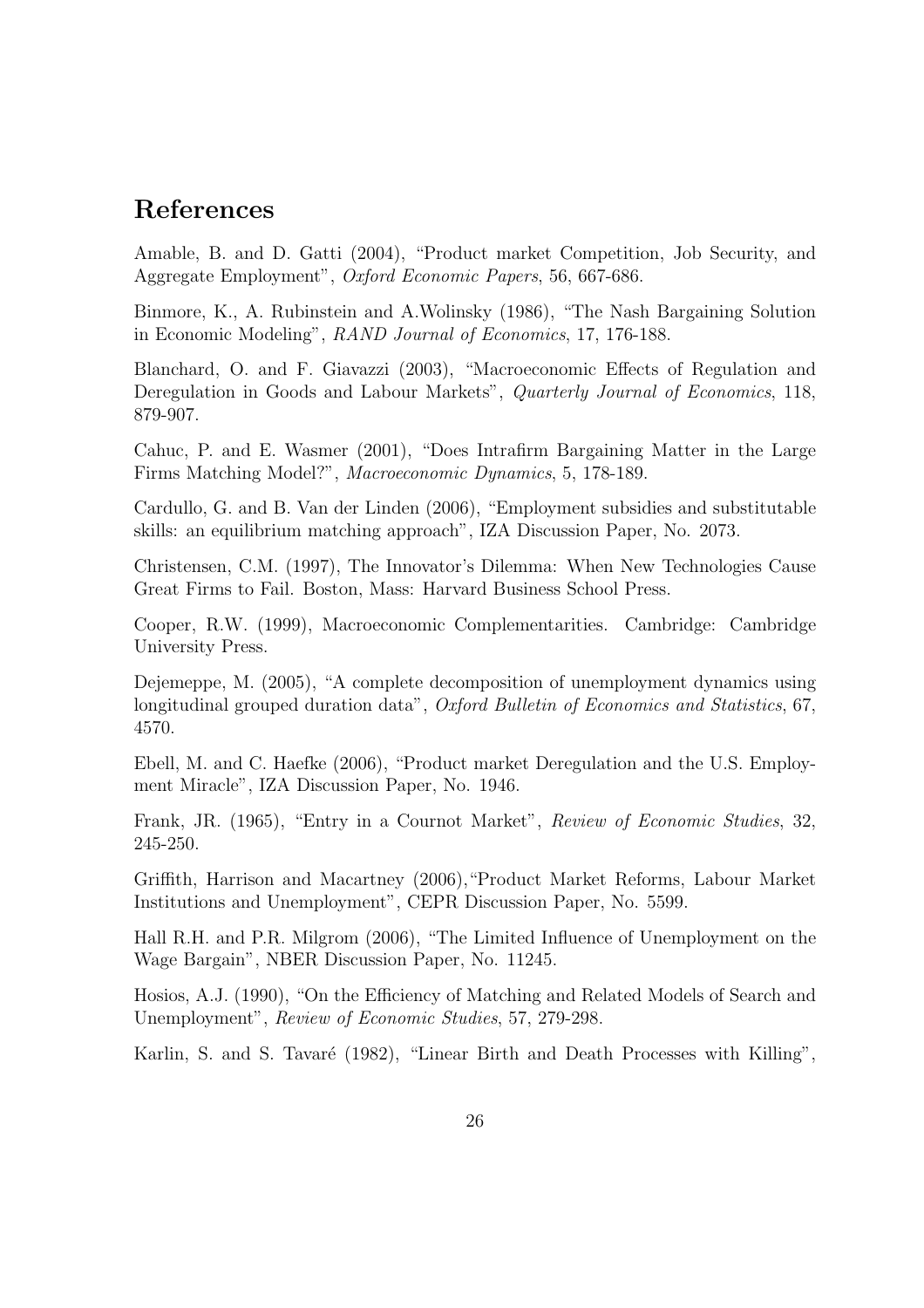Journal of Applied Probability, 19, 477-487.

Lasselle, D. and L. Svizzero (2002),"Involuntary Unemployment in Imperfectly Competitive General Equilibrium Models, Journal of Economic Surveys, 19.

Mankiw, N.G. and M.D. Whinston (1986), "Free Entry and Social Inefficiency", RAND Journal of Economics, 17, 48-58.

Nicoletti G. and S. Scarpetta (2005),"Product Market Reforms and Employment in OECD Countries", OECD Working Paper, No. 59.

OECD Employment Outlook, June 2006.

Petrongolo, B. and Pissarides, C.A., (2001), "Looking into the Black Box: A Survey of the Matching Function", Journal of Economic Literature, 39, 716-741.

Pissarides, C.A. (2000), Equilibrium Unemployment Theory, 2nd edition, Cambridge, Mass: MIT Press.

Rosen, A. (1997), "An Equilibrium Search-Matching Model of Discrimination", European Economic Review, 41, 1589-1613.

Schiantarelli F. (2005), "Product Market Regulation and Macroeconomic Performance: A Review of Cross Country Evidence", IZA Discussion Paper, No. 1791.

Shimer, R. (2004), "The Planning Solution in a Textbook Model of Matching and Search: Discrete and Continuous Time", unpublished paper.

Shimer, R. (2005), "The Cyclical Behavior of Equilibrium Unemployment and Vacancies", American Economic Review, 95, 25-49.

Spector, D. (2004), "Competition and the Capital-Labor Conflict", European Economic Review, 48, 25-38.

Stole, L. and J. Zwiebel (1996), "Intra-firm Bargaining under Non-Binding Contracts", Review of Economic Studies, 63, 375-410.

Suzumura, K. and K. Kiyono (1987),"Entry Barriers and Economic Welfare", Review of Economic Studies , 54, 157-167.

Taylor, H. and S. Karlin (1998), An Introduction to Stochastic Modeling, 3rd edition, San Diego: Academic Press.

Tirole, J. (1988), The Theory of Industrial Organization, Cambridge, Mass: MIT Press.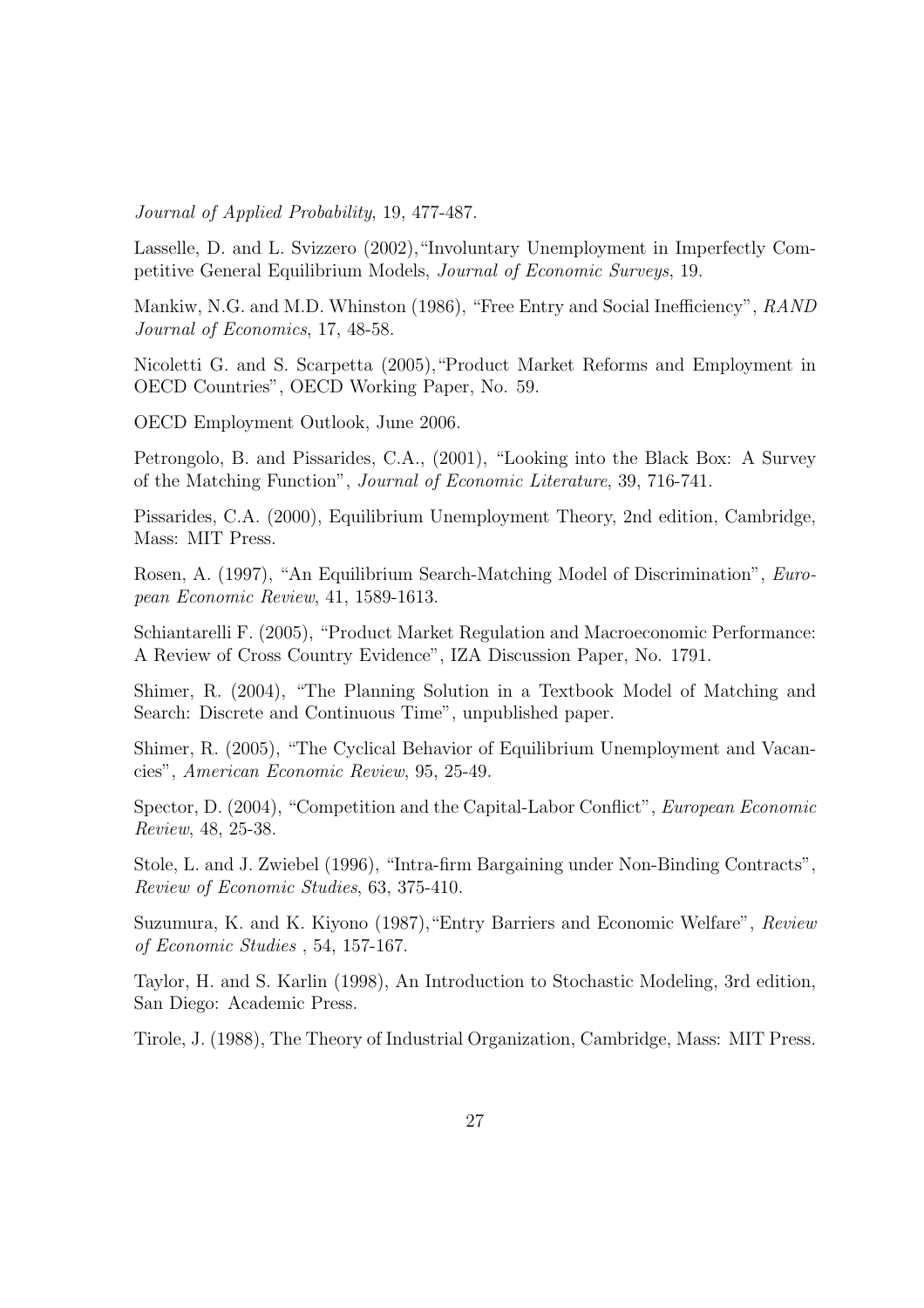Van Doorn, E. and A. I. Zeifman (2005), "Extinction Probability in a Birth-Death process with Killing", Journal of Applied Probability , 42, 185-198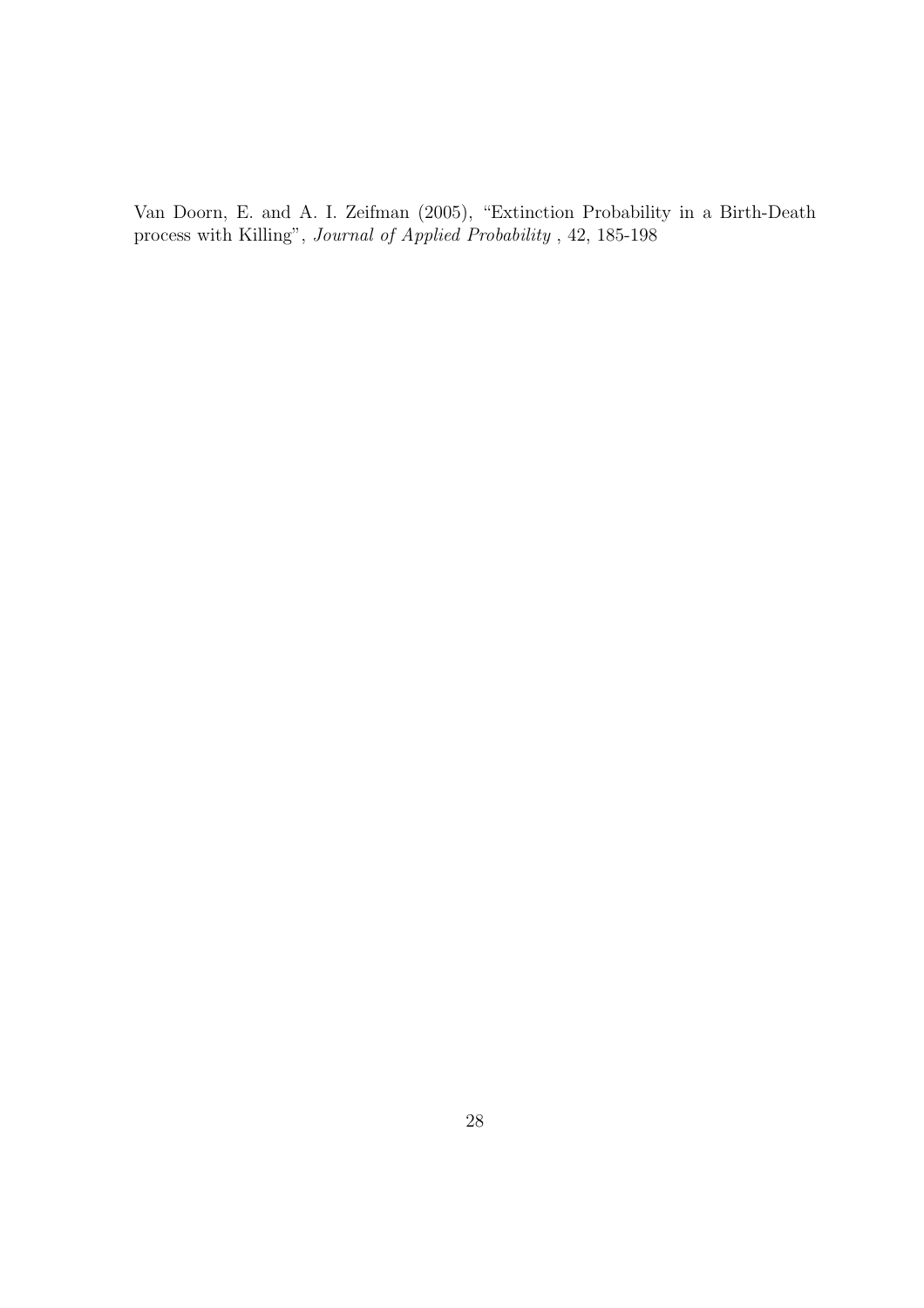### Appendix 1: The bargaining game

The bargaining process I pursue is very close to Hall and Milgrom (2006); their model, in turn, is an adapted version of Binmore et al. (1986). The maximization problem in (11) can be seen as a limit case of an extensive form bargaining game of offers and counter-offers. More precisely, consider a bargaining process that takes place over time and where firms and workers alternate in making proposals about the wage and the numbers of hours worked. After a proposal of the counterpart, a player has three options. He can abandon the bargaining (and so get an utility of either  $J_V$  or  $W_U$ , the outside options of the employer an the employee), disagree and make a counter-offer, accept the offer. Binmore et al. (1986) show that the subgame perfect equilibria of two bargaining games beginning with a proposal either by the employer or the worker are unique. So the value of rejecting an offer and continuing to bargain is uniquely defined.

When the worker (respectively, the firm) decides to reject the other player's offer and make a counter-proposal, he receives an utility flow equal to  $\phi(1)$  (resp. to zero), his utility of leisure. I also introduce an hazard rate, s, that the agreement is no longer convenient. In this case, I assume, differently from Hall and Milgrom (2006), that the firm-worker pair is not broken, but they choose to not produce anything until the market conditions change (in this Cournot set-up, that means a variation in the number of competitors). Then, the pair starts a new negotiation. The expected discounted values for a an employer and an employee in the case the production opportunity disappears and x firms active, are given respectively by  $\bar{J}_V(x)$  and  $\bar{W}_U(x)$  (equations 10 and 9). Consider for instance a negotiation over the wage when employment in that market is equal to  $x<sup>16</sup>$ . The time period separating one offer from the next one is  $\tau$ . Since the value of rejecting an offer and continuing to bargain is uniquely  $\rm{defined}^{17}$ , the worker's equilibrium strategy is to accept any offer that makes him at least as well-off than both continuing the bargaining and abandoning it. There exists, therefore, a lowest wage  $w'$  that makes the worker indifferent between such options and, symmetrically, there exists a highest wage  $w''$  that makes the firm indifferent. It is then clear that the optimal strategy for a worker is to offer always  $w''$  and for a firm to offer always  $w'$ . The equations governing the equilibrium are the following:

$$
W_E(x, w') = \max \{ W_U(x - 1), \phi(1)\tau + e^{-r\tau} \left[ \left( 1 - e^{-s\tau} \right) \bar{W_E}(x) + e^{-s\tau} W_E(x, w'') \right] \}
$$
  
\n
$$
J_E(x, w'') = \max \{ J_V(x - 1), e^{-r\tau} \left[ \left( 1 - e^{-s\tau} \right) \bar{J_E}(x) + e^{-s\tau} J_E(x, w') \right] \}
$$
\n(26)

I assume, as Hall and Milgrom and Rosen (1997), that neither workers nor firms have

<sup>&</sup>lt;sup>16</sup>The case of a negotiation over wages and hours worked is similar but more lengthy.

 $17$ For the proof, I refer to Binmore et al. (1986).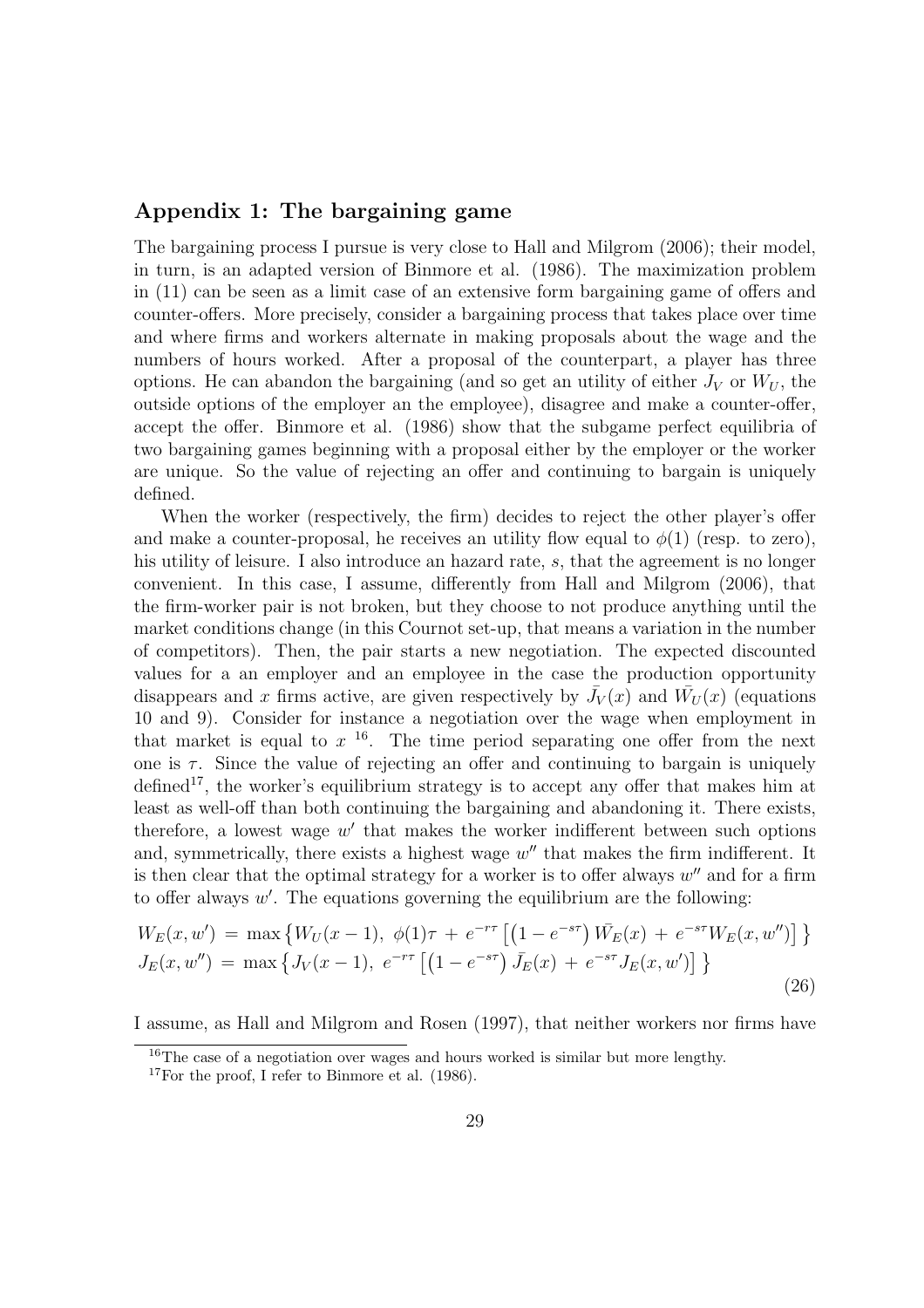an incentive to abandon the negotiation. In other terms, the constraints in (11) are never binding<sup>18</sup>. Therefore, the system  $(26)$  becomes:

$$
W_E(x, w') = \phi(1)\tau + e^{-r\tau} \left(1 - e^{-s\tau}\right) \bar{W}_E(x) + e^{-(r+s)\tau} W_E(x, w'')
$$
  
\n
$$
J_E(x, w'') = e^{-r\tau} \left(1 - e^{-s\tau}\right) \bar{J}_E(x) + e^{-(r+s)\tau} J_E(x, w')
$$
\n(27)

In equilibrium,  $w' = w'' = w$ . So,  $W_E(x, w') = W_E(x, w'') = W_E(x)$  and  $J_E(x, w'') =$  $J_E(x, w') = J_E(x)$ . Moreover, letting  $\tau$ , the period separating one offer from the next, approach 0, I get:

$$
(W_E(x) - J_E(x)) = \frac{\phi(1)}{r+s} + \frac{s}{r+s} \left( \bar{J}_E(x) - \bar{W}_E(x) \right) \tag{28}
$$

This equation is very similar to equation (17) in Hall and Milgrom (2006). If I assume  $s \to 0$ , that is the parties have only an instant to make their bargain, the surplus sharing rule will become:

$$
W_E(x) - \bar{W_E}(x) = J_E(x) - \bar{J_E}(x). \tag{29}
$$

It coincides with the F.O.C. for  $w_x$  of the maximization problem in (11) when  $\beta = 0.5$ .<sup>19</sup> The threats points for an employer and employee are given respectively by  $\bar{J}_E(x)$  and  $\bar{W_E}(x)$ . Using equations (8) and (7), I get:

$$
\beta \frac{w_x^* + \phi(1 - l_x^*) + \delta W_U(0) + (L - x)\theta_x q(\theta_x)W_E(x+1)}{r + \delta + (L - x)\theta_x q(\theta_x)} - W_E(x) =
$$
\n
$$
(1 - \beta) \frac{p(Q_x^*) f(l_x^*) - w_x^* + \delta J_V(0) + (L - x)\theta_x q(\theta_x)J_E(x+1)}{r + \delta + (L - x)\theta_x q(\theta_x)} - \bar{J}_E(x).
$$
\n(30)

Finally, using (9) and (10), I obtain:

$$
w_x^* = \beta p_x f(l_x^*) + (1 - \beta) [\phi(1) - \phi(1 - l_x^*)].
$$

<sup>&</sup>lt;sup>18</sup>This is possible for h and d sufficiently high.

<sup>&</sup>lt;sup>19</sup>Assuming a probability  $\beta$  that Nature selects the worker as first mover in the game yields the generalized Nash solution.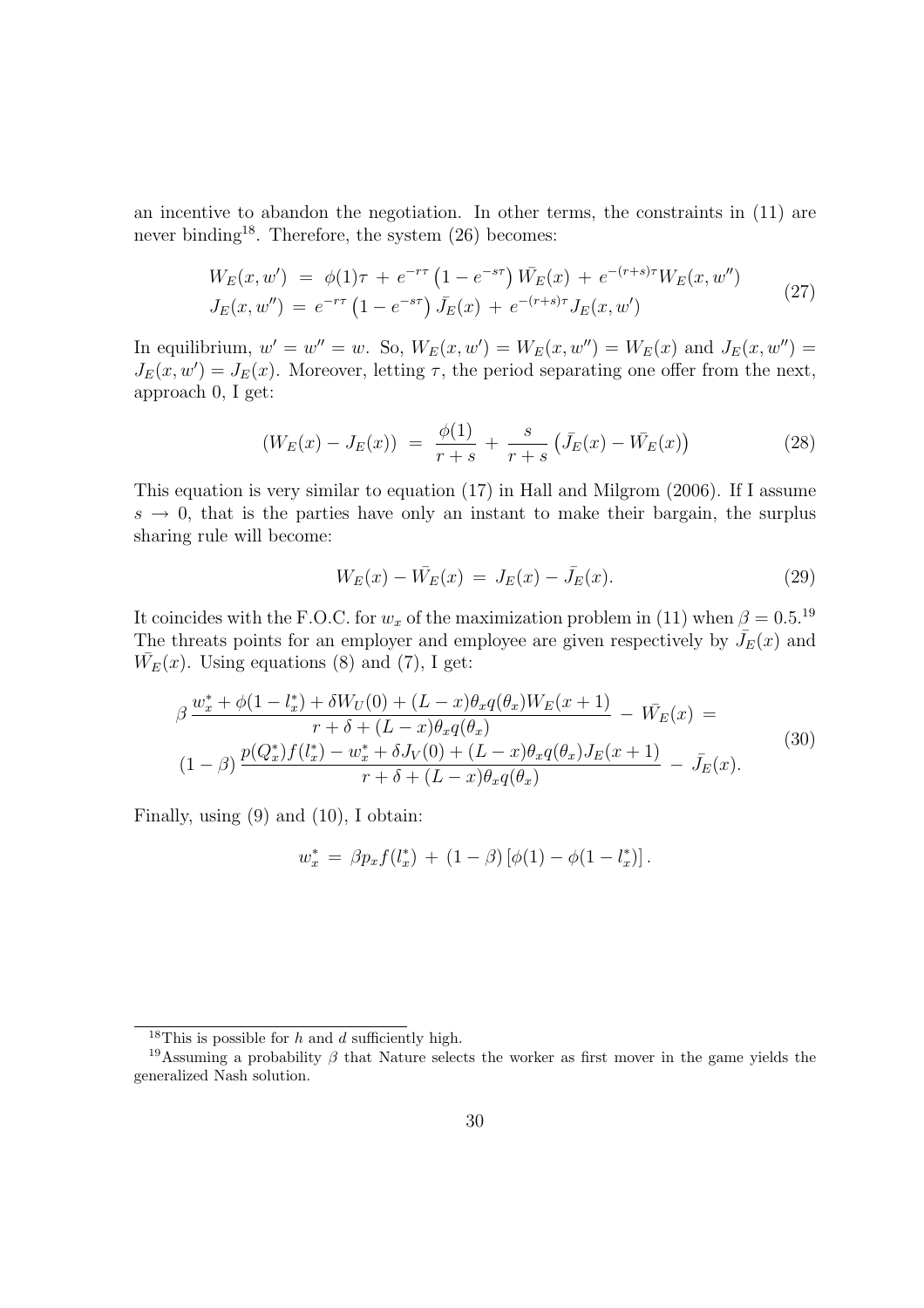### Appendix 2: Computations for the Comparative statics analysis

Consider the equilibrium equation (16):

$$
\Delta \equiv \frac{h}{q(\theta_{x-1})} - \frac{p(Q_x)f(l_x) - w_x + (L-x)\theta_x h}{r + \delta + (L-x)\theta_x q(\theta_x)} = 0.
$$

I want to differentiate such equation with respect to  $\theta_x$  and  $\theta_{x+1}$ . Knowing that  $\frac{d\theta_q(\theta)}{d\theta}$  $(1 - \eta)q(\theta)$ , with  $\eta \equiv \frac{d(1/q(\theta))}{d\theta} \cdot \theta q(\theta)$ , I get:  $d\,\Delta$  $d\theta_x$  $=\frac{-(L-x)h[r+\delta+(L-x)\theta_xq(\theta_x)]+(1-\eta)(L-x)q(\theta_x)[p(Q_x)f(l_x)-w_x+(L-x)h\theta_x]}{[(L-x)h(q_x)^2+(L-x)q(\theta_x)]^2}$  $\frac{[r + \delta + (L-x)\theta_x q(\theta_x)]^2}{[r + \delta + (L-x)\theta_x q(\theta_x)]^2} =$ 

$$
= - \frac{(L-x) h}{r + \delta + (L-x) \theta_x q(\theta_x)} + \frac{(1-\eta) h (L-x) q(\theta_x)}{[r + \delta + (L-x) \theta_x q(\theta_x)] q(\theta_{x-1})} =
$$

$$
= \frac{(L-x) h [(1 - \eta) q(\theta_x) - q(\theta_{x-1})]}{[r + \delta + (L-x) \theta_x q(\theta_x)] q(\theta_{x-1})}
$$

Moreover:

$$
\frac{d\,\Delta}{d\,\theta_{x-1}}\ =\ -\frac{h\,\,q'(\theta_{x-1})}{q^2(\theta_{x-1})}
$$

Therefore:

$$
\frac{d\,\theta_{x-1}}{d\,\theta_x} = \frac{(L-x)\left[ (1-\eta)q(\theta_x) - q(\theta_{x-1}) \right] q(\theta_{x-1})}{\left[ r + \delta + (L-x)\theta_x q(\theta_x) \right] q'(\theta_{x-1})}.
$$

### Appendix 3: Properties of the steady-state distribution when  $\delta$  is close to 0

Look at (3) and (4). When  $\delta$  is close to 0,  $\pi_x = \frac{M_{x-1}}{M_x}$  $\frac{M_{x-1}}{M_x} \pi_x$  and  $\pi_x = \frac{M_0}{M_x}$  $\frac{M_0}{M_x}$   $\pi_0$ , with  $M_x = (L-x)\theta_x q(\theta_x)$ . Knowing that  $\pi_0 = 1 - \sum_{m=1}^{L} \pi_m$ , we get:

$$
\pi_x = \frac{\frac{M_0}{M_x}}{1 + \frac{M_0}{M_1} + \frac{M_0}{M_2} + \dots + \frac{M_0}{\delta_L}} = \frac{\frac{M_0}{M_x}}{1 + M_0 \left(\frac{1}{\delta_L} + \sum_{m=1}^{L-1} \frac{1}{M_m}\right)} \,\forall x \in [1, ..., L-1],
$$
  

$$
\pi_0 = \frac{1}{1 + \frac{M_0}{M_1} + \frac{M_0}{M_2} + \dots + \frac{M_0}{\delta_L}} = \frac{1}{1 + M_0 \left(\frac{1}{\delta_L} + \sum_{m=1}^{L-1} \frac{1}{M_m}\right)},
$$
  

$$
\pi_L = \frac{\frac{M_0}{\delta_L}}{1 + \frac{M_0}{M_1} + \frac{M_0}{M_2} + \dots + \frac{M_0}{\delta_L}} = \frac{\frac{M_0}{\delta_L}}{1 + M_0 \left(\frac{1}{\delta_L} + \sum_{m=1}^{L-1} \frac{1}{M_m}\right)}.
$$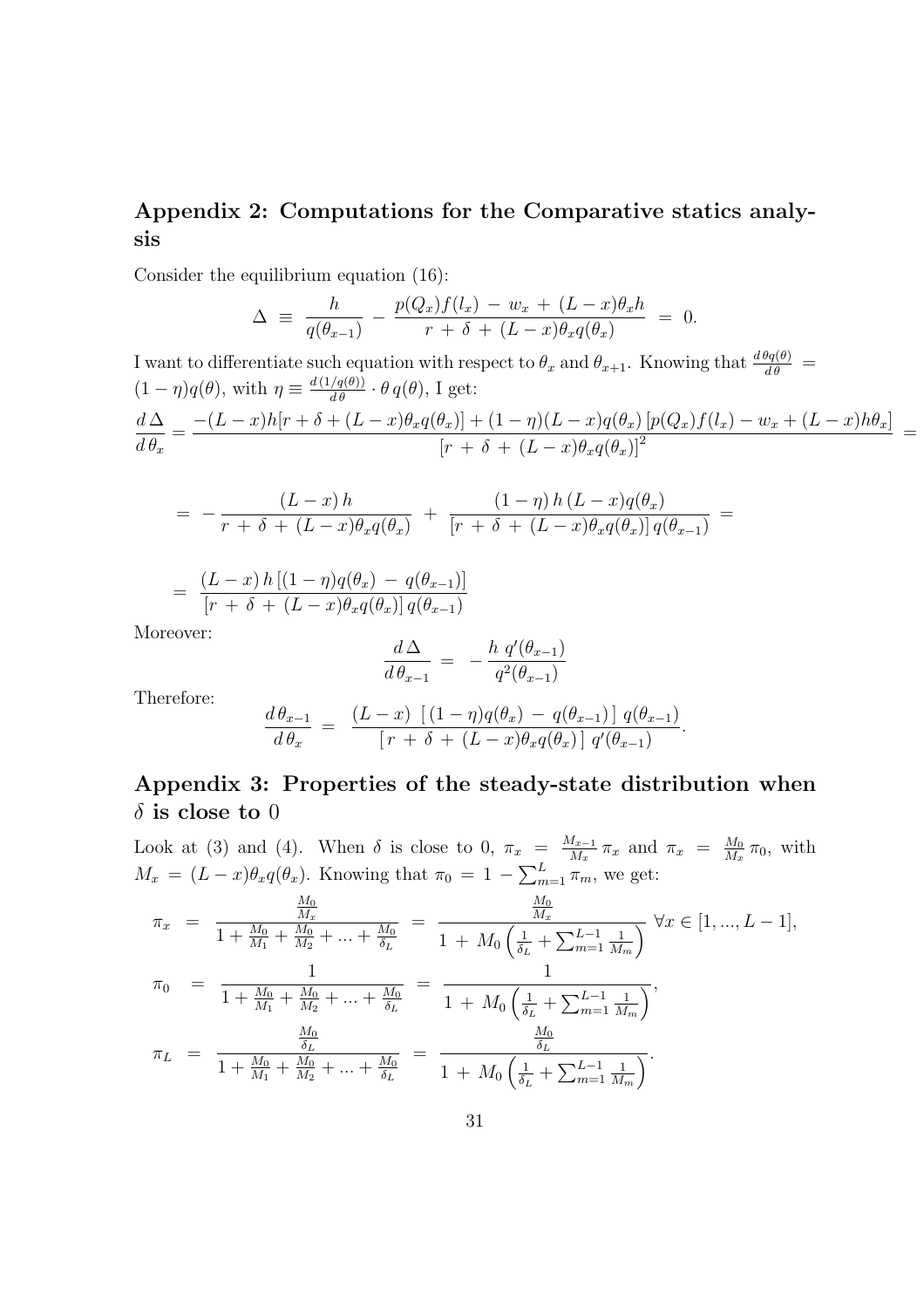Suppose a contemporaneous increase in  $[M_1, M_2, ..., M_L]$ . Then:

$$
\frac{d\pi_x}{dM_0} + \frac{d\pi_x}{dM_x} + \sum_{x \neq m=1}^{L-1} \frac{d\pi_x}{dM_m} = \frac{\frac{1}{M_x} - \frac{M_0}{M_x} \left[1 + M_0 \left(\frac{1}{\delta_L} + \sum_{x \neq m=1}^{L-1} \frac{1}{M_m}\right)\right] + \frac{M_0^2}{M_x} \left[\sum_{x \neq m=1}^{L-1} \frac{1}{M_m^2}\right]}{\left[1 + M_0 \left(\frac{1}{\delta_L} + \sum_{m=1}^{L-1} \frac{1}{M_m}\right)\right]^2}
$$
\n
$$
\frac{d\pi_0}{dM_0} + \sum_{m=1}^{L-1} \frac{d\pi_0}{dM_m} = \frac{-\left[\frac{1}{\delta_L} + \sum_{m=1}^{L-1} \frac{1}{M_m}\right] + M_0 \left[\sum_{m=1}^{L-1} \frac{1}{M_m^2}\right]}{\left[1 + M_0 \left(\frac{1}{\delta_L} + \sum_{m=1}^{L-1} \frac{1}{M_m}\right)\right]^2}
$$
\n
$$
\frac{d\pi_L}{dM_0} + \sum_{m=1}^{L-1} \frac{d\pi_L}{dM_m} = \frac{\frac{1}{\delta_L} + \frac{M_0^2}{\delta_L} \left[\sum_{m=1}^{L-1} \frac{1}{M_m^2}\right]}{\left[1 + M_0 \left(\frac{1}{\delta_L} + \sum_{m=1}^{L-1} \frac{1}{M_m^2}\right)\right]^2} > 0
$$

The only derivative that can easily signed is the last one: a generalized increase in  $M_x$  enhances  $\pi_L$ . There is a higher probability that sectors can attain full employment. Consider the derivative of  $\pi_0$  with respect to  $M_0$ , and  $M_m \forall m \in [1, 2, ..., L-1]$ . The numerator can be written as:

$$
\sum_{m=1}^{L-1} \left[ \frac{1}{M_m} \left( \frac{M_0}{M_m} - 1 \right) \right] - \frac{1}{\delta_L}
$$

The first term inside the square brackets is always positive  $\forall m \in [1, 2, ..., L - 1]$  since, for Proposition 1,  $\theta_m$  (and so  $M_m$ ) is decreasing in m. However,  $\frac{1}{\delta_L}$  is a negative number, so we cannot sign the derivative of  $\pi_0$ . About the derivative of  $\pi_x$  when  $x \neq 0, L$ , notice that the numerator can be written as:

$$
\frac{1}{M_x} \left[ 1 - \frac{M_0}{M_x} - \frac{M_0^2}{M_x \delta_L} \right] + \frac{M_0^2}{M_x} \cdot \sum_{x \neq m=1}^{L-1} \left[ \frac{1}{M_m^2} - \frac{1}{M_m M_x} \right].
$$

The first term inside the square brackets is negative. On the other hand, the term  $\frac{1}{M_m^2} - \frac{1}{M_m}$  $\frac{1}{M_m M_x}$  < 0 if and only if  $M_x \ll M_y$ . In the case  $x = L - 1$ ,  $M_{L-1} \ll M_m$ ,  $\forall m \in$  $[0, 1, 2, \ldots L-2], x \neq y$  and, consequently, a contemporaneous increase in  $[M_1, M_2, \ldots, M_L]$ makes  $\pi_{L-1}$  decrease. When  $x < L-1$ , the sum written above will be formed by negative terms (for  $y < x$ ) and positive ones (for  $x > y$ ). In this case, the sign of the derivative of  $\pi_x$  with respect to  $[M_1, M_2..., M_L]$ .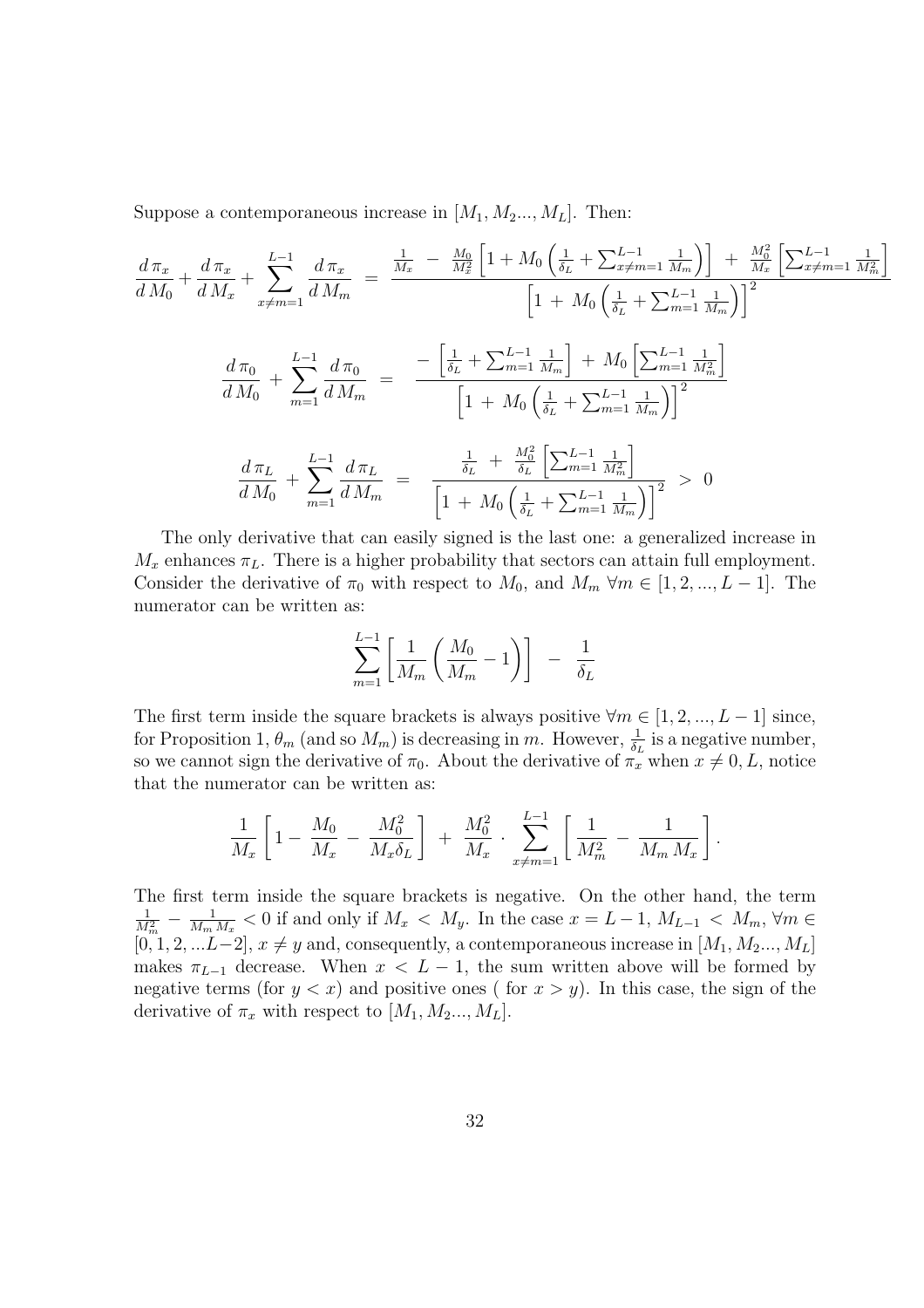### Appendix 4: Details of the proof of Proposition 2

I prove the first step of the proof of Proposition 2:  $p(Q_{x+1}^*)f(l_{x+1}^*) + \phi(1 - l_{x+1}^*)$  $\Delta F(Q_{x+1}^{\circ}) + \Delta(x+1)\phi(1-l_{x+1}^{\circ})$ Since  $F(Q_{x+1})$  is homogeneous of degree  $\gamma$ , for Eulero's formula  $F(Q_{x+1}) = \frac{1}{\gamma} (d F/d Q_{x+1})$ .  $Q_{x+1}$ , with  $0 < \gamma < 1$ . Notice that:

$$
\Delta F(Q_{x+1}^{\circ}) + \Delta(x+1)\phi(1-l_{x+1}^{\circ}) = \frac{1}{\gamma}p(Q_{x+1}^{\circ})f(l_{x+1}^{\circ}) + \phi(1-l_{x+1}^{\circ}) + x \cdot \left[\frac{1}{\gamma}p(Q_{x+1}^{\circ})f(l_{x+1}^{\circ}) + \phi(1-l_{x+1}^{\circ}) - \frac{1}{\gamma}p(Q_{x}^{\circ})f(l_{x}^{\circ}) - \phi(1-l_{x}^{\circ})\right],
$$
\n(31)

Consider first the term outside the square brackets. Recall from the bargaining problem that  $l_{x+1}^* = \operatorname{argmax} [p(Q_{x+1})f(l_{x+1}) + \phi(1 - l_{x+1})]$ . So:

$$
\frac{1}{\gamma}p(Q_{x+1}^{\circ})f(l_{x+1}^{\circ}) + \phi(1 - l_{x+1}^{\circ}) < p(Q_{x+1}^*)f(l_{x+1}^*) + \phi(1 - l_{x+1}^*),
$$

if  $\gamma$  is not too small (the function is not too concave). It is then sufficient to show that the term in the second line in (31) is negative to prove the inequality of Step 1. But this is the case if  $\frac{1}{\gamma}p(Q_x^{\circ})f(l_x^{\circ}) - \phi(1-l_x^{\circ})$  is decreasing in x. Ignoring for simplicity the integer problem, I get:

$$
\frac{d\left[\frac{1}{\gamma}p(Q_x^{\circ})f(l_x^{\circ}) - \phi(1 - l_x^{\circ})\right]}{dx} = \frac{1}{\gamma}\frac{dp(Q_x^{\circ})}{dQ_x^{\circ}}f(l_x^{\circ})\frac{dQ_x^{\circ}}{dx} + \frac{dl_x^{\circ}}{dx}\left[\frac{1}{\gamma}p(Q_x^{\circ})f'(l_x^{\circ}) - \phi'(1 - l_x^{\circ})\right] < 0
$$

The first term is negative, given the concavity of  $F(Q_x)$ . By totally differentiating (21), it is easy to see that  $\frac{d l_x^{\circ}}{dx}$  is also negative. Finally, the term inside the square brackets is positive, for the F.O.C. (21) and  $0 < \gamma < 1$ .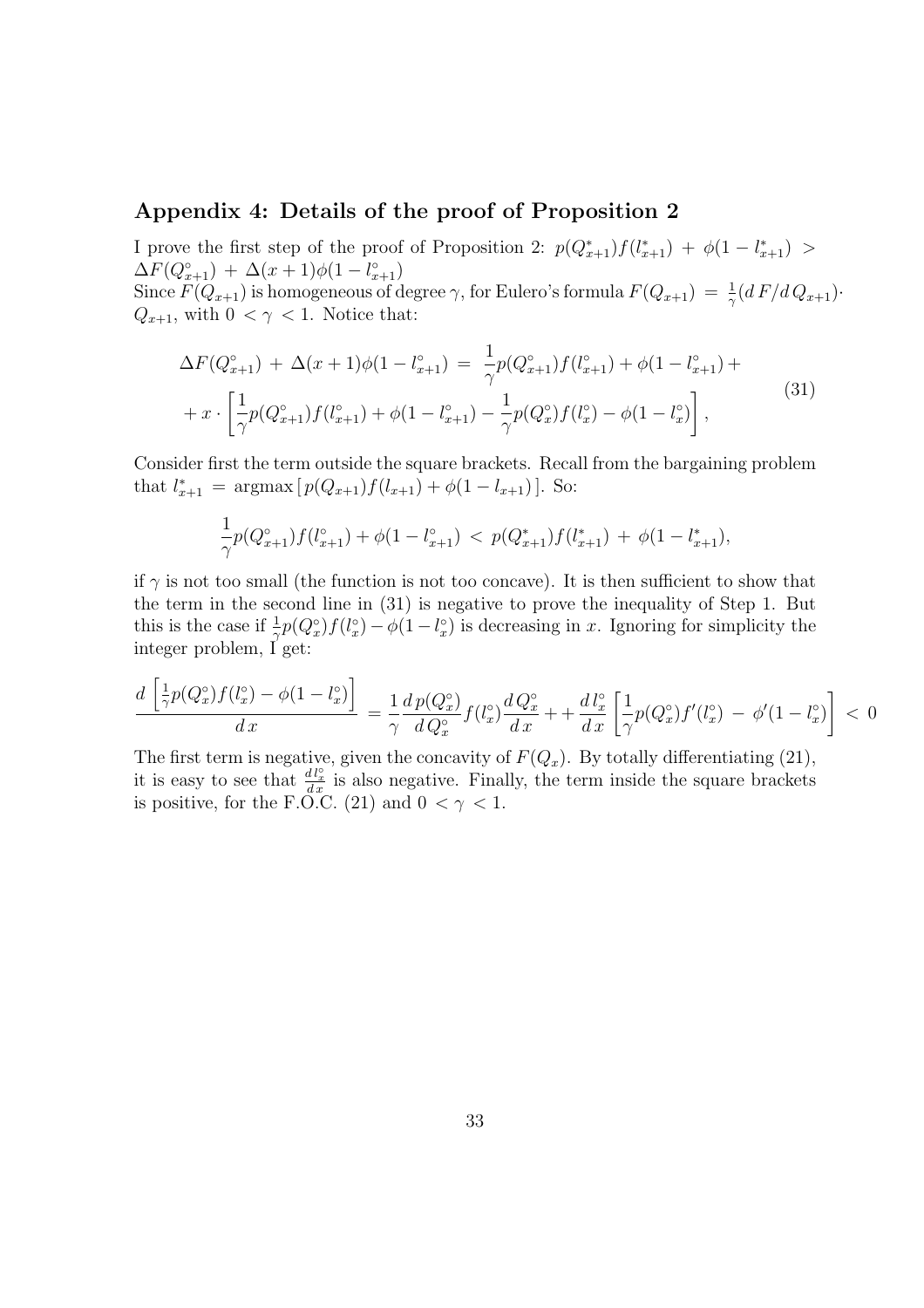Figures and Tables



Figure 1: Equilibrium equations for wage and hours worked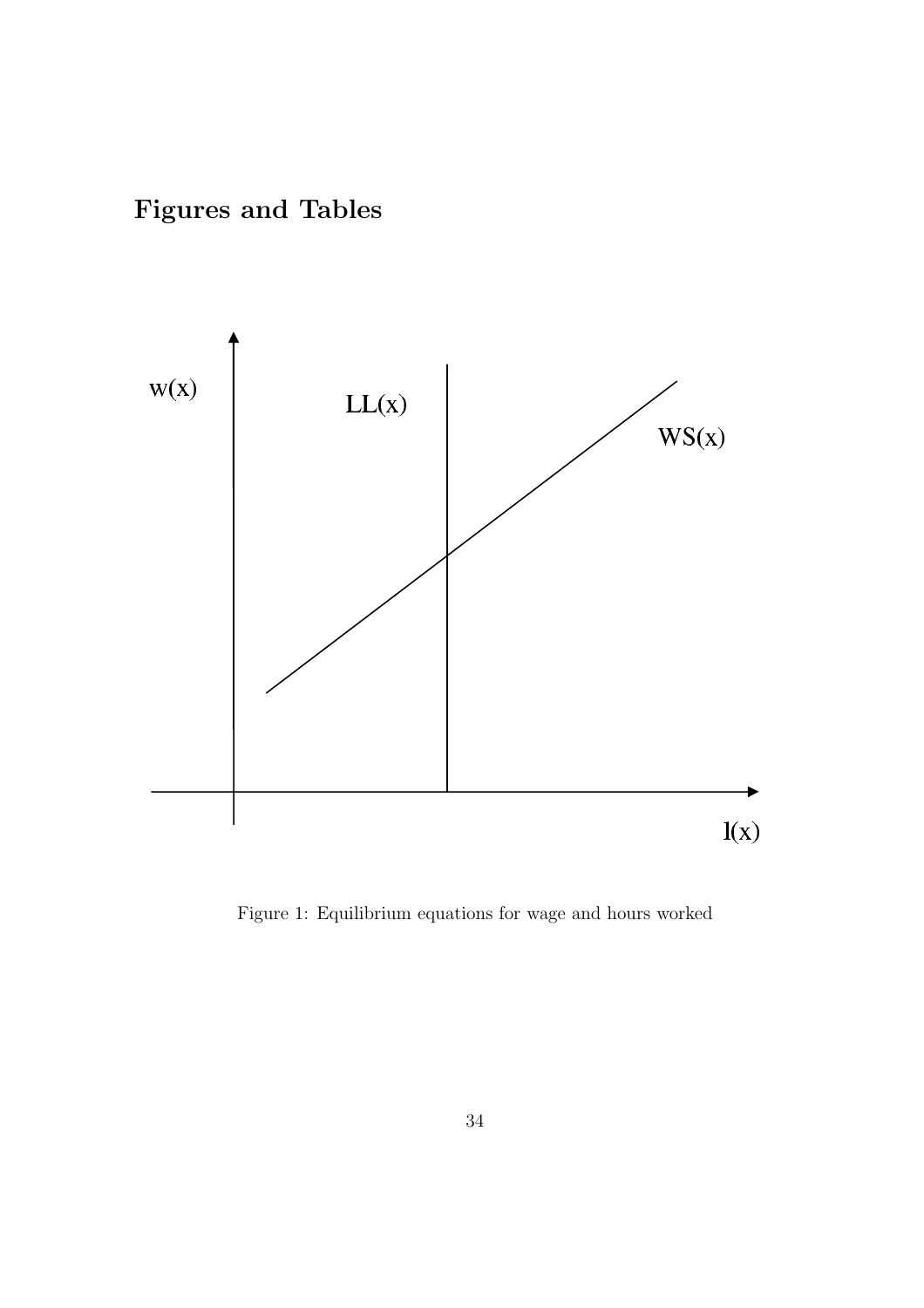

Workers' instantaneous utility :  $w_x + \varphi(1 - l_x)$ 



Figure 2: Wages and Hours worked.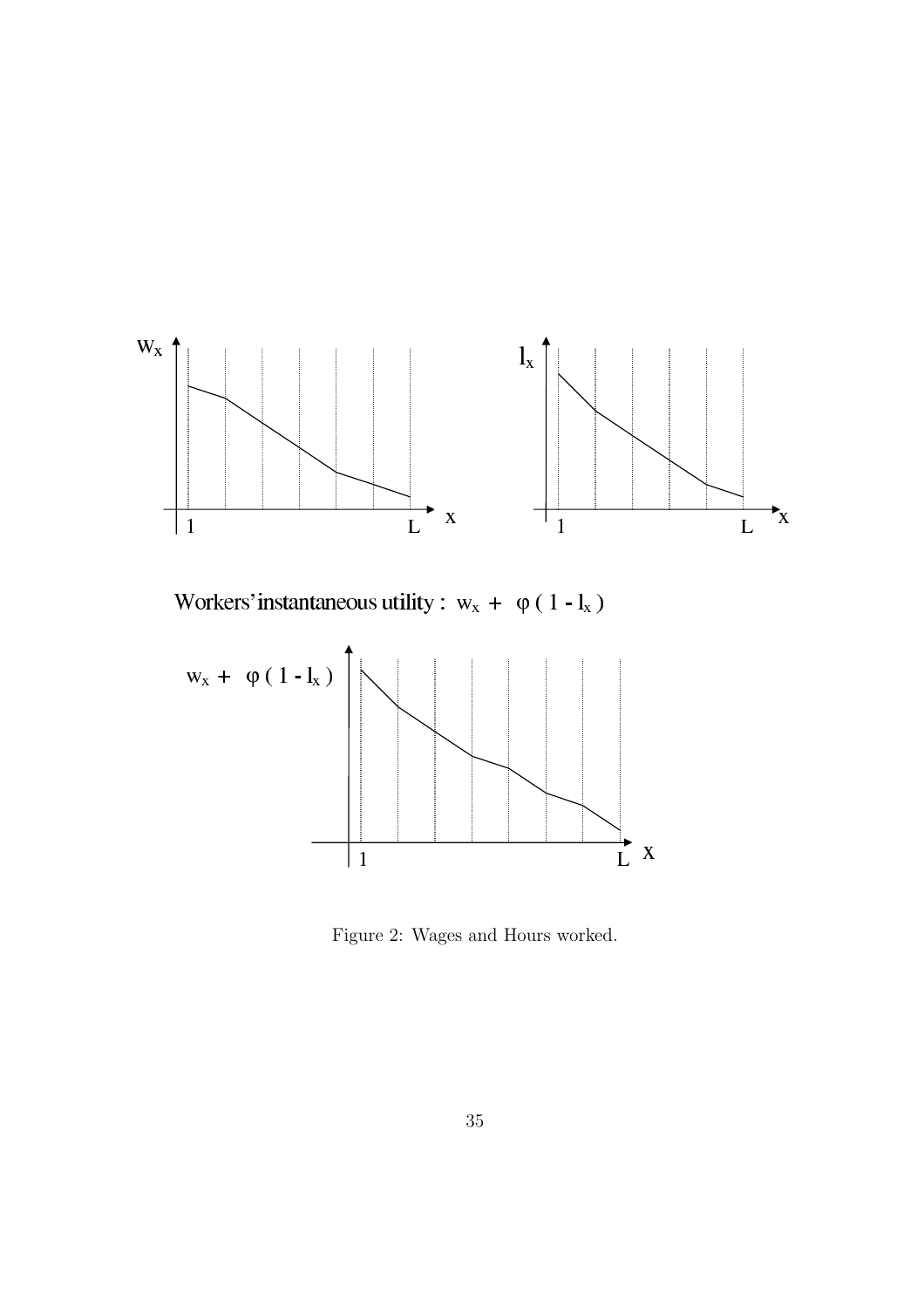

Figure 3: Labour market tightness.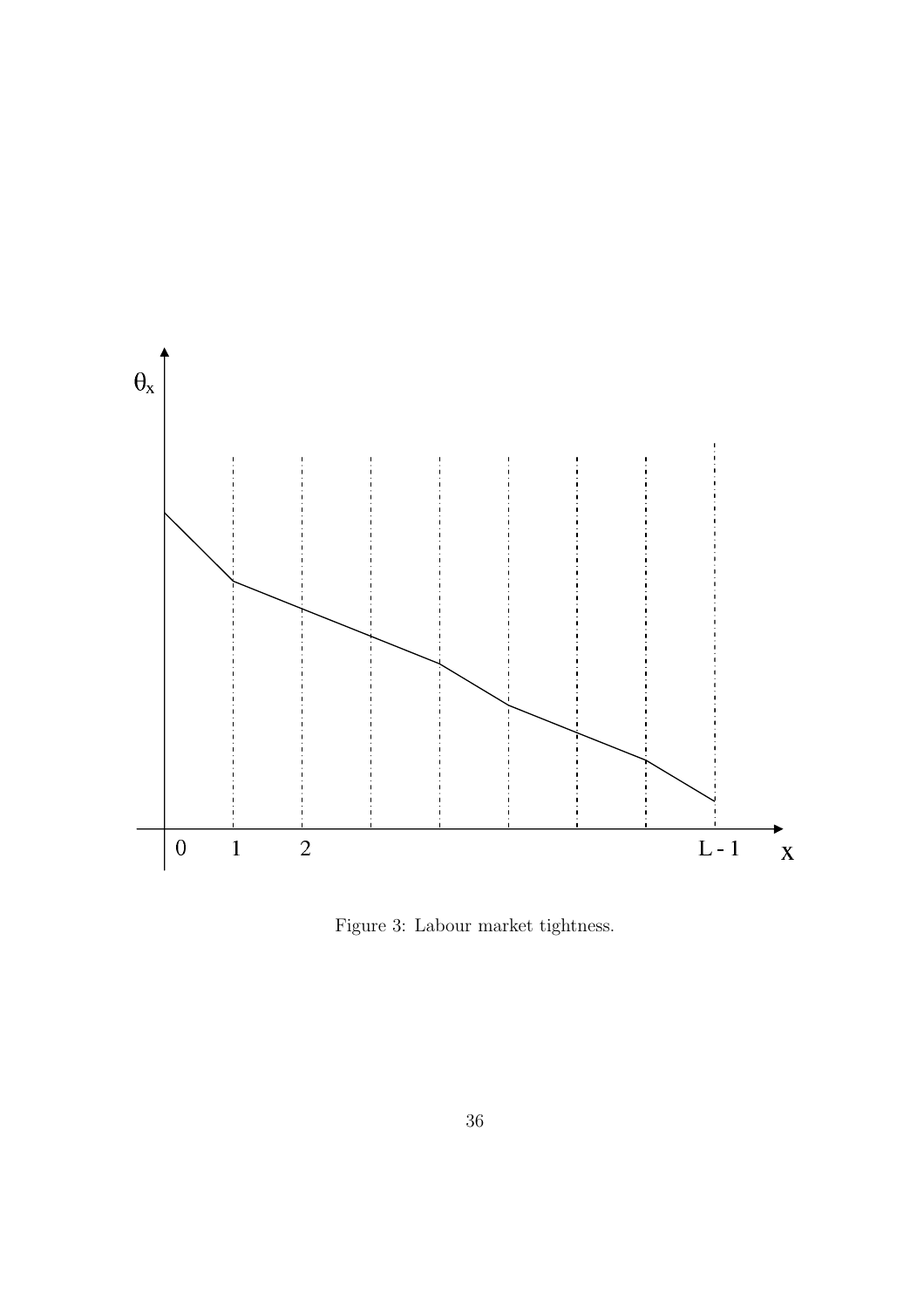| Parameters                           |       |
|--------------------------------------|-------|
| r                                    | 0.004 |
| $\delta$                             | 0.005 |
| $\epsilon$                           | 0.5   |
| $\gamma$                             | 0.9   |
| $\overline{\lambda}$                 | 0.9   |
| $h$ (Euro/month)                     | 14500 |
| 13                                   | 0.5   |
| η                                    | 0.5   |
| L                                    | 20    |
| $\boldsymbol{a}$                     | 0.125 |
| $p_0$                                | 1.1   |
| Endogenous var. (average)            |       |
| θ                                    | 0.14  |
| $1/\theta q(\theta)$<br>(months)     | 21.6  |
| $\overline{1/q}(\theta)$<br>(months) | 2.9   |
| $w$ (Euro/month)                     | 1348  |

Table 1. Calibration: Parameters and levels of endogenous variables in steady state.



Figure 4: Simulation results: Hours Worked $l\in[0,2].$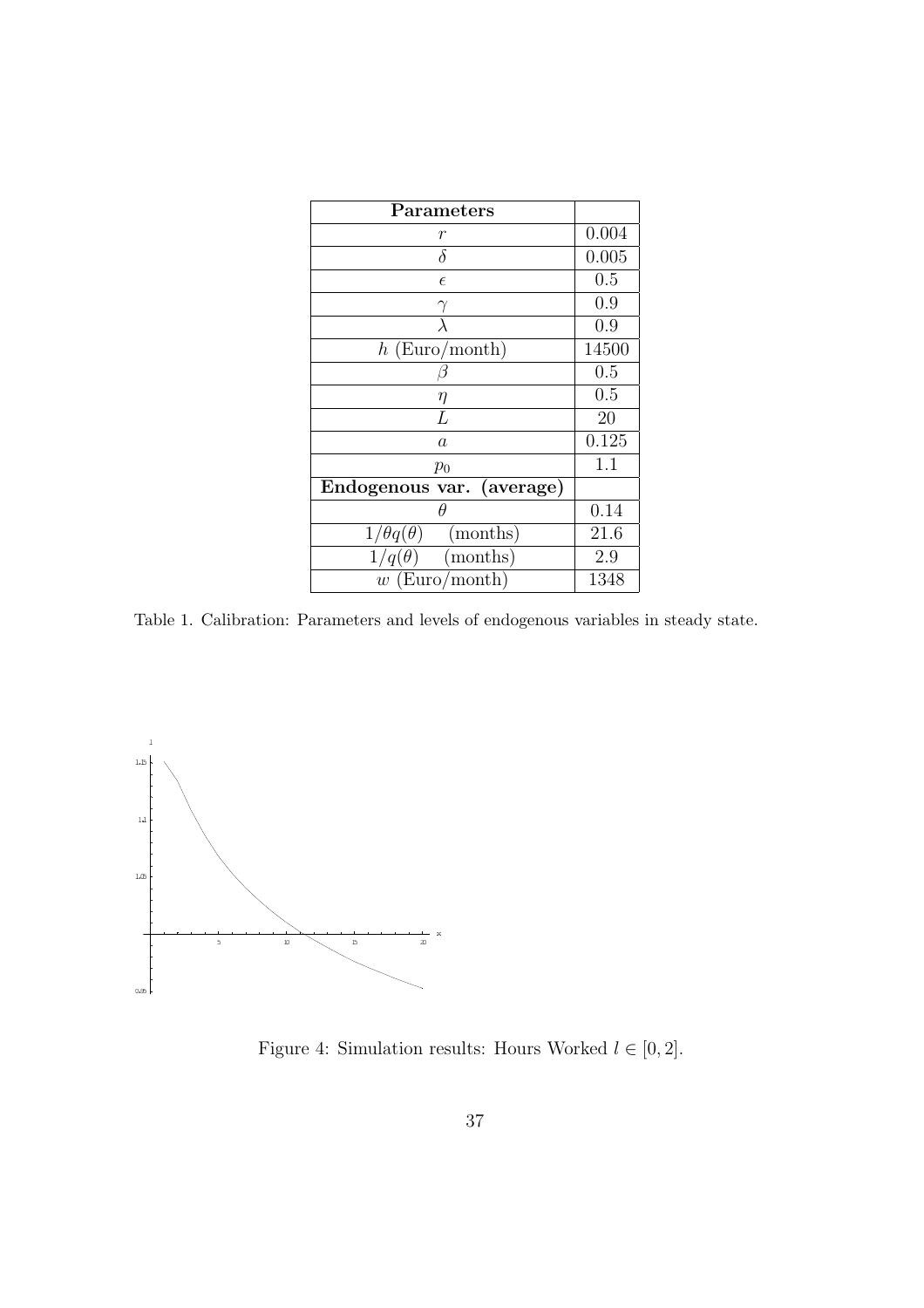

Figure 5: A comparison of the optimal level of labour market tightness (dotted line) with the decentralized one (continuous line)(  $\beta = \eta = 0.5$ ).



Figure 6: A comparison of the optimal steady state distribution (dotted line) with the decentralized one (continuous line) ( $\beta = \eta = 0.5$ ).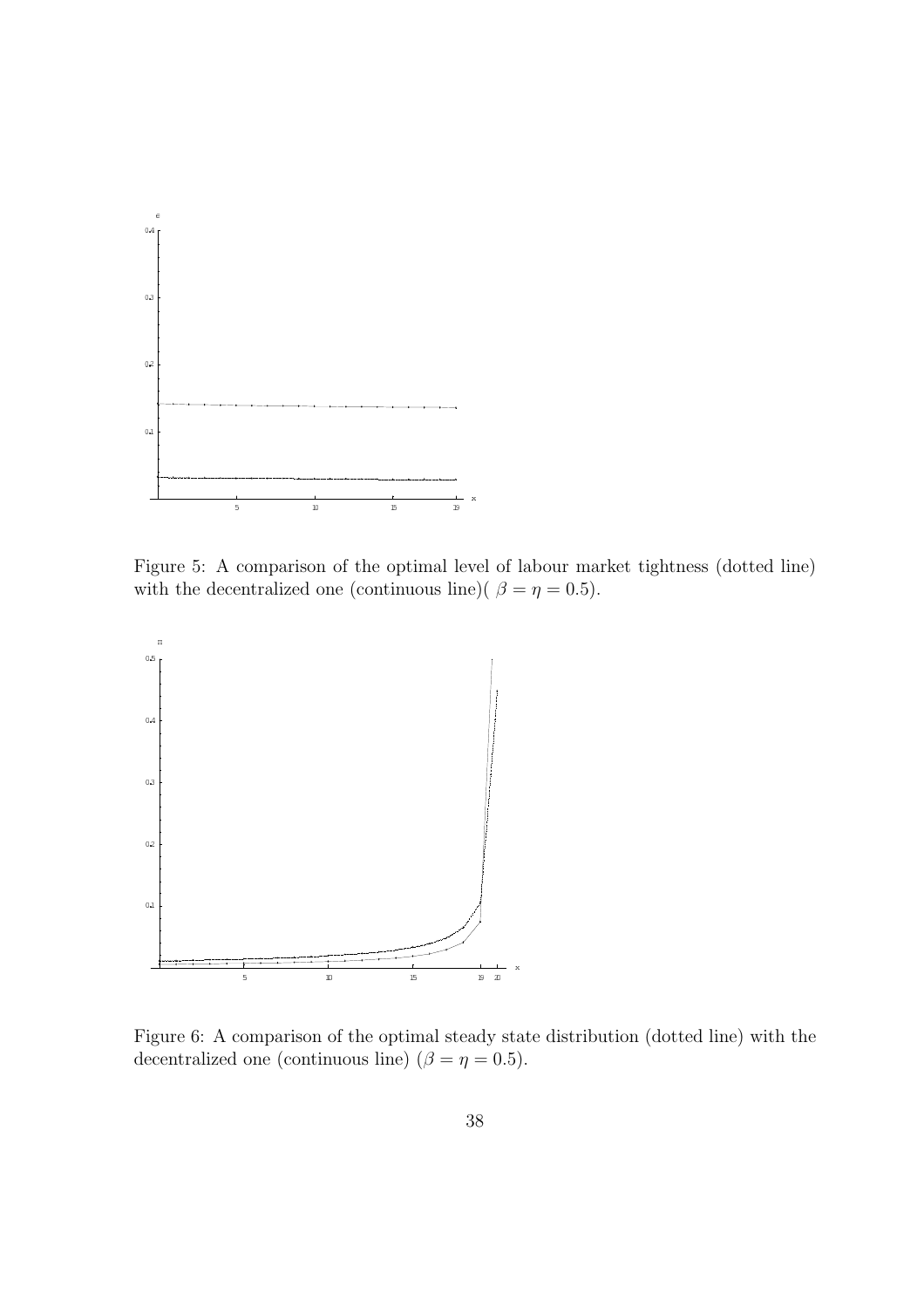| <b>Variables</b>                 | $h = 14500$ | $h = 13500$ | $h = 12000$ | $h = 7250$ |
|----------------------------------|-------------|-------------|-------------|------------|
| (euros /month)<br>w              | 1348        | 1348        | 1347        | 1345       |
| Employment rate $e^*$ (per cent) | 90.2        | 90.8        | 91.8        | 94.8       |
| Share of hours worked (per cent) | 47.8        | 47.8        | 47.8        | 47.7       |
| Volume of work $V^*$ (per cent)  | 43.2        | 43.5        | 43.9        | 45.3       |
| $e^* - e^{\circ}$ (per cent)     | 9.04        | 8.96        | 8.80        | 7.91       |
| $V^* - V^{\circ}$ (per cent)     | 3.87        | 3.83        | 3.76        | 3.36       |

Table 2. Simulation Results. Variation in the cost of opening a vacancy. Superscript  $*$ denotes the free-entry equilibrium values, while superscript  $\circ$  the optimal ones.

| Variables                        | $\beta = 0.5$ | $\beta = 0.6$ | $\beta = 0.7$ | $\beta = 0.75$ |
|----------------------------------|---------------|---------------|---------------|----------------|
| Employment rate $e^*$ (per cent) | 90.2          | 88.2          | 84.9          | 82.4           |
| Volume of work $V^*$ (per cent)  | 43.2          | 42.3          | 40.8          | 39.7           |
| $e^* - e^{\circ}$ (per cent)     | 9.04          | 6.93          | 3.62          | 1.16           |
| $V^* - V^{\circ}$ (per cent)     | 3.87          | 2.92          | 142           | 0.30           |

Table 3. Simulation Results. Variation in workers' bargaining power  $\beta$  when  $\eta = 0.5$ .

| <b>Parameters</b>                                    | <b>Benchmark</b> | $1^{\circ}$ case | $2^{\circ}$ case | $3^{\circ}$ case |
|------------------------------------------------------|------------------|------------------|------------------|------------------|
| $\epsilon$                                           | 0.5              | 0.4              | 0.6              | 0.5              |
|                                                      | 0.9              | 0.8              | 0.9              | 0.7              |
|                                                      | 0.9              | 0.9              | 0.8              | 0.7              |
| <b>Variables</b>                                     |                  |                  |                  |                  |
| $\theta$                                             | 0.14             | 0.14             | 0.06             | 0.04             |
| $e^*$ (per cent)                                     | 90.2             | 90.5             | 86.8             | 82.8             |
| (euros per month)<br>w                               | 1348             | 1184             | 1351             | 1180             |
| Share of hours worked (per cent)                     | 47.8             | 37.1             | 54.3             | 48.7             |
| Volume of work $V^*$ (per cent)                      | 43.2             | 33.6             | 47.2             | 40.3             |
| $V^* - V^{\circ}$ (per cent)                         | 3.87             | 2.99             | 3.87             | 2.70             |
| $e^* - e^{\circ}$ (per cent) if $\beta = \eta = 0.5$ | 9.04             | 9.04             | 9.03             | 8.88             |
| $e^* - e^{\circ}$ (per cent) if $\beta = 0.75$       | 1.16             | 1.28             | $-0.07$          | $-2.7$           |

Table 4. Sensitivity analysis.